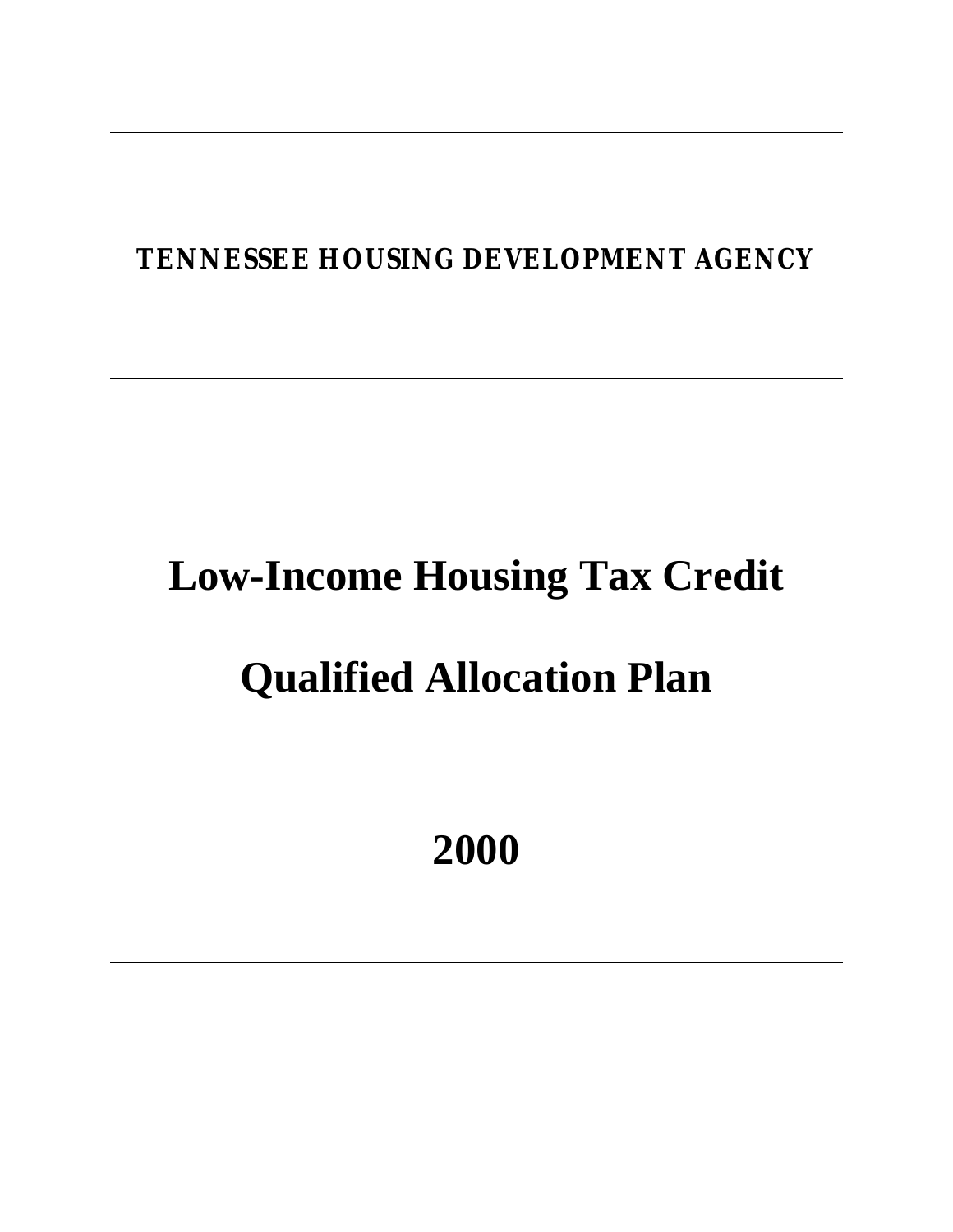# **TENNESSEE HOUSING DEVELOPMENT AGENCY**

# **LOW-INCOME HOUSING TAX CREDIT QUALIFIED ALLOCATION PLAN**

#### **2000**

#### **Part I: Introduction**

The Tennessee Housing Development Agency ("THDA") is responsible for administering the Low-Income Housing Tax Credit program in Tennessee. The Low-Income Housing Tax Credit program was created by the Tax Reform Act of 1986 under Section 42 of the Internal Revenue Code of 1986, as amended ("Section 42"), to encourage the construction and rehabilitation of housing for low-income individuals and families. Pursuant to Section 42(m) as amended by the Omnibus Budget Reconciliation Act of 1989, THDA is required to develop a Qualified Allocation Plan ("Allocation Plan") to define the process by which it will allocate an annual amount of Low-Income Housing Tax Credits ("Tax Credits") in Tennessee.

This document is the Allocation Plan required by Section 42. This Allocation Plan incorporates all requirements of Section 42 unless more stringent requirements, as permitted under Section 42, are expressly stated. A public hearing was held to solicit comments. "**Exhibits**" are documents which accompany this Allocation Plan and which provide additional information. "**Attachments**" are forms or documents which must be submitted as part of the Initial Application. Exhibits, the Initial Application Form, and Attachments are all considered part of the Allocation Plan. The Allocation Plan has been approved by the THDA Board of Directors and adopted by the Governor of Tennessee.

#### **Part II: Goals and Objectives**

The goal of this Allocation Plan is to use the Tax Credits allocated to Tennessee for 2000 to the fullest extent possible to create, maintain, and preserve affordable rental housing for low-income households. Tax Credits are not intended to provide the primary or principal source of financing for a development, but are intended to provide financial incentives sufficient to fill "gaps" which would otherwise exist in developing affordable rental housing for low income households. Specific objectives of this Allocation Plan are to:

- 1. Make rental units affordable to households with as low an income as possible and for the longest time period possible;
- 2. Encourage the construction or rehabilitation of rental units in the areas of Tennessee with the greatest need for affordable housing;
- 3. Encourage development of appropriate housing units for persons with special needs, including the elderly and persons who are homeless or have disabilities;
- 4. Discourage allocation of Tax Credits to developments for which Tax Credits are not necessary to create, improve, or preserve rental housing for low-income persons;
- 5. Allocate only the minimum amount of Tax Credits necessary to make a development financially feasible and to ensure its viability as a qualified low-income development throughout the credit period;
- 6. Encourage Non-Profit entities to develop rental housing for low-income households;
- 7. Encourage energy efficient construction and rehabilitation;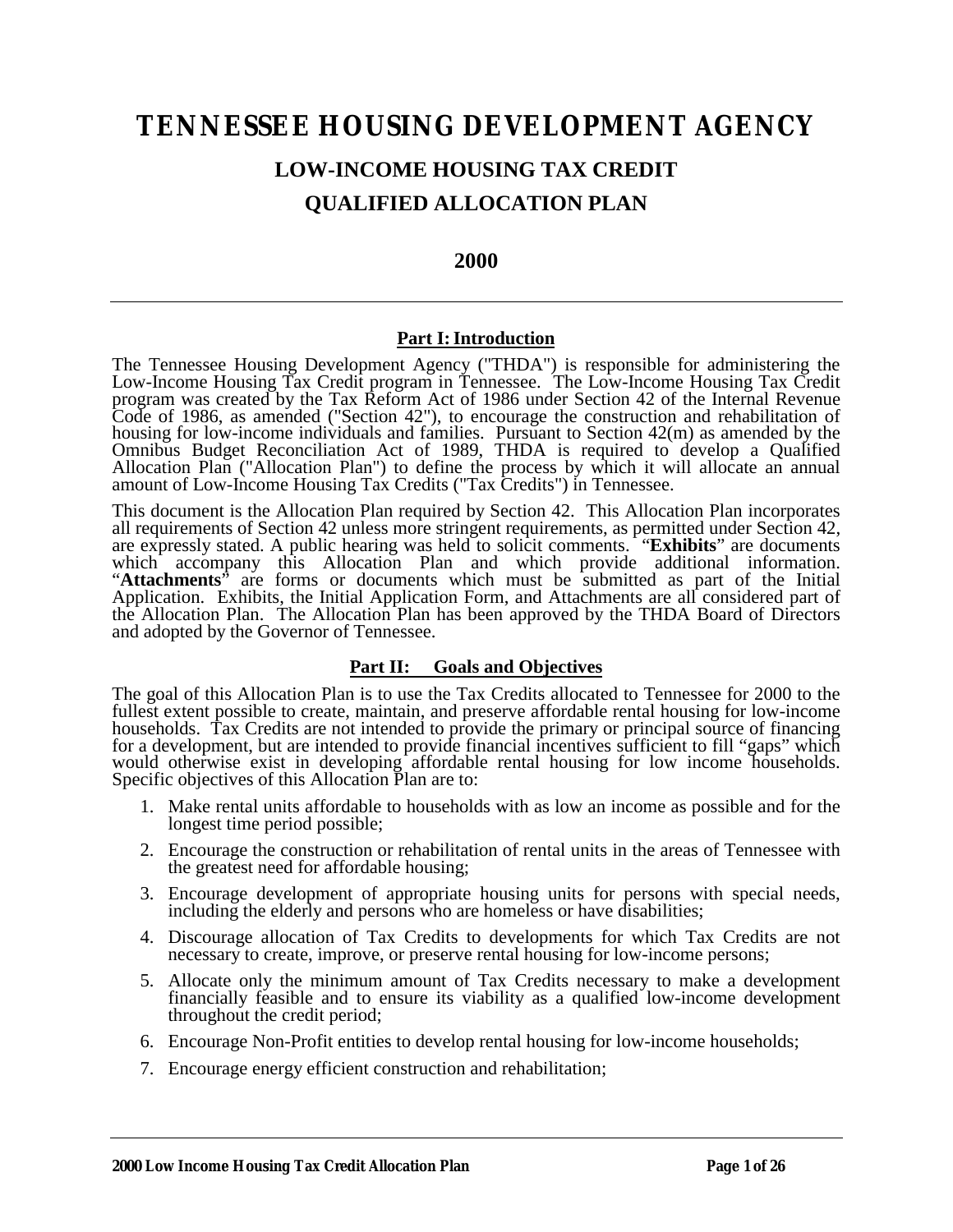- 8. Encourage fair distribution of Tax Credits among counties and developers or related parties;
- 9. Improve distribution among developments of varying sizes to ensure that developments with a smaller number of housing units receive fair consideration; and
- 10. Allocate Tax Credits fairly.

### **Part III: Tax Credits Available**

#### **A. Total Tax Credits**

The total amount of Tax Credits available for allocation in Tennessee for 2000 is the total of the following:

- 1. \$1.25 x Tennessee's population;
- 2. Any unallocated credits from previous year;
- 3. Any returned credit from previous years; and
- 4. Any amount allocated to Tennessee by the IRS from the National Pool.

For purposes of calculating the initial Non-Profit Set-Aside and any of the other Set-Asides, the amount against which the percentages will be applied will be the sum of items 1, 2, and 3 above.

#### **B. Set-Asides**

Each development will be identified as qualifying for an allocation of Tax Credits in one or more of the "Set-Aside" categories described below, if all of the eligibility requirements specified in Part VII-A-2 are met for the relevant Set-Aside. For example, a development may qualify for the Non-Profit Set-Aside, the Small Development Set-Aside, and the Rural Set-Aside. Many other combinations are also possible. The method by which these Set-Asides will be applied is described in Part VII-G of this Allocation Plan.

- 1. Non-Profit Set-Aside
	- a. Qualified Non-Profits (see Part VII-A-2-a of this Allocation Plan) will be considered for an allocation of Tax Credits from the Non-Profit Set-Aside.
	- b. Ten percent (10%) of the total amount of Tax Credits available for allocation in Tennessee is reserved for qualified Non-Profit applicants as required by Section  $42(h)(5)$ .
	- c. **THDA reserves the right to make additional allocations of Tax Credits from any available Set-Aside to qualified Non-Profit applicants to meet the requirements of Section 42 (h)(5).**
- 2. HOPE VI Set-Aside
	- a. Up to five percent (5%) of the sum of Part III-A-1, -2 and -3 will be set-aside for developments developed as part of HOPE VI grants and which qualify for this Set-Aside (see Part VII-A-2-b).
	- b. Any amount of Tax Credits allocated to HOPE VI developments will be deducted from the amount of Tax Credits set-aside for developments in the appropriate related category (Non-Profit, Small Developments, Urban, or Rural) as applicable.
	- c. For 2000, only HOPE VI Initial Applications meeting all the eligibility requirements specified in this Allocation Plan will be accepted. If these Initial Applications meet all the requirements of this Allocation Plan, the amount of the HOPE VI Set-Aside will be divided proportionately among the eligible Initial Applications, based on the amounts of the HOPE VI grants.
	- d. Tax Credits allocated to a development under this Part III-B-2 will not be counted against the limits by county or by developer specified in Part IV-A and -C.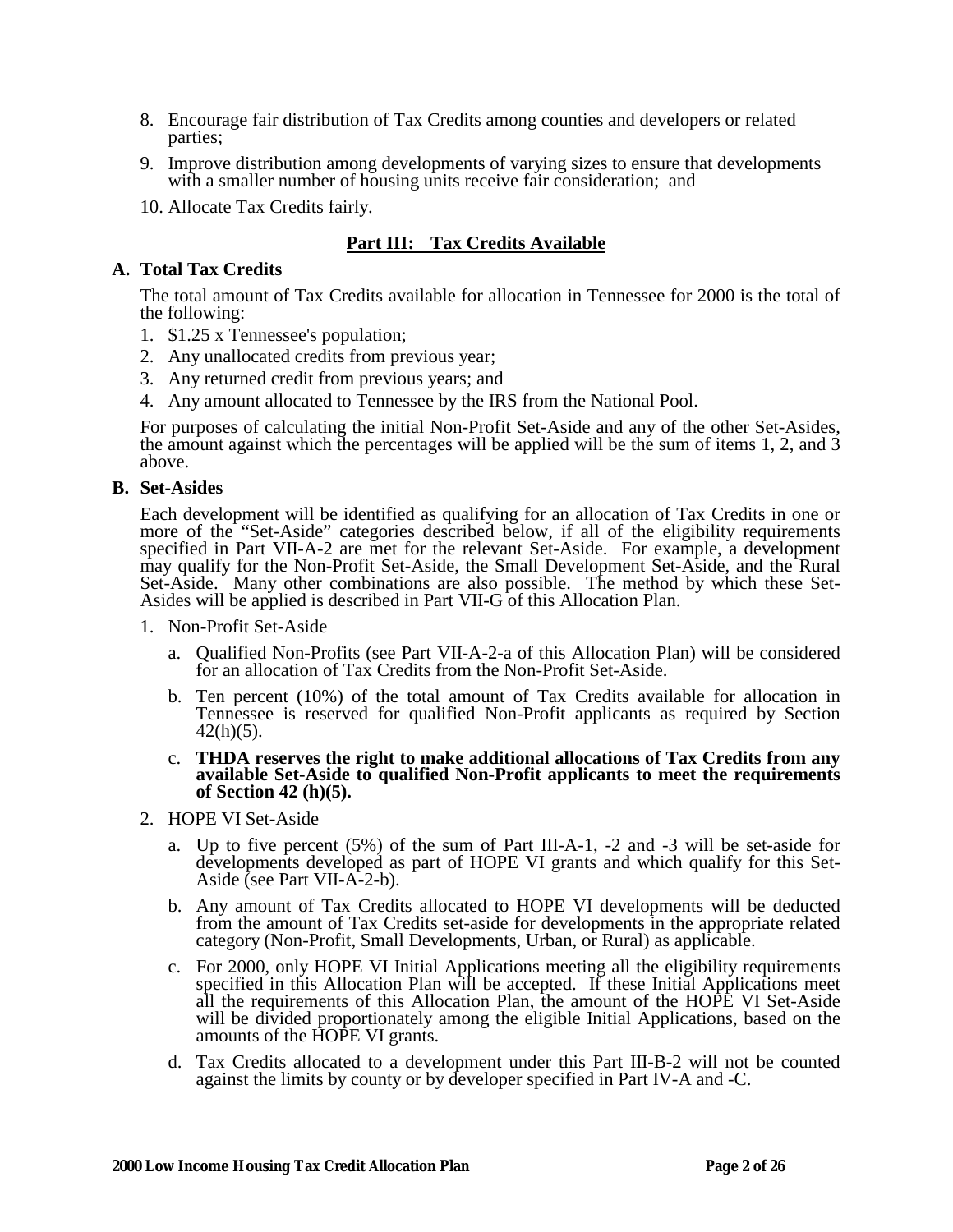- 3. Small Developments Set-Aside
	- a. Up to five percent (5%) of the sum of Part III-A-1, -2 and -3 will be set-aside for developments with 25 or fewer units on a single site (see Part VII-A-2-c).
	- b. Any amount of Tax Credits allocated to developments in the Small Developments Set-Aside will be deducted from the amount of Tax Credits set-aside for developments in the appropriate related category (Non-Profit, or Urban or Rural, as applicable).
- 4. Urban and Rural Set-Asides
	- a. Urban Set-Aside: Sixty-eight percent (68%) of the sum of Part III A-1, -2 and -3 above after the Non-Profit Set-Aside is deducted is available for allocation to developments in the Urban Set-Aside (see Part VII-A-2-d);
	- b. Rural Set-Aside: Thirty-two percent (32%) of the sum of Part III A-1, -2 and -3 above after the Non-Profit Set-Aside is deducted is available for allocation to developments located in the Rural Set-Aside (see Part VII-A-2-e).
- **C. THDA reserves the right to revise the amount of Tax Credits available for each Set-Aside based on requirements imposed by Congress or the IRS, and consistent with the intent of the various Set-Asides.**

#### **Part IV: Limits on Amount of Tax Credits Available**

#### **A. By County**

The maximum amount of Tax Credits that may be allocated to developments in any one **urban** county shall not exceed one million five hundred thousand dollars (**\$1,500,000**)**.** The maximum amount of Tax Credits that may be allocated to developments in any one **rural** county shall not exceed one million dollars (**\$1,000,000**). **Exhibit 1** to this Allocation Plan identifies urban and rural counties.

#### **B. By Development**

The maximum amount of Tax Credits that may be allocated to a single development shall not exceed five hundred thousand dollars (**\$500,000**)**.** THDA reserves the right, in its sole discretion, to determine whether Initial Applications received reflect a single development or multiple developments for the purpose of applying this limitation. In making this determination, THDA will consider the physical location of developments; the relationships among owners, developers, management agents, and other development participants; the structure of financing; and any other information which might clarify whether Initial Applications reflect a single development or multiple developments.

#### **C. By Developer or Related Parties**

- 1. The maximum amount of Tax Credits that may be allocated to a single applicant, developer, owner, or related parties shall not exceed one million dollars (**\$1,000,000**)**.** THDA reserves the right, in its sole discretion, to determine whether related parties are involved for the purpose of applying this limitation.
- 2. An applicant, developer, owner, or related party may not submit or be involved in more than one application per county. THDA reserves the right, in its sole discretion, to determine whether related parties are involved for the purpose of applying this limitation.

#### **D. For Financial Feasibility**

**Section 42(m)(2) requires that THDA not allocate more Tax Credits than necessary for the financial feasibility of a development and its viability as a qualified low-income housing development.** THDA reserves the right, in its sole discretion, to reject Initial Applications for Tax Credits when THDA determines that the proposed development is not financially feasible or does not need Tax Credits. THDA also reserves the right, in its sole discretion, to reserve or allocate an amount of Tax Credits less than the amount requested in an Initial Application. THDA's determination under Section 42(m)(2) shall not be construed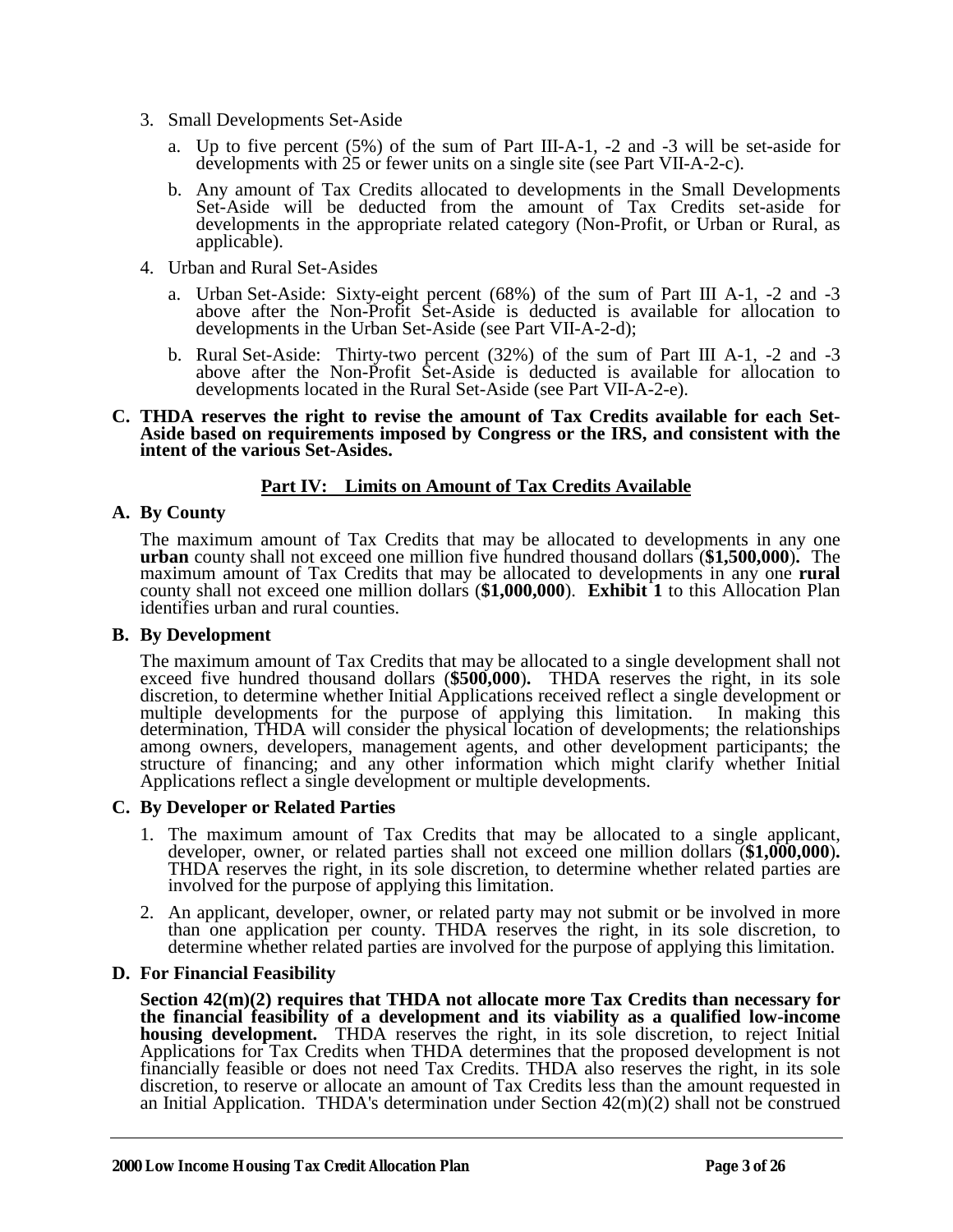to be a representation or warranty by THDA as to the financial feasibility, viability, or lack thereof, of any development. Tax Credits allocated pursuant to this Allocation Plan are not intended to provide the primary or principal source of financing for a development, but are intended to provide financial incentives sufficient to fill "gaps" which would otherwise exist in developing affordable rental housing for low and very-low income households.

#### **Part V: Limits On Developer and Consultant Fees, and Contractor Profit, Overhead, and General Requirements**

#### **A. Limit on Developer Fees and Consultant Fees**

- 1. The combined total of developer and consultant fees which may be included in the determination of the amount of Tax Credits for a particular development cannot exceed five percent (5%) of that portion of eligible basis attributable to acquisition (before the addition of the fees), and cannot exceed fifteen percent (15%) of that portion of eligible basis attributable to new construction or to rehabilitation (before the addition of the fees).
- 2. No points will be awarded under Part VII-B-4 if the Initial Application reflects a combined total of developer and consultant fees in excess of two percent (2%) of the eligible basis attributable to the acquisition cost of the development.
- 3. If the developer and contractor are related persons as defined in Section  $42(d)(2)(D)(iii)$ , then the combined total of developer fees, consultant fees, and contractor profit, overhead, and general requirements, which may be included in the determination of the amount of Tax Credits for a particular development, cannot exceed fifteen percent (15%) of eligible basis of that portion of the development attributable to acquisition (before the addition of the fees), and cannot exceed twenty-five percent (25%) of that portion of eligible basis attributable to new construction or to rehabilitation (before the addition of the fees).

#### **B. Limit on Contractor Fees, Profit, Overhead and General Requirements**

1. The amount of contractor fees, profit, overhead and general requirements shall be limited to fourteen percent (14%) of total allowable construction cost. The structure of this fee will be limited to the following:

| Contractor profit:               | may not exceed six percent $(6%)$     |  |
|----------------------------------|---------------------------------------|--|
| Contractor overhead:             | may not exceed two percent $(2\%)$    |  |
| Contractor general requirements: | may not exceed six percent $(6%)$     |  |
| <b>Total Contractor fees</b>     | may not exceed fourteen percent (14%) |  |

2. If the developer and contractor are related persons as defined in Section  $42(d)(2)(D)(iii)$ , then the combined total for contractor profit, overhead, and general requirements, developer fees and consultant fees which may be included in the determination of the amount of Tax Credits for a particular development, cannot exceed fifteen percent (15%) of eligible basis on that portion of the development attributable to acquisition (before the addition of the fees), and cannot exceed twenty-five percent  $(25%)$  of that portion of eligible basis attributable to new construction or to rehabilitation (before the addition of the fees).

#### **Part VI: Initial Application Submission**

#### **A. Initial Application Requirements**

A complete Initial Application must be submitted in accordance with Part VI-B by the Initial Application deadline specified in Part VI-C. To be considered complete, an Initial Application must meet **ALL** of the following requirements:

- 1. Have content, formatting and pagination identical to that of the attached Initial Application Form;
- 2. Bear original signature(s) as specified in Part VI-D;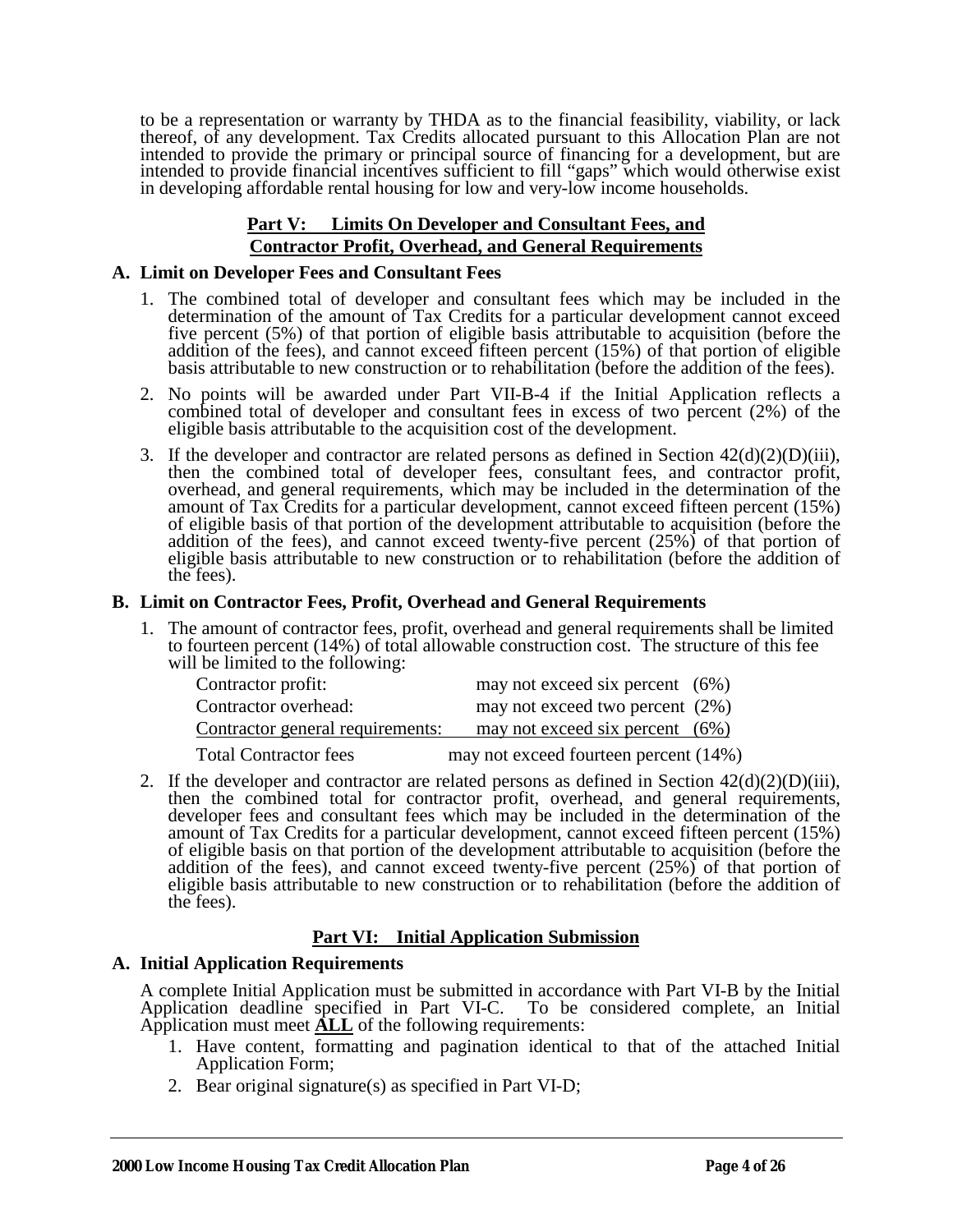- 3. Include all required Attachments and supporting documentation, with all such Attachments and supporting documentation containing correct, complete, and consistent information as required in this Allocation Plan and bearing original signatures to the extent specified in Part VI-D;
- 4. Have no missing information or any information that is erroneous, incomplete or inconsistent;
- 5. Include a complete original and two complete copies;
- 6. Be submitted by the Initial Application deadline specified in Part VI-C; and
- 7. Include a certified check in the amount of all fees required with the Initial Application as specified in Part XII.

#### **B. Initial Application Delivery**

An Initial Application must be identified as a "Tax Credit Application" and be delivered to:

**Tennessee Housing Development Agency Suite 1114 404 James Robertson Parkway Nashville, TN 37243-0900**

Initial Applications may be delivered to THDA by mail, in person, by courier, or by other means of physical delivery. **(Applications by express delivery services should be sent to the address above but at Zip Code 37219-1505.)** Telecopy, facsimile, or other transmission or delivery of "copies" or "representations" of the Initial Application or other documents **will not be accepted.**

THDA assumes no responsibility for late delivery or delivery to locations other than stated above. **Only those Initial Applications arriving at the location stated above by the Initial Application deadline specified in Part VI-C will be considered.**

#### **C. Initial Application Deadline**

**No Initial Applications will be accepted after 1:00 p.m. Central Time on March 24, 2000. No Initial Applications will be accepted at any location other than the location specified in Part VI-B.**

• **No erroneous, missing, incomplete or inconsistent supporting documentation or Attachments, or clarifications to the Initial Application, supporting documentation, or Attachments, or any other materials required in the Initial Application or in support of the Initial Application will be accepted after the Initial Application deadline except as specified in Part VII-D.**

#### **D. Original Signatures Required**

All forms and documents provided by THDA to be completed as part of the Initial Application must bear **original** signatures (in any color ink except black) where signatures are required. No photocopies, telecopies, or other reproductions of documents with signatures will be accepted on these forms and documents.

#### **E. Local Government Notification**

THDA will notify the chief executive officer (or the equivalent) of the local government in whose jurisdiction a development proposed in an Initial Application is to be located. Such individual will have an opportunity to comment on the development proposed in the Initial Application to be located in the jurisdiction, as required by Section  $42(m)(1)(A)(ii)$ .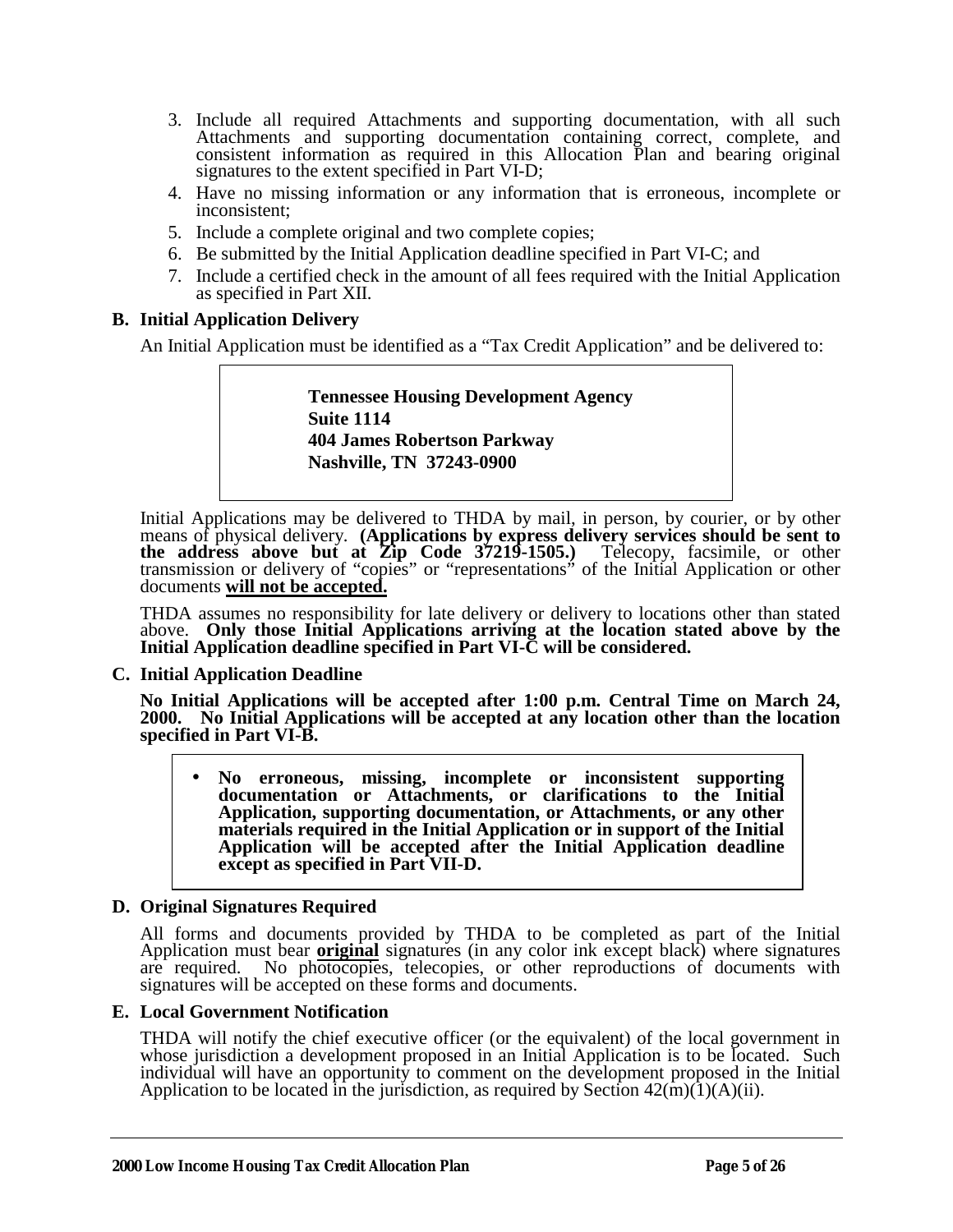### **PART VII: Initial Application Evaluation**

#### **A. Eligibility Determination**

THDA will evaluate each Initial Application that meets the requirements of Part VI to determine whether the following eligibility requirements are met:

1. Minimum Score Required

To be eligible, an Initial Application must obtain a **minimum score of 200 points** as determined by THDA in accordance with Part VII-B.

- 2**.** Special Set-Asides
	- a. Non-Profit Set-Aside: To be eligible for Tax Credits from the Non-Profit Set-Aside, an Initial Application must contain information satisfactory to THDA demonstrating that the development proposed in the Initial Application involves a qualified nonprofit organization. To be qualified, a non-profit organization must meet ALL of the following:
		- (i) The organization must be a *bona fide* non-profit organization, as evidenced by the following:
			- (A) The organization must be an IRS  $501(c)(3)$  or  $501(c)(4)$  entity;
			- (B) The organization must be organized and existing in the State of Tennessee or if organized and existing in another state, must be qualified to do business in Tennessee;
			- (C) The organization must: (i) not be formed by one or more individuals or forprofit entities for the principal purpose of being included in the Non-Profit Set-Aside; (ii) not be controlled by a for-profit organization; and (iii) not have any staff member, officer or member of the board of directors who will materially participate, directly or indirectly, in the proposed development as or through a for-profit entity; and
			- (D)The organization must be engaged in the business of fostering low-income housing in Tennessee and must have been so engaged during all of calendar year 1998 and calendar year 1999.
		- (ii) The organization must (directly or through a partnership), prior to the reservation of Tax Credits: (i) own all of the general partnership interests of the ownership entity of the development; or (ii) own, alone or with other non-profits who meet all of the requirements of this Part VII-A-2-a, one hundred percent (100%) of the stock of a corporate ownership entity of the development; or (iii) own, alone or with other non-profits who meet all of the requirements of this Part VII-A-2-a, one hundred percent (100%) of the stock of an entity that is the sole general partner or sole managing member of the ownership entity of the development proposed in the Initial Application;
		- (iii)The organization must be materially participating (regular, continuous and substantial on-site involvement) in the development and operation of the development throughout the "compliance period" (as defined in Section  $42(i)(1)$ ).
		- (iv)To demonstrate eligibility under this Part VII-A-2-a, ALL of the following must be submitted as part of the Initial Application:
			- (A)A copy of the IRS determination letter clearly stating the organization's status as an IRS  $501(c)(3)$  or  $501(c)(4)$  entity; and
			- (B) A Certificate of Existence from the Tennessee Secretary of State's Office dated not more than thirty (30) days prior to the date of the Initial Application; and
			- (C) **Attachment 17**; and
			- (D)**Attachment 18**.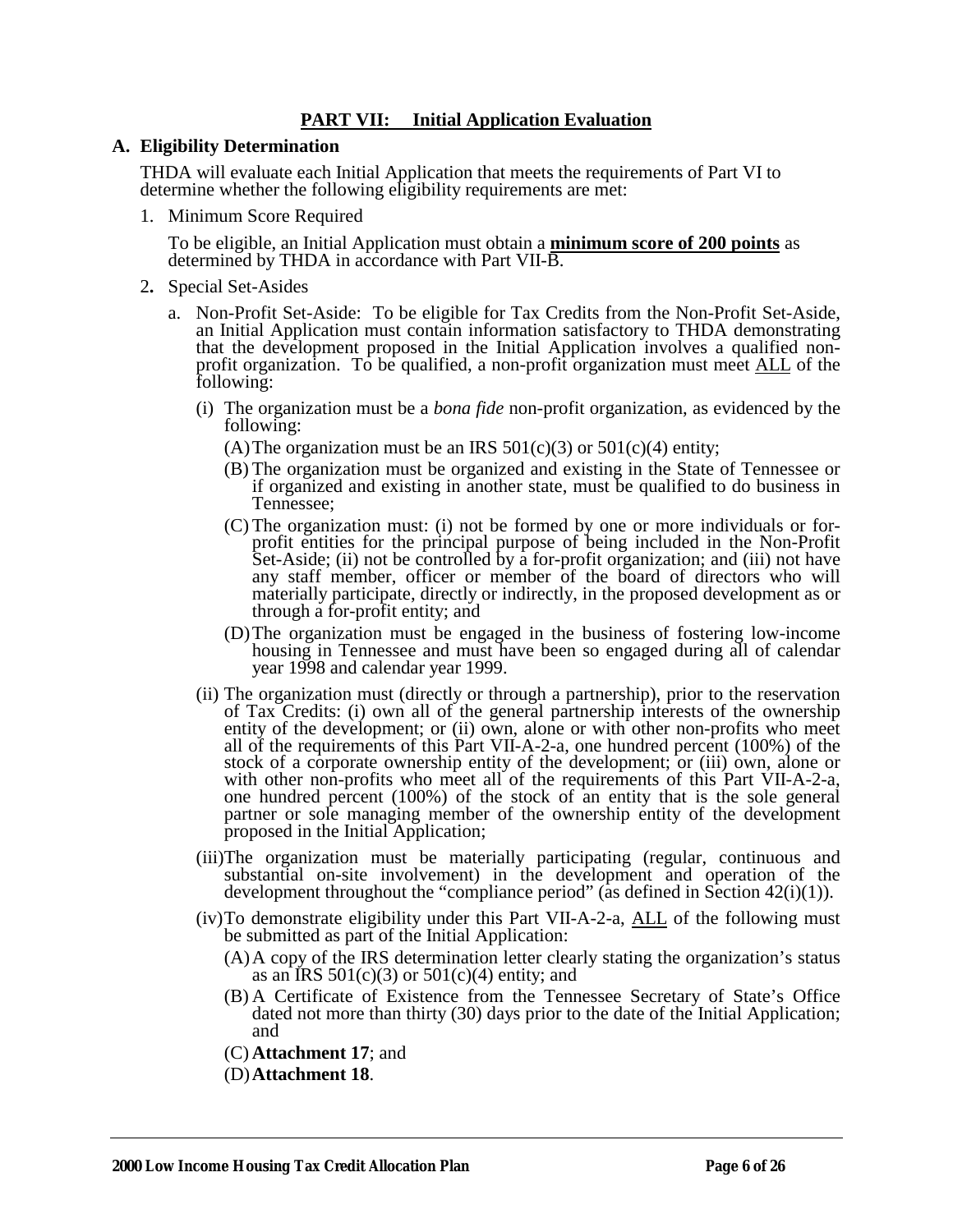#### b. HOPE VI Set-Aside:

In order to qualify for the HOPE VI Set-Aside, the Initial Application must demonstrate that the proposed development would provide housing units which are an essential element of a HUD approved HOPE VI Revitalization Program for public housing. The units must be specifically identified in the approved HOPE VI application and/or Revitalization Plan. To document qualification for this HOPE VI Set-Aside, the Initial Application must contain the following:

- (i) A copy of the HOPE VI Revitalization Grant Assistance Award (form HUD-1044) which identifies the public housing authority ("PHA") receiving the HOPE VI grant and the amount of the grant; and
- (ii) A letter from the Executive Director of the identified PHA certifying that: (A) the development proposed in the Initial Application is identified in the PHA's approved HOPE VI application or Revitalization Plan; (B) the housing units are an essential element of that Plan: and (C) the Tax Credits for the development proposed in the Initial Application are an essential component of the financing plan for the PHA's HOPE VI program.
- c. Small Developments Set-Aside: The Initial Application must be for a development with twenty-five (25) or fewer total-housing units on a single site.
- d. Urban Set-Aside: To be eligible for consideration in the Urban Set-Aside, the development must be located in one the urban counties of Tennessee (Metropolitan Statistical Area or "MSA" counties) shown on **Exhibit 1** to this Allocation Plan.
- e. Rural Set-Aside: To be eligible for consideration in the Rural Set-Aside, the development must be located in one of the rural counties of Tennessee shown on **Exhibit 1** to this Allocation Plan.
- 3. Non-compliance
	- a. To be eligible, individuals involved (either directly or indirectly) with the developer or the ownership entity (whether formed or to be formed) identified in the Initial Application must not have any involvement (either directly or indirectly) with the developer or the ownership entity of any prior Tax Credit development which has an event of noncompliance under Section 42 or under the restrictive covenants recorded in connection with such development. Ineligibility due to noncompliance shall be in effect for the calendar year in which the non-compliance was reported to IRS by Form 8823 and for the following calendar year. THDA will determine, in its sole discretion, whether an event of noncompliance exists which has not been cured.
	- b. **Attachment 19** must be submitted as part of the Initial Application to demonstrate eligibility under this Part VII-A-3.
- 4. Developments
	- a. The Initial Application must propose an eligible development. To be eligible, a development proposed in the Initial Application must meet ALL of the following:
		- (i) The development must be a qualified low-income housing development as defined in Section 42(g), containing qualified low-income buildings as defined in Section  $42(c)(2)$  and low-income units as defined in Section  $42(i)(3)$ . THDA, in its sole discretion, may require opinions from relevant counsel regarding transitional housing for the homeless, single room occupancy units, service provision or other matters in connection with a determination of eligibility;
		- (ii) Proposed developments that include acquisition of existing properties must meet Section  $42(d)(2)$  (10-year rule);
		- (iii) If the development proposed in the Initial Application is located on scattered sites, then the Initial Application must reflect that all sites are included under a common plan of financing and the scattered sites must be appraised as a single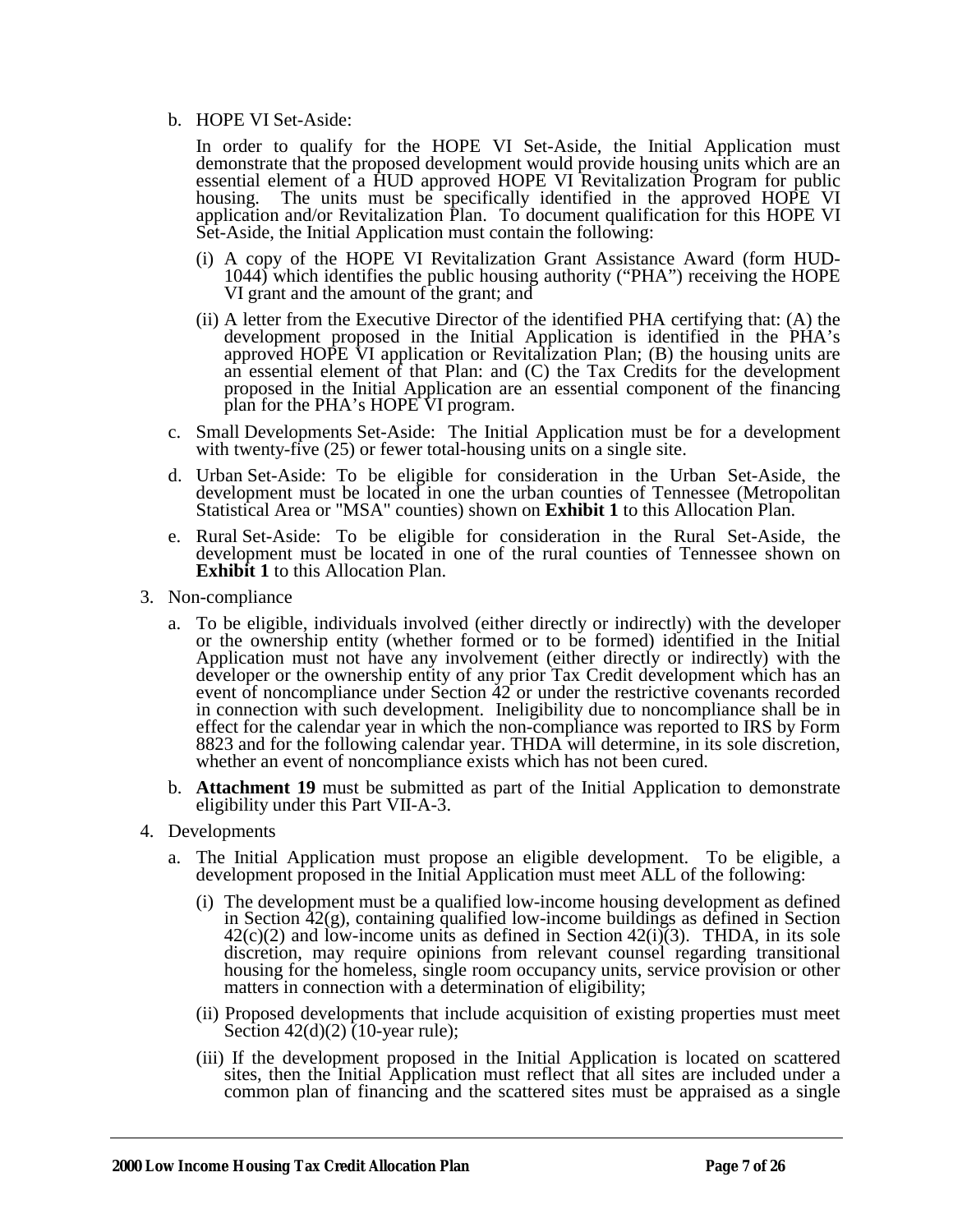rental development, using appraisal methodology appropriate for rental property as described in Part VIII-B-7.

- b. A development which is part of a restructuring pursuant to the Multifamily Assisted Housing Reform and Affordability Act of 1997 under the supervision of the Office of Multifamily Housing Assistance Restructuring is eligible to apply for Tax Credits in an amount which would not produce syndication proceeds in excess of seventeen percent (17%) of rehabilitation costs required under that program.
- c. The following types of developments **are not eligible** for Tax Credits:
	- (i) Developments presently having or proposed to have development-based subsidies under the Section 8 Moderate Rehabilitation program, unless the subsidies are tied to developments utilizing the Stewart B. McKinney Homeless Assistance Act;
	- (ii) Developments that have been part of "Bargain Sales" with a "step-up" in sales price paid to an intervening Non-Profit;
	- (iii) Developments containing units that are not for use by the general public, including, but not limited to, hospitals, nursing homes, sanitariums, life care facilities, trailer parks, or intermediate care facilities for persons with mental and physical disabilities; or
	- (iv)Developments in which continual or frequent nursing, medical, or psychiatric services are provided. Examples include, but are not limited to, hospitals, nursing homes, sanitariums, life care facilities, or intermediate care facilities for persons with mental and physical disabilities.
- d. **Attachment 20 must be submitted** as part of the Initial Application to demonstrate eligibility under this Part VII-A-4.
- 5. Existing, Incremental, and New Developments
	- a. Developments which received reservations/allocations of Tax Credits under the 1999 Qualified Allocation Plan and which are not proposing additional housing units will be considered "existing" developments. Developments which have received reservations/allocations of Tax Credits under the 1999 Qualified Allocation Plan but which are proposing additional housing units will be considered "incremental" developments. All other developments will be considered "new" developments.
	- b. Initial Applications proposing "incremental" developments will be reviewed, evaluated and scored based solely on the costs, characteristics, and other elements of the development attributable to the housing units added pursuant to the Initial Application submitted for 2000 Tax Credits. None of the costs, characteristics, or other elements attributable to the existing development will be considered, evaluated, or scored. If Tax Credits are allocated to an "incremental" development, the limitations by county, by development, and by developer specified in Part IV of this Allocation Plan will apply, based on the cumulative amount of Tax Credits allocated to the entire development for 1999 and 2000.
	- c. If there are sufficient qualified Initial Applications for "new" developments and/or "incremental" developments, Initial Applications for "existing" developments will not be reviewed or scored, and the application fee will be returned.
	- d. If Tax Credits are allocated to an "existing" development, the limitations by county, by development, and by developer specified in Part IV, the limits on developer, consultant and contractor fees specified in Part V, and development cost per unit limitations specified in Part VII-A-8, will apply, based on the cumulative amount of Tax Credits allocated to the entire development for 1999 and 2000 and the cumulative costs of the development.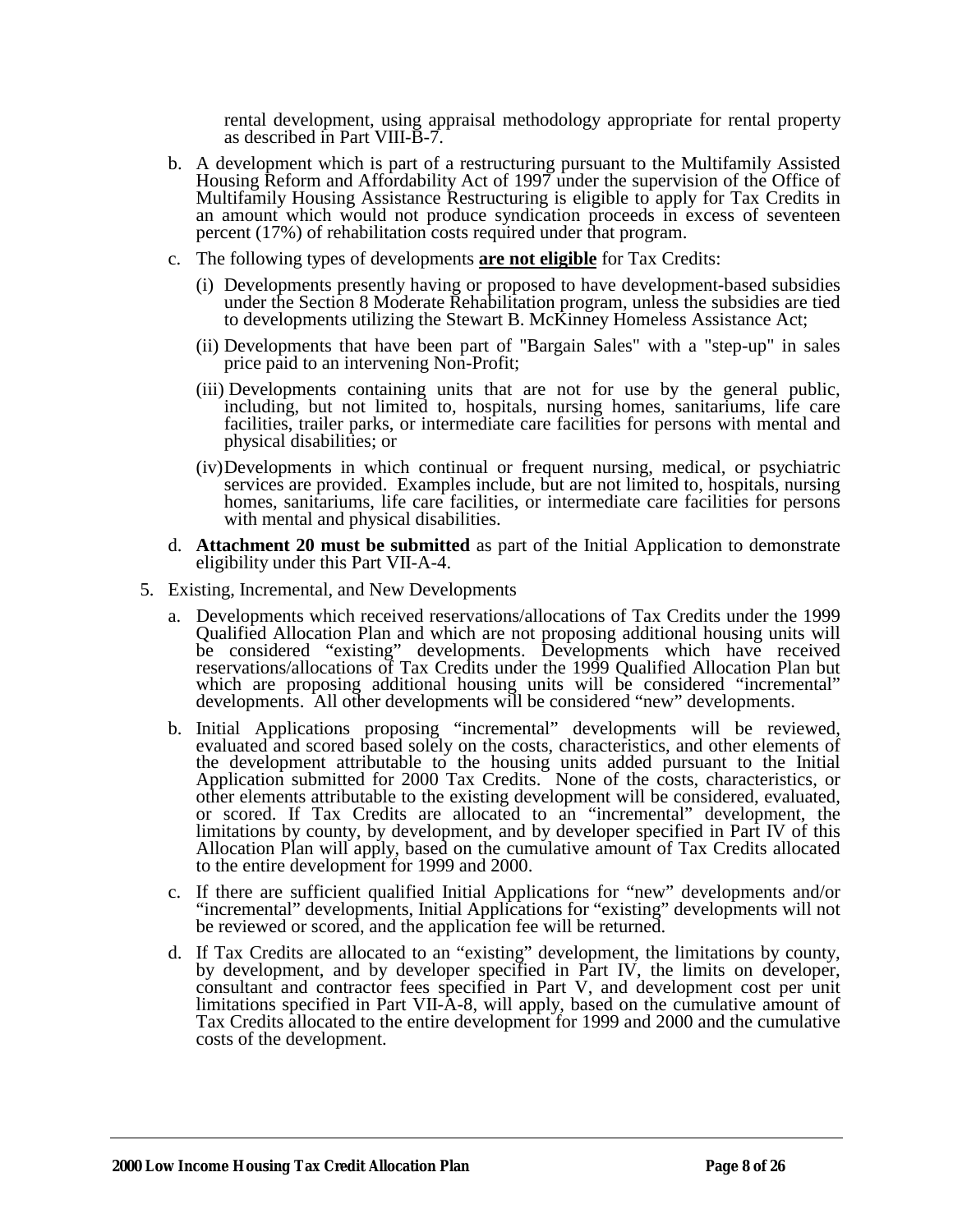- 6. Development Participants
	- a. All development participants must be identified in Sections 3, 4,and 5 of the Initial Application and on **Attachment 6**, which must be submitted with the Initial Application.
	- b. **Attachments 4A, 4B or 4C** must be fully completed and submitted with the Initial Application for the Ownership Entity identified in Section 3 of the Initial Application. If fully completing the relevant portions of **Attachments 4A, 4B, or 4C** for the Ownership Entity identified in Section 3 of the Initial Application results in the identification of entities other than individuals, the Applicant should make copies **of Attachments 4A, 4B, and 4C,** as needed, and complete until no entities and only individuals are identified.
	- c. **Attachments 5A, 5B or 5C** must be fully completed and submitted with the Initial Application for the Developer Entity identified in Section 4 of the Initial Application. If fully completing the relevant portions of **Attachments 5A, 5B, or 5C** for the Developer Entity identified in Section 4 of the Initial Application results in the identification of entities other than individuals, the Applicant should make copies **of Attachments 5A, 5B, and 5C**, as needed, and complete until no entities and only individuals are identified.
	- d. An **Attachment 22** (Disclosure Form) must be included for each individual identified in **Attachments 4A, 4B, and 4C** for the Ownership Entity and for each individual identified in **Attachments 5A, 5B, and 5C** for the Developer Entity. Each Disclosure Form must include responses to each question and must bear the original signature of the individual, in their individual capacity.
	- e. An Initial Application is ineligible if:
		- (i) **Attachment 4A, 4B, or 4C** is not fully completed and submitted; or
		- (ii) **Attachment 5A, 5B, or 5C** is not fully completed and submitted; or
		- (iii) **Attachment 6** is not fully completed and submitted; or
		- (iv)**Attachment 22** is not fully completed, with an original signature, in an individual capacity, and submitted for each individual identified in **Attachment 4A, 4B, or 4C** and **Attachment 5A, 5B, and 5C**; or
		- (v) **Attachment 22** for any individual shows that any one of the following is true for that individual:
			- (A)A felony conviction of any type within the last ten (10) years;
			- (B) A fine, suspension or debarment involving financial or housing activities within the last five (5) years imposed by any federal agency;
			- (C) Currently in bankruptcy; or
			- (D)Any suspensions of required state licenses (Tennessee or any other state) within the last ten (10) years.
- 7. Property Control
	- a. To be eligible, an Initial Application must demonstrate control of the property on which the development proposed in the Initial Application is to be located (the "property"). Acceptable documentation must be in full force and effect, fully Acceptable documentation must be in full force and effect, fully executed and include a correct legal description for the property. A copy of any one of items (i)-(iv) below must be part of the Initial Application:
		- (i) Recorded instrument of conveyance (warranty deed, quitclaim deed, trustee deed, court order) evidencing title to the property vested in (A) the currently existing ownership entity identified in the Initial Application or (B) a person or entity identified in the Initial Application as the general partner or managing member of the ownership entity to be formed;
		- (ii) Acceptable evidence demonstrating the ability to acquire the property through the power of eminent domain by (A) the currently existing ownership entity identified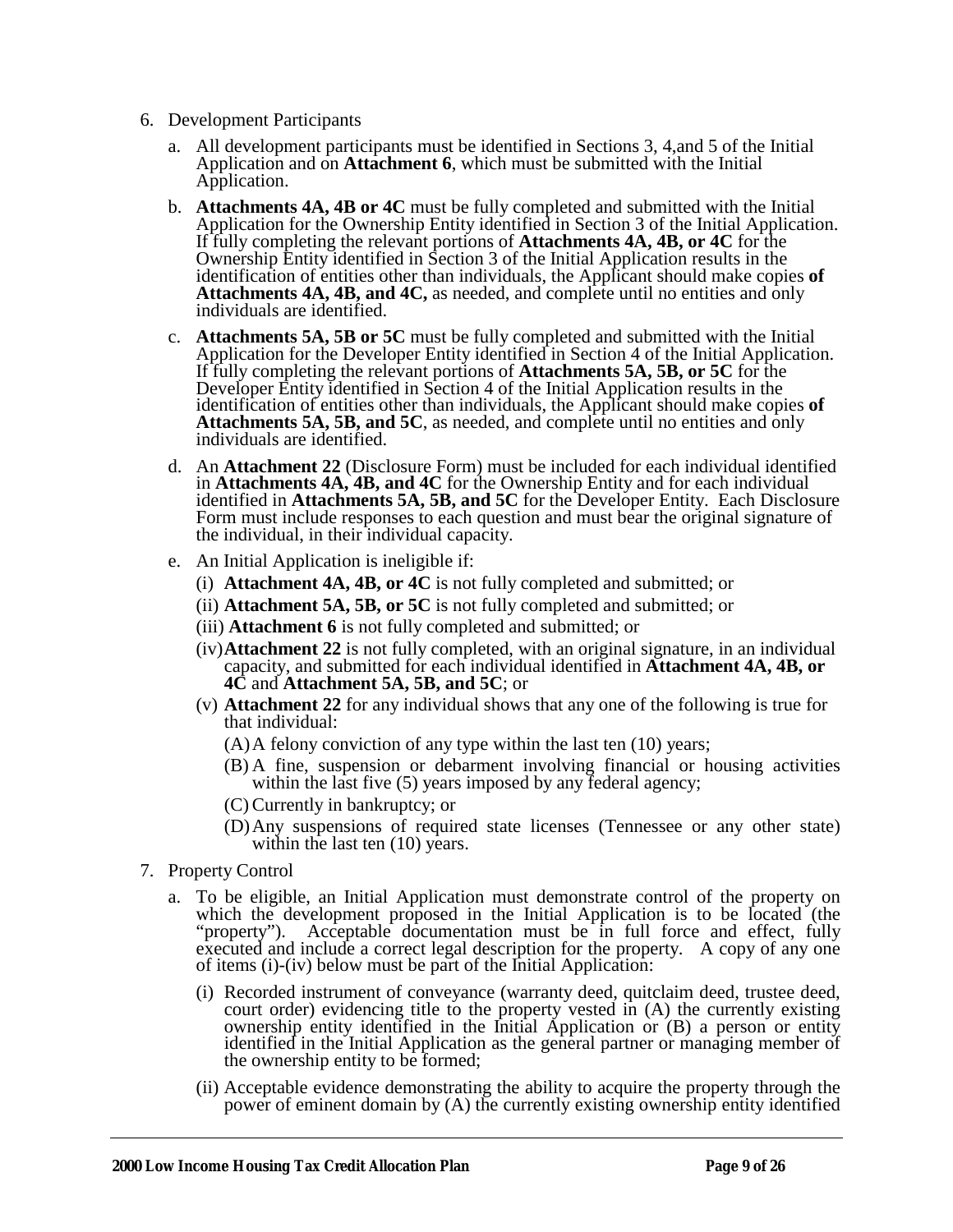in the Initial Application or (B) a person or entity identified in the Initial Application as the general partner or managing member of the ownership entity to be formed;

- (iii) Contract for sale or a contract for a 99-year ground lease, which contract must show that the ground lease, when executed, will meet the requirements specified in Part VII-A- $\overline{7}$ -a-(v), executed by (A) the owner of record of the property and (B) the currently existing ownership entity identified in the Initial Application or a person or entity identified in the Initial Application as the general partner or managing member of the ownership entity to be formed; or
- (iv)An option to purchase or an option for a 99-year ground lease, which option must show that the ground lease, when executed, will meet the requirements specified in Part VII-A- $\bar{7}$ -a-(v), executed by (A) the owner of record of the property and (B) the currently existing ownership entity identified in the Initial Application or a person or entity identified in the Initial Application as the general partner or managing member of the ownership entity to be formed.
- (v) A ground lease for the property must have a minimum term of 99 years with no provisions for termination or reversion prior to the expiration of the extended use period as defined in Section  $42(h)(6)(D)$ .
- b. Documentation required as part of the Initial Application to demonstrate eligibility under this Part VII-A-7:
	- (i) A copy of one of the items identified in Part VII-A-7-a above, and
	- (ii) A copy of the recorded deed for the property evidencing title vested in the person or entity who executed the document required in Part VII-A-7-a above as owner or a commitment for title insurance evidencing that title to the property is vested in the person or entity who executed the document required in Part VII-A-7-a above as owner.
- c. Copies of assignments of contracts or options without copies of the underlying contract or option that meets the requirements set forth above will not be accepted.
- 8. Maximum Total Development Costs Per Unit

The applicant must demonstrate that the total development costs per unit proposed, on average, do not exceed \$90,000 per unit in Urban counties and \$69,900 per unit in Rural counties (see **Exhibit 1**). These limits represent the maximum total development costs per unit allowed to be submitted in an Initial Application and do not imply that such proposed costs will be accepted as reasonable in evaluating the financial feasibility of the development or in determining an amount of Tax Credits which may be reserved or allocated for a development.

#### **B. Scoring Initial Applications**

Applicants, Initial Applications and developments that meet all eligibility requirements stated above will be evaluated according to the scoring criteria specified below based on the information provided in each Initial Application. **A minimum of 200 points of the 380 points available is required for an Initial Application to be eligible for further consideration** under this Allocation Plan.

THDA will award points only if an Initial Application is complete, contains all required documentation, no documentation is incomplete, erroneous, or inconsistent and is submitted by the application deadline, all as specified in Part VI of this Allocation Plan. If documentation is incomplete, erroneous, or there are inconsistencies between Attachments or other supporting documentation and the Initial Application form itself or any other type of inconsistency, THDA will not award points for the scoring category which was incomplete, in error, or inconsistent. Completion, correction, or clarification of such items will be subject to the requirements of Part VII-D and -E.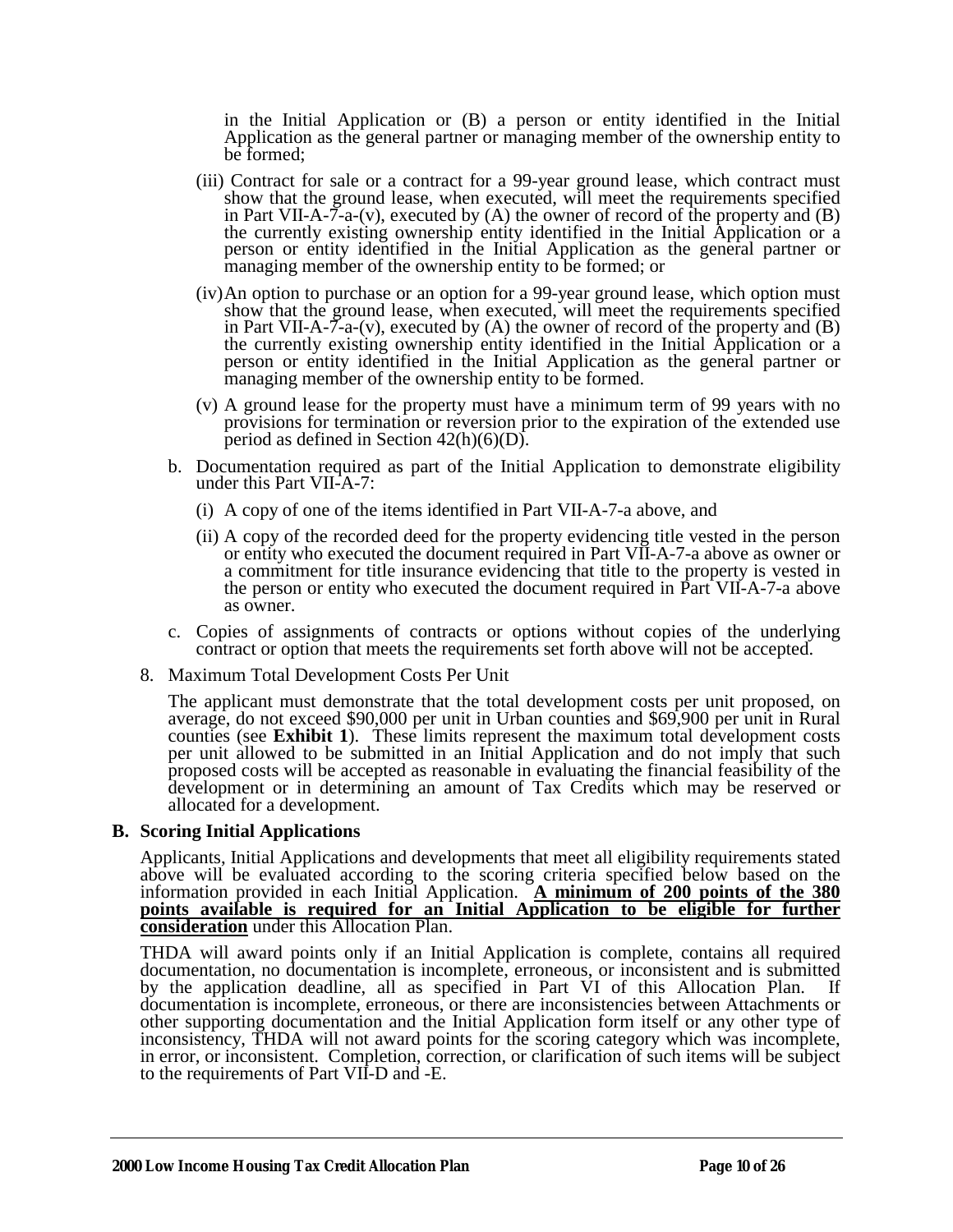#### **1. Development Location and Housing Needs: Maximum 75 Points**

- a. Developments located in counties where the annual median income is less than 80% of the state median (**Exhibit 2**): *15 points*
- b. Developments in census tracts or in counties with the greatest rental housing need (**Exhibit 3**): *Maximum 20 points*
- c. Developments in counties that have received the lowest aggregate per capita allocation of Tax Credits since  $1995$  (**Exhibit 4**): *Maximum 25 points* allocation of Tax Credits since 1995 (**Exhibit 4**):
- d. Developments located in a THDA designated Bicentennial Neighborhood (**Exhibit 5)** or developments located in a Qualified Census Tract or a Difficult to Develop Area as designated by HUD in accordance with Section 42 (d)(5) (**Exhibit 6**): *15 points*

#### **2. Development Characteristics: Maximum 80 Points**

- a. Development of rental units: *Maximum 50 points*
	- (i) New Construction: *50 points*
	- (ii) Conversion of a building from use other than housing (i.e. school, office building, warehouse, etc.) to affordable rental housing: **40 points** warehouse, etc.) to affordable rental housing:
	- (iii)Preservation of existing affordable rental housing through major rehabilitation (hard rehabilitation costs equal to more than 50% of total development cost): *for rehabilitation only: 35 points; for acquisition and rehabilitation: 40 points*
	- (iv)Preservation of existing affordable rental housing through minor rehabilitation (hard rehabilitation costs equal to at least 25% but less than or equal to 50% of total development cost): *for rehabilitation only: 10 points; for acquisition and rehabilitation: 15 points*

#### *For developments containing a combination of these characteristics, points will be prorated based on the percentage of units in each category.*

- b. Developments designed and built to promote energy conservation by meeting the standards of the Council of American Building Officials Model Energy Code. Certification from the design architect will be required on developments of 11 units or more, from contractor on 10 units or fewer, following the issuance of the Reservation Notice. Confirmation from the supervising architect or contractor, as appropriate, will be required prior to issuing the IRS Form 8609: *10 points*
- c. Developments designed and built to meet a 15-year maintenance-free exterior standard. Certification from the design architect will be required on developments of 11 units or more, from contractor on 10 units or fewer, following the issuance of the Reservation Notice. Confirmation from the supervising architect or contractor, as appropriate, will be required prior to issuing the IRS Form 8609: *10 points*
- d. Developments designed and built with a minimum of 60% brick exterior. Certification from the design architect will be required on developments of 11 units or more, from contractor on 10 units or fewer, following the issuance of the Reservation Notice: Confirmation from the supervising architect or contractor, as appropriate, will be required prior to issuing the IRS Form 8609: *10 points*

#### **3. Sponsor Characteristics: Maximum 65 Points**

- a. If none of the following has occurred in Tennessee at any time during calendar year 1998 or calendar year 1999 with respect to individuals involved (either directly or indirectly) with the developer or the ownership entity (whether formed or to be formed) identified in the Initial Application:  $50 points$ formed) identified in the Initial Application:
	- (i) A reservation of Tax Credits was issued and accepted for a development that the individuals identified above were involved with (either directly or indirectly) through the developer or owner, yet a Carryover Allocation was not obtained; or
	- (ii) A Carryover Allocation was made to a development that the individuals identified above were involved with (either directly or indirectly) through the developer or owner, yet an IRS Form 8609 was not obtained; or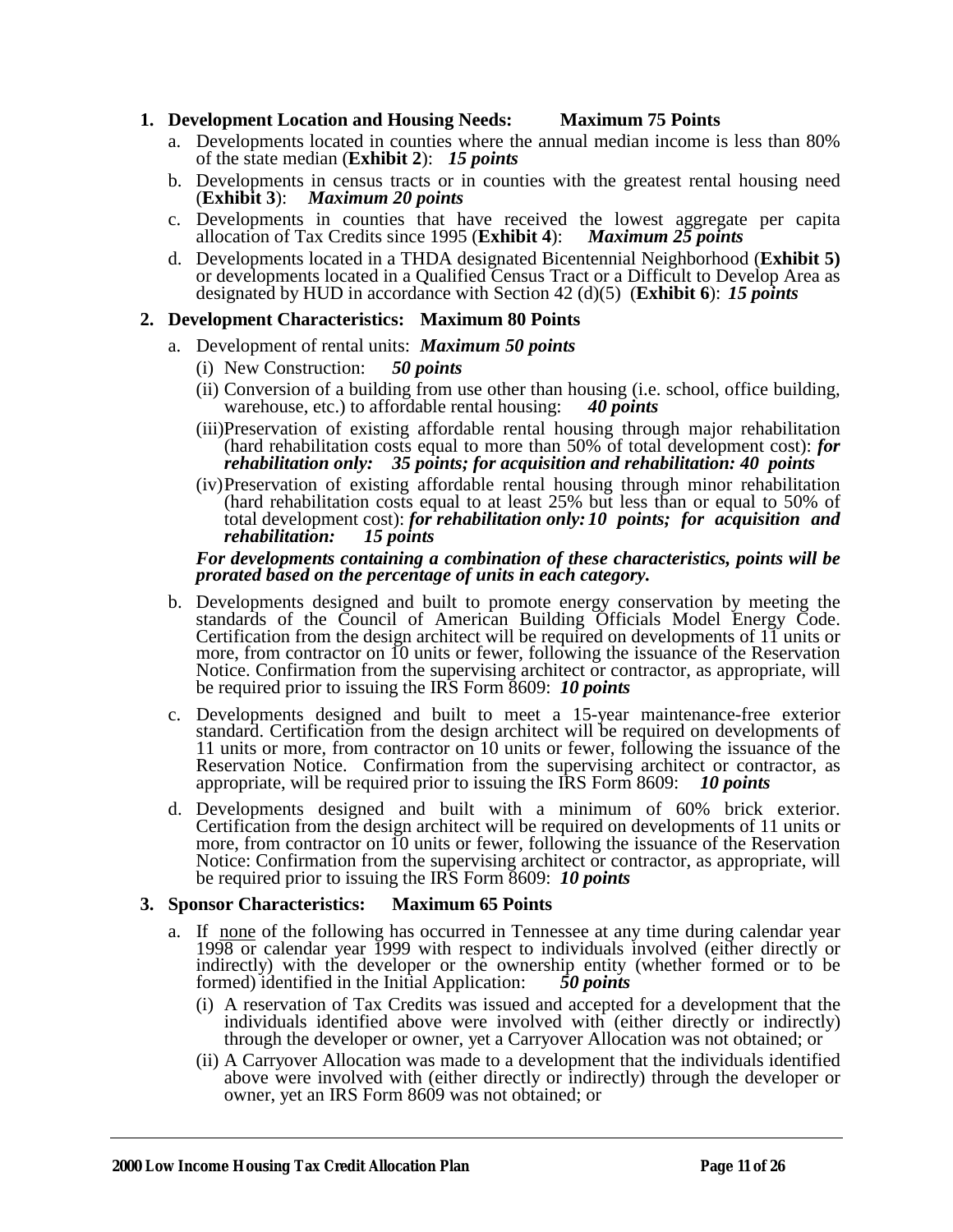- (iii)An allocation of Tax Credits was made to a development that the individuals identified above were involved with (either directly or indirectly) through developer or owner, but the development failed to meet the minimum set-aside for low-income tenants as specified in the land use restrictive covenants.
- b. Ability to finance the development (Submit **Attachment 24** as part of the Initial Application): *Maximum 5 points; choose only one*
	- (i) Developments with a firm loan commitment for construction: *5 points*
	- (ii) Developments with a firm loan commitment for permanent financing: *5 points*
	- (iii)Developments with a firm commitment from lending entities for developments using competitive state or Federal loans or grants (i.e.: AD-622 for Rural Development (formerly FmHA); SAMA letter for HUD 221(d)(4)): *5 points*
- c. Land Ownership: *10 points*

Evidence of land ownership as demonstrated by any one of the following:

- 1. Recorded instrument of conveyance (warranty deed, quitclaim deed, trustee deed, court order) evidencing title to the property vested in (A) the currently existing ownership entity identified in the Initial Application or (B) a person or entity identified in the Initial Application as the general partner or managing member of the ownership entity to be formed; or
- 2. Acceptable evidence demonstrating acquisition of the property for the proposed development identified in the Initial Application through the power of eminent domain by (A) the currently existing ownership entity identified in the Initial Application or (B) a person or entity identified in the Initial Application as the general partner or managing member of the ownership entity to be formed.

#### **4. Developer and Consultant Fees: Maximum 30 Points**

- a. Initial Applications reflecting a combined total developer and consultant fees (as defined in Part V-A) based on eligible basis attributable to acquisition costs in excess of 2%: *0 points*
- b. Initial Applications reflecting a combined total developer and consultant fee (as described in Part V-A) based on eligible basis attributable to acquisition costs of  $2\%$ or less and developer's and/or consultant's fees based on eligible basis attributable to rehabilitation or new construction (see Part V-A) with the following limits:

| Developer's Fee                  |                        |
|----------------------------------|------------------------|
| for New Construction and         |                        |
| <b>Rehabilitation Costs Only</b> | Points                 |
| $0\% - 4.99\%$                   | $3\overline{0}$ points |
| 5% - 9.99%                       | $20$ points            |
| $10\% - 13\%$                    | 10 <i>points</i>       |

#### **5. Special Housing Needs: Maximum 45 Points**

a. Development with units designed and built for large families, (i.e., three or more bedrooms). Certification from the design architect will be required on developments of 11 units or more, from contractor on 10 units or fewer, following the issuance of the Reservation Notice. Confirmation from the supervising architect or contractor, as appropriate, will be required prior to issuing the IRS Form 8609.

| Percent of Units | Points    |
|------------------|-----------|
| 10%-19%          | 5 points  |
| 20%-29%          | 10 points |
| 30% or more      | 15 points |

b. At least ten percent (10%) of the units designed in compliance with ADA standards to be adaptable for persons with disabilities and built so that conversion for occupancy by persons with disabilities can be readily accomplished. Certification from the design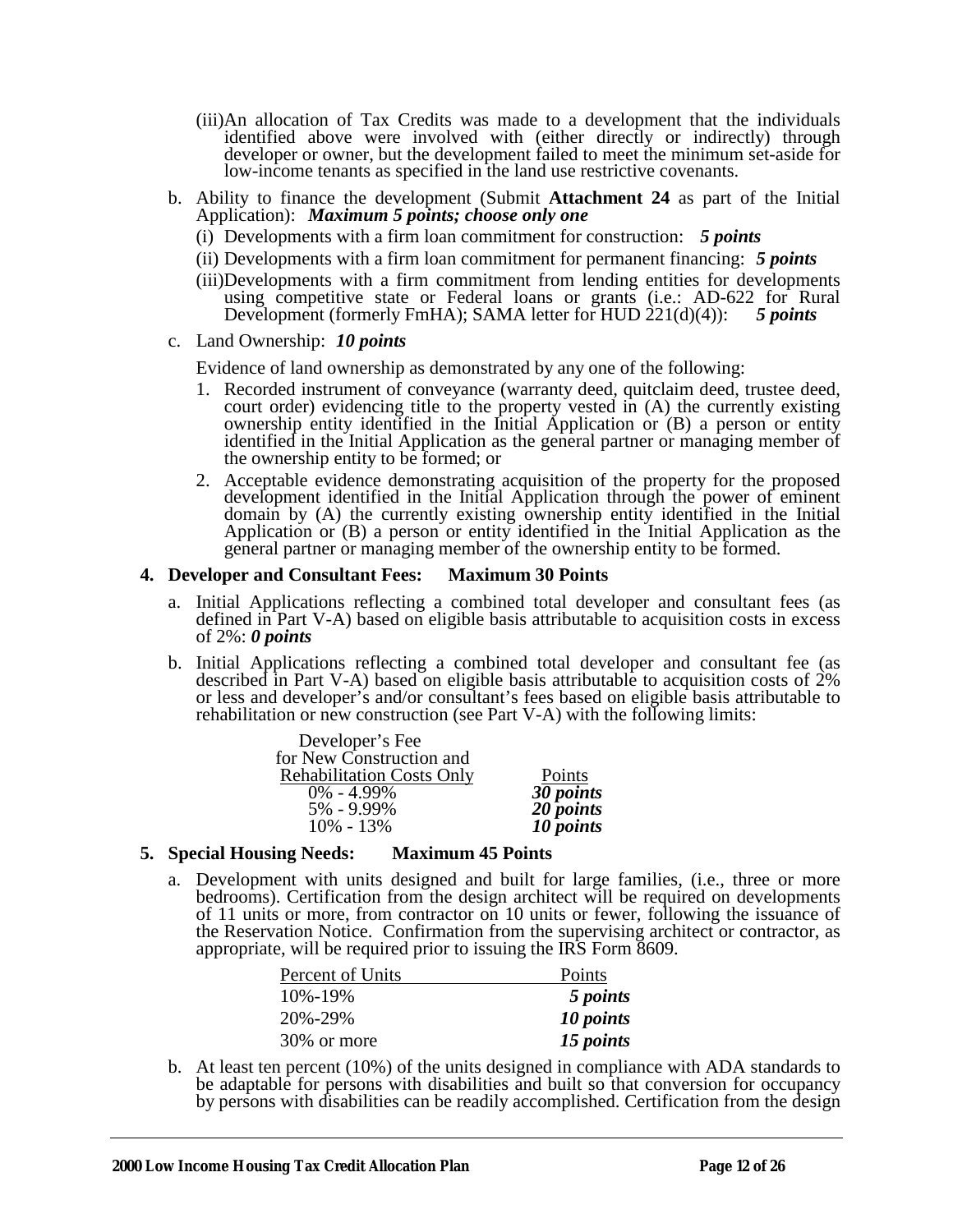architect will be required on developments of 11 units or more, from contractor on 10 units or fewer, following the issuance of the Reservation Notice. Confirmation from the supervising architect or contractor, as appropriate, will be required prior to issuing the IRS Form 8609: *15 points;*

- c. At least fifty percent (50%) of the units designed and built for single room occupancy. Certification from the design architect will be required on developments of 11 units or more, from contractor on 10 units or fewer, following the issuance of the Reservation Notice. Confirmation from the supervising architect or contractor, as appropriate, will be required prior to issuing the IRS Form 8609: *15 points*;
- d. At least twenty percent (20%) of the units designed and built for occupancy by the elderly (minimum age 62 years). Certification from the design architect will be required on developments of 11 units or more, from contractor on 10 units or fewer, following the issuance of the Reservation Notice. Confirmation from the supervising architect or contractor, as appropriate, will be required prior to issuing the IRS Form 8609. *15 points*.
- e. An Initial Application may meet the requirements for more than one of the preceding special needs categories, but **no more than 45 points will be awarded.**
- f. **A unit may not be counted as satisfying more than one special needs category. That is, a unit which is intended for occupancy by the elderly may not also be counted as a unit designed for persons with disabilities. Each unit may be counted only once, in only one category.**

#### **6. Lowest Income Preference: Maximum 50 Points**

- a. Election to set aside a minimum of twenty percent (20%) of the units for households with incomes no higher than fifty percent (50%) of the area median income: *50 points*
- b. (i) Election to set aside a minimum of ten percent (10%) of the units for households with incomes no higher than fifty percent (50%) of the area median income; or
	- (ii) Election to set-aside 100% of the units for households with incomes no higher than sixty percent (60%) of the area median income:*25 points*

#### **7. Extended Use Preference: Maximum 20 Points**

A binding commitment to extend the point in time at which the written request specified in Section  $42(h)(6)(I)$  may be given:

| Number of Years                         | Points    |
|-----------------------------------------|-----------|
| of Extended Use                         |           |
| At least 5 years                        | 20 points |
| At least 4 years, but less than 5 years | 15 points |
| At least 3 years, but less than 4 years | 10 points |

#### **8. Public Housing Priority: 10 Points**

Marketing plans, lease-up plans, or operating policies and procedures which will give a priority to persons on Public Housing Waiting lists or to persons with Section 8 Certificates or Vouchers.

#### **9. Participation of Local Tax Exempt Organizations: 5 points**

Applicants must document participation from local tax-exempt organizations with involvement in the community where the development will be located by submitting a letter from the local tax-exempt organization indicating what their involvement in the development will be, that their charter and bylaws allows the activity or service, and their prior experience in the community where the development will be located.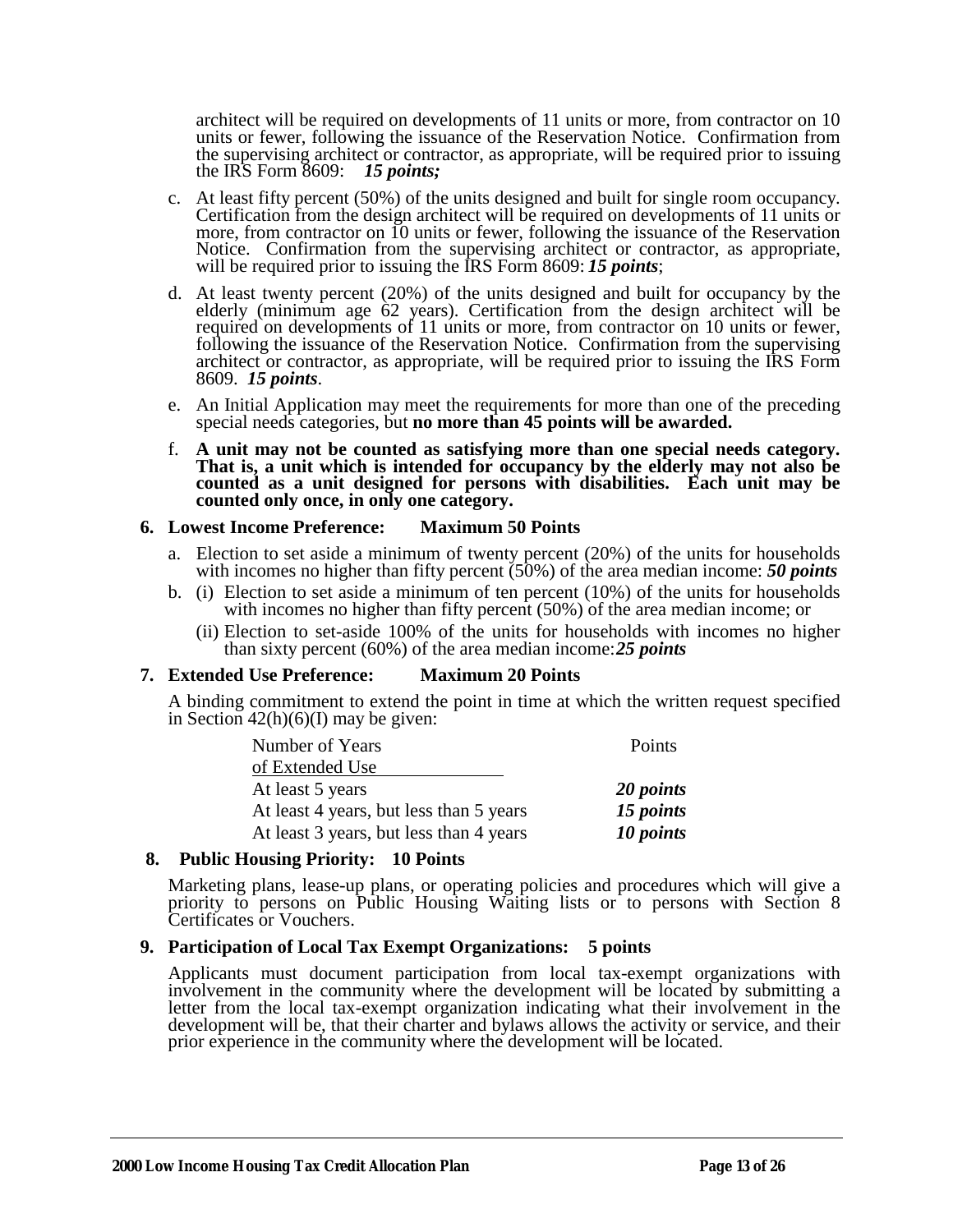#### **C. Notice to Applicants**

- 1. THDA will notify each applicant when the eligibility determination and scoring of their Initial Application is complete. All applicants will be so notified on or before May 12, 2000.
- 2. If THDA determines that an Initial Application meets all of the eligibility requirements of this Allocation Plan and if the score assigned by THDA in each scoring category is the same as or higher than the score assigned by the applicant in the Initial Application, then no further action by the applicant or THDA will be taken. Applicants may not submit additional items for the purpose of increasing their scores in a particular scoring category if the THDA assigned score is the same as or higher than the score assigned by the applicant in the Initial Application. The provisions of Part VII-D do not apply.
- 3. If THDA determines that an Initial Application does not meet one or more of the eligibility requirements of this Allocation Plan or if the score assigned by THDA in any scoring category is less than the score assigned by the applicant in the Initial Application, THDA will notify the applicant of items that were erroneous, missing, incomplete, or inconsistent. THDA will also notify applicants if THDA determines that (i) any two or more developments proposed in two or more Initial Applications constitute a single development for purposes of applying the development limit specified in Part IV-B or (ii) developers or related parties reflected in two or more Initial Applications constitute a single entity for purposes of applying the developer or related party limitation specified in Part IV-C. This notice to applicants from THDA is referred to herein as the "Cure" Notice".
- **4. No rankings or scoring summaries with respect to Initial Applications received by THDA will be available until all cure periods have expired and the review process is complete**.

#### **D. Cure Period**

- 1. Applicants receiving a Cure Notice may, in compliance with the requirements of this Part VII-D, correct erroneous items, supply missing or incomplete items and/or may clarify any inconsistencies related to the specific items identified by THDA during a cure period which shall begin on the date of the Cure Notice and shall end at 4:00 p.m. Central Time, on the date specified in the Cure Notice, which date shall be five (5) business days from the date of the Cure Notice. The Cure Notice shall specify the means and methods by which erroneous items may be corrected, missing items supplied, incomplete items completed and inconsistencies clarified. Applicants may not submit additional items for the purpose of increasing their score in a particular scoring category where the THDA assigned score is the same as or higher than the score assigned by the applicant in the Initial Application.
- 2. If additional documentation to address items specified in the Cure Notice is not submitted in accordance with the requirements contained in the Cure Notice, then the determination as to eligibility and scoring made by THDA is determinative. The review process described in Part VII-E is not available to applicants who do not submit additional documentation in accordance with the Cure Notice (including, without limitation, the time deadlines specified therein.).
- 3. The cure provisions of this Part VII-D **do not apply** to Initial Applications that are not submitted in accordance with the requirements of Part VI-B and -C.
- 4. THDA will review all documentation submitted in accordance with the Cure Notice for each relevant Initial Application. If THDA determines that an Initial Application, taking into account documentation submitted in accordance with the Cure Notice, meets all of the eligibility requirements of this Allocation Plan and if the score assigned by THDA in each scoring category is the same as or higher than the score assigned by the applicant in the Initial Application, then no further action by the applicant or THDA will be taken. Applicants may not submit additional items for the purpose of increasing their score in a particular scoring category where the THDA assigned score is the same as or higher than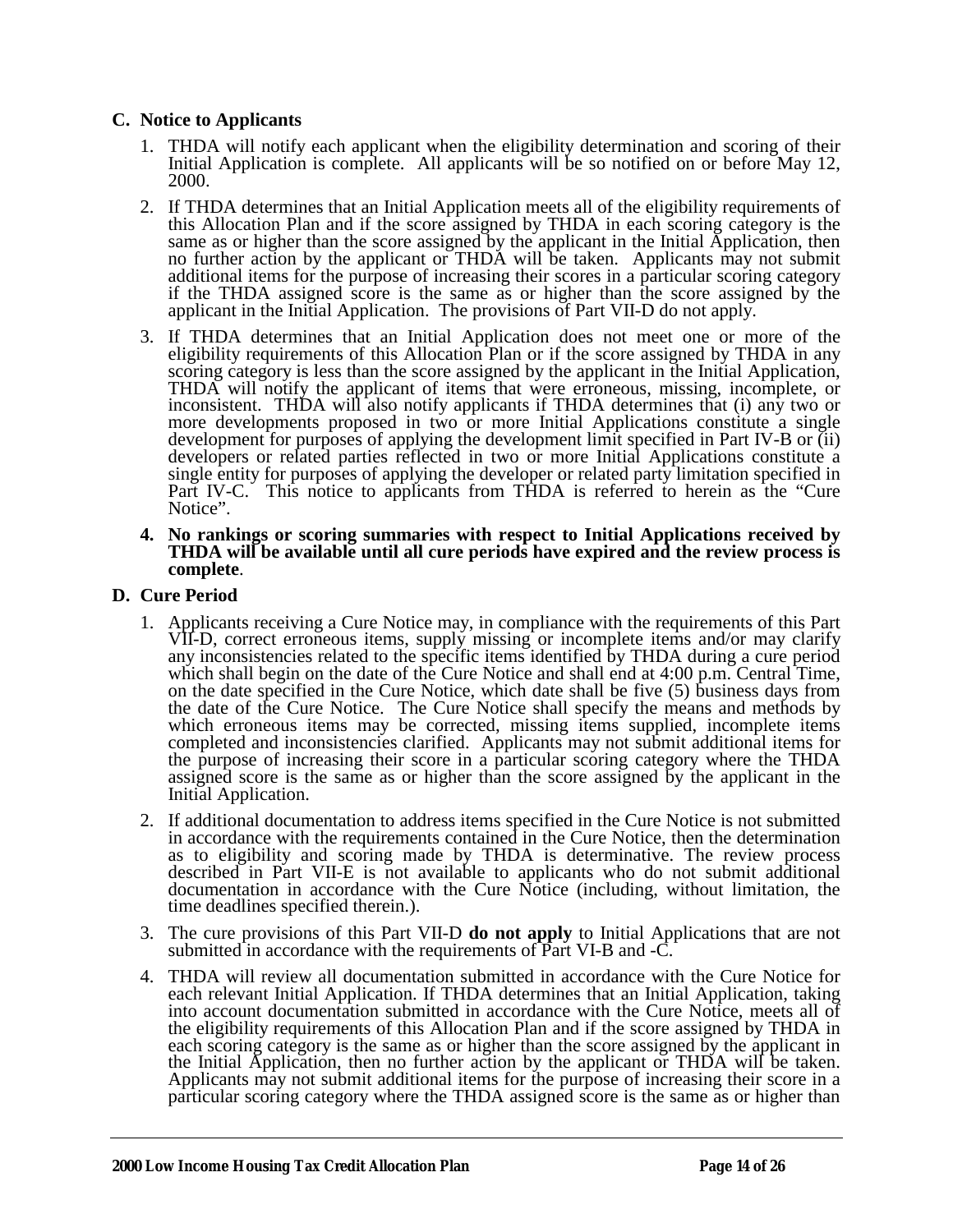the score assigned by the applicant in the Initial Application, taking into account documentation submitted in accordance with the Cure Notice. The provisions of Part VII-E will not apply.

5. If THDA determines that an Initial Application, taking into account documentation submitted in accordance with the Cure Notice, still does not meet any one of the eligibility requirements of this Allocation Plan or if the score assigned by THDA in any scoring category is still less than the score assigned by the applicant in the Initial Application, THDA will notify the applicant of items that remain erroneous, missing, incomplete, or inconsistent (the "Review Notice"). The Review Notice will specify the time period within which a request for review may be made.

#### **E. Review Process**

- 1. Applicants who receive a Review Notice may submit, **in writing,** a request for review to the Executive Director of THDA. This request for review must be submitted in accordance with the Review Notice. A request for review will not be considered if no documentation was submitted or if documentation was not submitted in accordance with the Cure Notice (including, without limitation, the time deadlines therein).
- 2. The request for review must identify the eligibility item or scoring category to be reviewed, **the information in the Initial Application OR the documentation submitted during the cure period relevant to the scoring category in question**, and the reason the applicant thinks that the eligibility determination or scoring was in error. The request for review must contain no more than two  $8\frac{1}{2}$  X 11 inch pages, with print on one side of each page, typed in 12 point font or larger (or legibly hand written). Requests not meeting this format will not be considered. No additional documentation may be submitted in connection with this request for review. No information submitted after the expiration of the relevant cure period specified in the Cure Notice for an Initial Application will be considered.
- 3. The Policy and Programs Committee of the Board of Directors of THDA (the "Policy and Programs Committee") will meet in special session on June 15, 2000, to evaluate the Initial Application, documentation submitted during the cure period, and THDA staff analysis thereof. The Policy and Programs Committee will consider whether the eligibility determination made or scoring assigned by THDA staff was in error. **Any contact with THDA staff, Executive Director, any member of the Policy and Programs Committee or any member of the THDA board by any person or entity on behalf of any Initial Application during this review period will be grounds for dismissal of the review request.** Notice of the decision of the Policy and Programs Committee will be mailed to the applicant no later than June 23, 2000.
- 4. If the Policy and Programs Committee concludes that the eligibility determination or the score assigned by THDA staff was in error, and as a result, determines that an Initial Application, taking into account documentation submitted in accordance with the Cure Notice, meets all of the eligibility requirements of this Allocation Plan with a score in each scoring category that is the same as or higher than the score assigned by the applicant in the Initial Application, then no further action by the applicant or THDA will be taken. Applicants may not submit additional items for the purpose of increasing their score in a particular scoring category where the THDA assigned score is the same as or higher than the score assigned by the applicant in the Initial Application, taking into account documentation submitted in accordance with the Cure Notice. Requests for review that were not submitted in accordance with the Review Notice will not be considered. The provisions of Part VII-E-6, -7, and -8 will not apply.
- 5. If the Policy and Programs Committee concludes that the eligibility determination or the score assigned by THDA staff was not in error and, as a result, determines that an Initial Application, taking into account documentation submitted in accordance with the Cure Notice, still does not meet one or more of the eligibility requirements of this Allocation Plan or if the score assigned by THDA in any scoring category is still less than the score assigned by the applicant in the Initial Application, THDA will notify the applicant of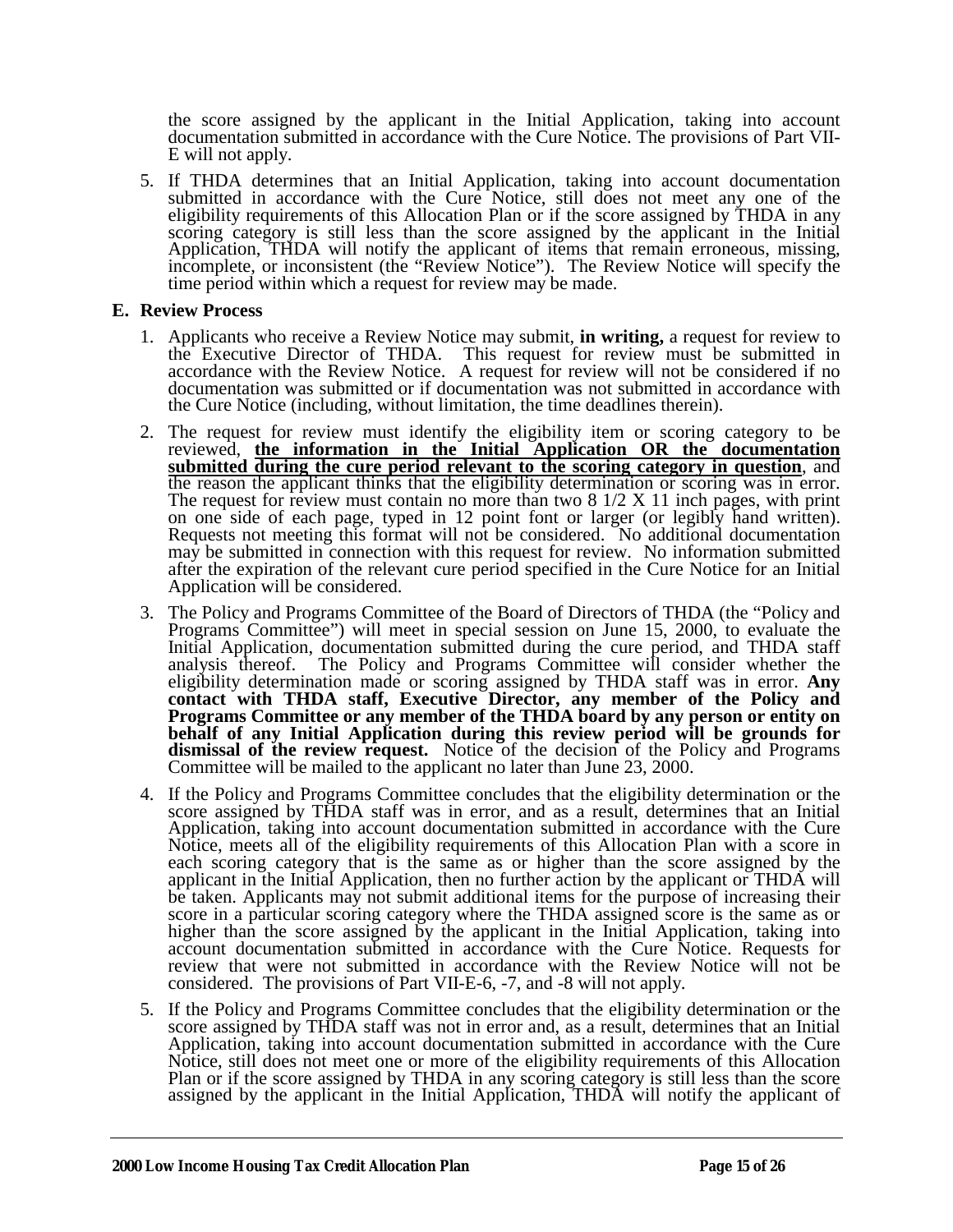items that remain erroneous, missing, incomplete, or inconsistent (the "Final Notice"). The Final Notice will specify the time period within which a request for review by the THDA Board of Directors may be made.

- 6. Applicants who receive a Final Notice may submit, **in writing,** a request to the Executive Director of THDA for review by the THDA Board of Directors. A request for review will not be considered if documentation was not submitted during the cure period described in Part VII-C above or if a request for review by the Policy and Programs Committee was not made.
- 7. The THDA Board of Directors is authorized, but is not required, to consider any such request for review. Whether requests for review will be heard and disposition of such requests, if any, by the THDA Board of Directors will take place on July 20, 2000, at the regularly scheduled meeting of the THDA Board of Directors.
- 8. If the THDA Board of Directors elects to consider a request for review, the final score for the Initial Application will be determined after the THDA Board of Directors takes action. If the THDA Board of Directors elects not to consider the request for review, the final score for the Initial Application is the score as determined following the action of the Policy and Programs Committee as specified in Part VII-E-3 above.

#### **F. Final scoring and ranking of Initial Applications**

After the completion of the cure period and completion of the review process set forth above, the final score for each Initial Application will be determined. Each Initial Application will be listed in order of score and such rankings will be made available to all applicants. This ranking is not confirmation of a reservation of Tax Credits. Reservations will not be made until all set-asides have been applied and all limits have been applied.

#### **G. Application of Various Limits/Final Ranking**

Following the final scoring of each Initial Application, THDA will reserve the available amount of Tax Credits in the Non-Profit Set-Aside, in the HOPE VI Set-Aside, in the Small Developments Set-Aside, in the Rural Set-Aside, and in the Urban Set-Aside, based on the final scores assigned to each Initial Application and the amount of Tax Credits determined by THDA to be appropriate, according to the following procedures and provisions:

- 1. Non-Profit Set-Aside:
	- a. Based on the final scoring of Initial Applications, THDA will list, in ranking order, all developments qualifying in the Non-Profit Set-Aside, and will reserve Tax Credits beginning with the highest ranking Initial Application in the initial Non-Profit Set-Aside and will proceed down the ranking until the point is reached where the last complete reservation can be made. **No partial reservations of Tax Credits will be made, except pursuant to Part VII-G-5-c-ii.** (The limitations by county, by development, and by developer specified in Part V-A above, will apply.) If there are not enough Tax Credits remaining in the initial Non-Profit Set-Aside to reserve the full amount requested for the next Non-Profit Initial Application in line, the difference between the balance remaining in the initial Non-Profit Set-Aside and the amount needed to make a full reservation will be drawn from the Rural and Urban Set-Asides in amounts proportional to the Urban and Rural Set-Aside amounts.
	- b. After the initial Non-Profit Set-Aside is completely reserved, other qualified Non-Profit applicants who did not receive a reservation will be included and considered, along with other applicants, the HOPE VI Set-Aside, the Small Developments Set-Aside, the Urban Set-Aside, or the Rural Set-Aside, whichever is applicable.
	- **c. Tax Credits remaining in the initial Non-Profit Set-Aside after all of these steps will not be reserved for other Initial Applications.**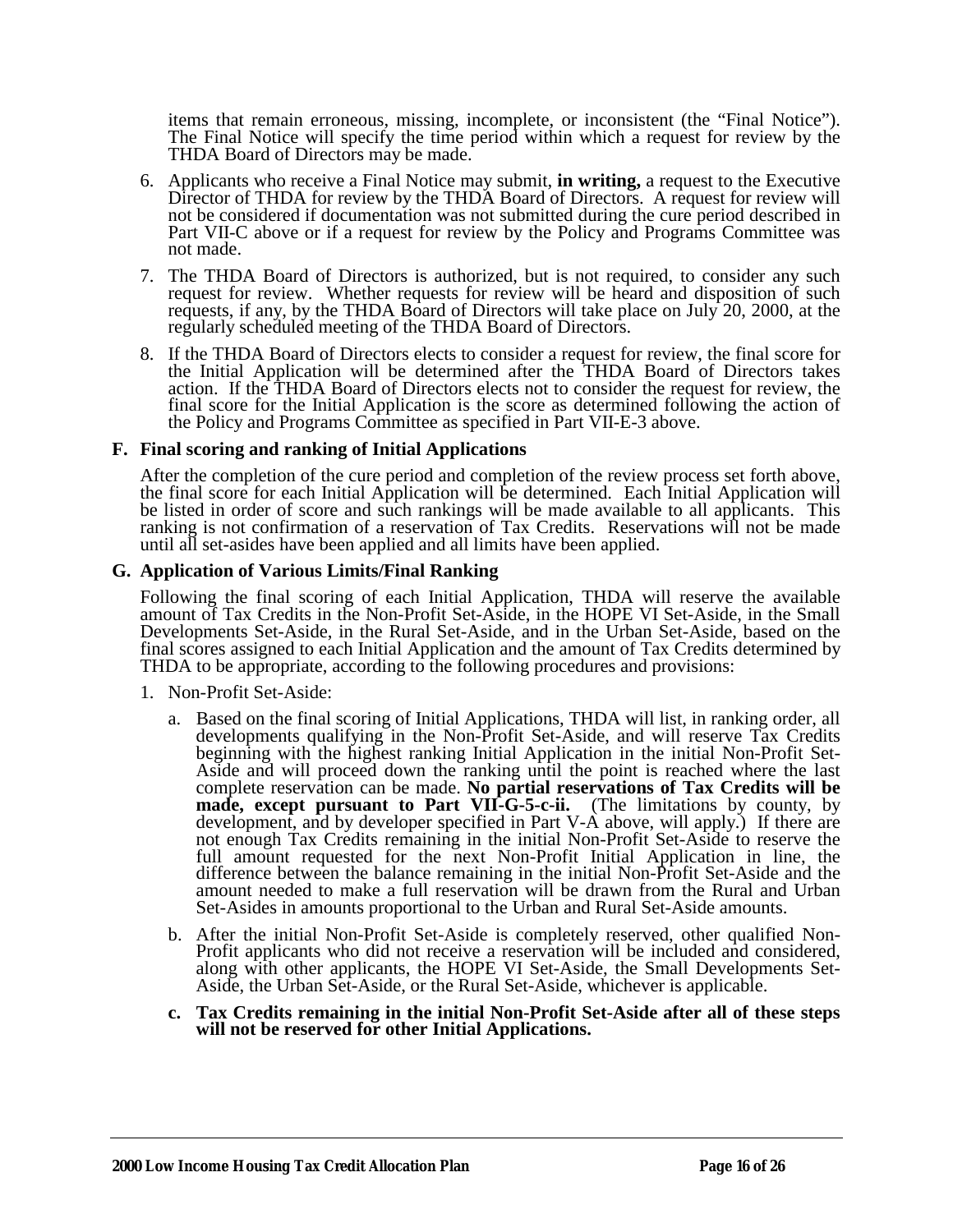- 2. HOPE VI Set-Aside:
	- a. If there are Initial Applications remaining for the HOPE VI Set-Aside, THDA will list, in ranking order, qualified Initial Applications and will make reservations beginning with the highest ranking Initial Application and will proceed down the ranking until the point is reached when the last complete reservation can be made from the Set-Aside amount. **No partial reservations of Tax Credits will be made, except pursuant to Part VII-G-5-c-ii.** (The limitations by development specified in Part V-A above, will apply.) Reservations made to Initial Applications pursuant to this subsection will be deducted from the Rural and Urban Set-Asides, as appropriate, based on the county in which the development is located.
	- b. After the HOPE VI Set-Aside is completely reserved, other qualified applicants for developments related to HOPE VI developments which have not received a reservation will be included and considered, along with other applicants, for either the Small Developments Set-Aside, the Urban Set-Aside, or the Rural Set-Aside, as applicable.
- 3. Small Developments Set-Aside:
	- a. If there are Initial Applications remaining for the Small Developments Set-Aside, THDA will list, in ranking order, qualified Initial Applications and will make reservations beginning with the highest ranking Initial Application and will proceed down the ranking until the point is reached when the last complete reservation has been made from the Set-Aside amount. **No partial reservations of Tax Credits will be made, except pursuant to Part VII-G-5-c-ii.** (The limitations by county, by development, and by developer specified in Part V-A above, will apply.) Reservations made to Initial Applications pursuant to this subsection will be deducted from the Rural and Urban Set-Asides, as appropriate, based on the county in which the development is located.
	- b. After the Small Developments Set-Aside is completely reserved, other qualified applicants for developments qualifying as Small Developments which have not received a reservation will be included and considered, along with other applicants, for either the Urban Set-Aside or the Rural Set-Aside, as applicable.
- 4. Rural and Urban Set-Asides:

THDA will then list remaining qualified Initial Applications, in ranking order, in the Rural and Urban Set-Asides and will make reservations to qualified Initial Applications beginning with the highest ranking Initial Application in each Set-Aside and will proceed down the rankings in each Set-Aside category until the point is reached where the last complete reservation in each Set-Aside category has been made. **No partial reservations of Tax Credits will be made, except pursuant to Part VII-G-5-c-ii.** (The limitations by county, by development, and by developer specified in Part V-A above, will apply.)

- 5. Combining Remaining Tax Credits and Remaining Applications:
	- a. Any Tax Credits remaining in the Rural Set-Aside and the Urban Set-Aside after steps 1 through 4 above are complete will be combined with any other Tax Credits that are unallocated for any reason (from Part III-A above).
	- b. All remaining qualified Initial Applications will then be listed, in ranking order, in two final lists: Non-Profit and Other. **Throughout the remainder of the reservations, THDA will ensure that at least ten percent (10%) of Tax Credits have been reserved to Non-Profit Initial Applications, even if a lower ranking Non-Profit Initial Application must be reserved Tax Credits before a higherranking Other Initial Applications.** THDA will reserve any remaining Tax Credits to the remaining Initial Applications beginning with the highest ranking Initial Application, subject to the priority for Non-Profit Initial Applications and the Set-Asides described in this Allocation Plan, and continuing down the lists until the last complete reservation is made. **No partial reservations of Tax Credits will be made,**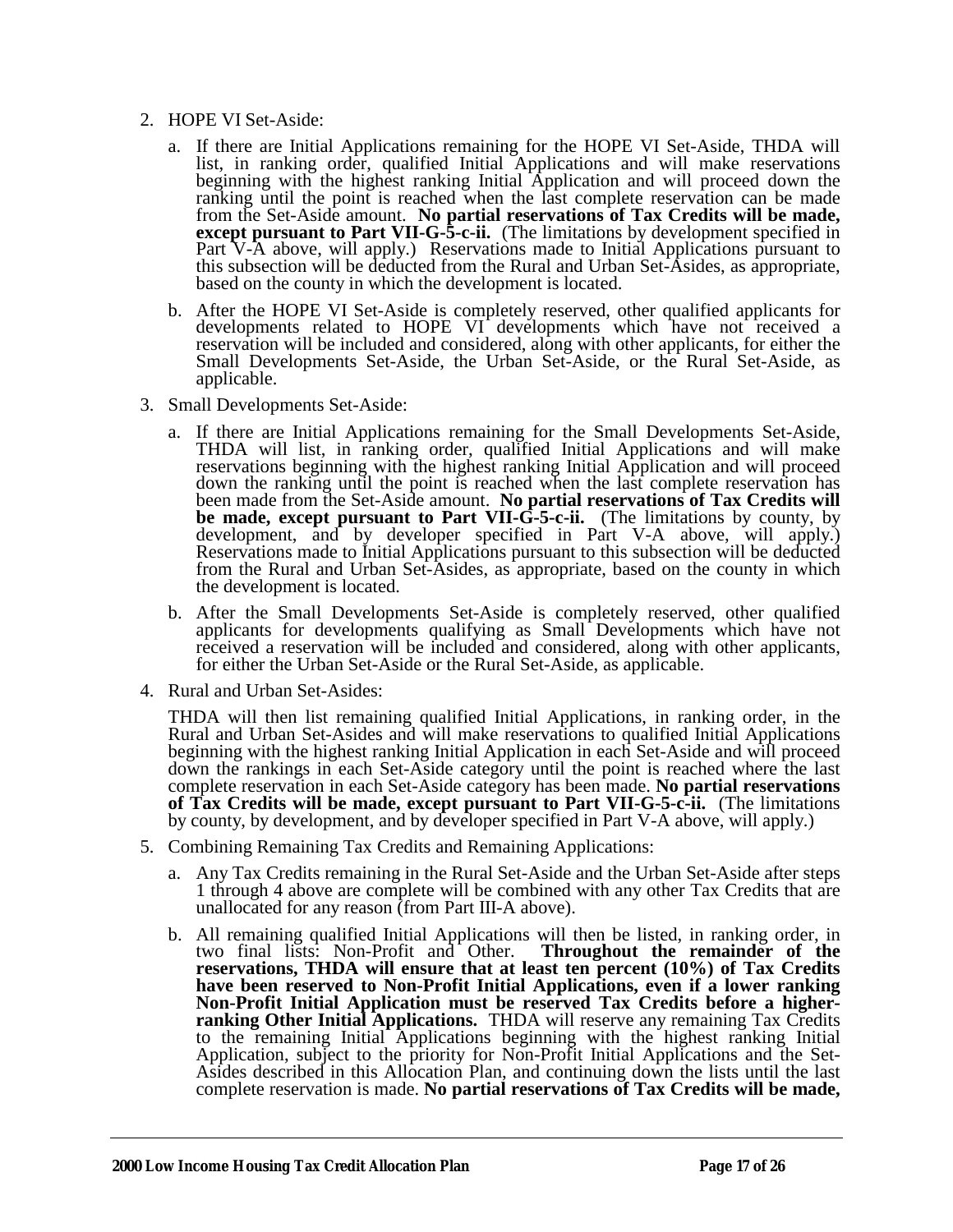**except pursuant to Part VII-G-5-c-ii.** (The limitations by county, by development, and by developer specified in Part V-A above, will apply.)

- c. (i) If the steps above leave THDA with insufficient Tax Credits to make a complete reservation to the next highest ranking Initial Application, THDA will hold the Tax Credits remaining until enough Tax Credits have been recaptured or returned for a complete reservation to be made. THDA will then make a complete reservation to the next highest ranking Initial Application (The limitations by county, by development, and by developer specified in Part V-A above, apply.)
	- (ii) If the Tax Credits remaining are likely to exceed one percent (1%) of the total Tax Credits available for reservation, thereby eliminating THDA from applying for Tax Credits from the National Pool in a subsequent year, then any remaining Tax Credits shall be offered as a partial reservation to the next highest ranking applicant, pursuant to this section, until the Tax Credits are accepted. (The limitations by county, by development, and by developer specified in Part V-A above, apply.) Acceptance of a partial reservation according to this provision would not classify a development as an "existing" application in subsequent years, but any limitation on Tax Credits per development in subsequent years would apply to any such partial reservation.

#### **6. Tax Credits remaining in the Non-Profit Set-Aside after all qualified Non-Profit Initial Applications have received reservations of Tax Credits, can not be reserved to other Initial Applications.**

7. Tie Breaker

In the event there is a tie between two or more Initial Applications at the cutoff for receipt of a Tax Credit reservation, the development requesting the least Tax Credits per unit will be given priority. If a tie remains, the Executive Director of THDA and the Chair of THDA, or his designee, will, in their sole discretion, determine which application will be given priority.

### **PART VIII: Reservation of Tax Credits**

#### **A. Reservation Notice**

THDA will notify, in writing, each successful applicant of an initial reservation of Tax Credits (the "Reservation Notice"). In determining the initial amount of Tax Credits to be reserved, THDA will use the costs, incomes and expenses submitted in the Initial Application, as determined by THDA to be reasonable. **The final amount of Tax Credits allocated to each successful applicant may be different from the amount specified in the Reservation Notice**. Allocations will be determined in connection with a Carryover Allocation and in connection with an evaluation at the time the development is placed in service, in accordance with Section 42(m)(2) and this Allocation Plan.

#### **B. Submission of Additional Information and Documentation**

The Reservation Notice will specify what additional information and documentation is required and will specify a date by which such information and documentation must be submitted to THDA. At a minimum, the applicant will be required to provide the following information and documentation by the date( $\overline{s}$ ) specified in the Reservation Notice:

- 1. Firm commitment letters for construction financing, permanent financing, and competitive state or Federal loans or grants (i.e.: AD-622 for USDA/RD [formerly FmHA]; SAMA letter for HUD 221(d)(4)) in a form acceptable to THDA;
- 2. Most recent utility allowance documents (from USDA/RD [formerly FmHA], HUD, local PHA, or utility company) demonstrating the basis for calculations of utility costs for the size and type of units proposed;
- 3. Evidence from each service provider that all necessary utilities (i.e.: electricity, gas (if proposed development utilizes gas), sewer, and water) are available at the site;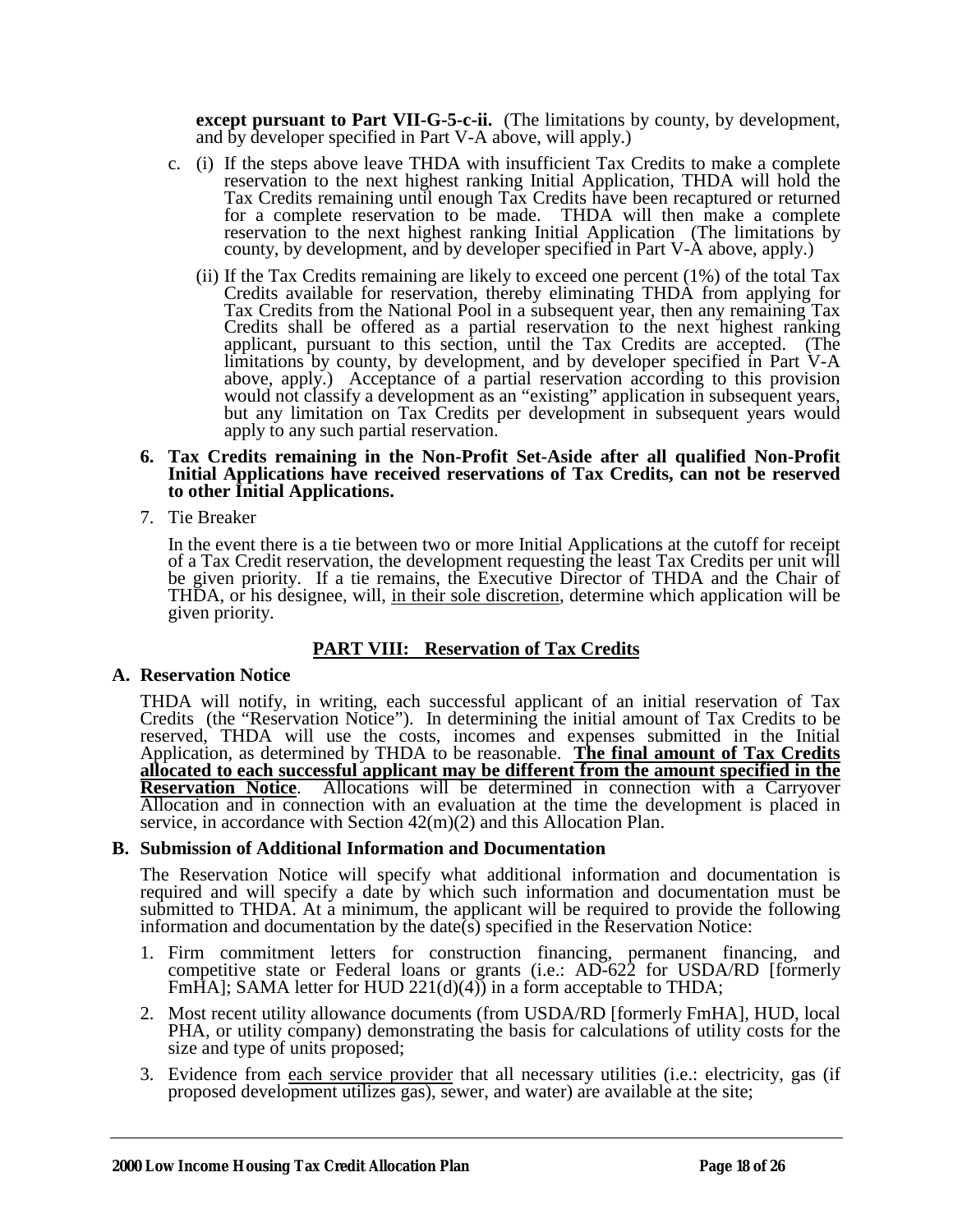- 4. Evidence from the appropriate municipal authority demonstrating that current zoning permits the development as proposed (as new construction, acquisition and rehabilitation, or rehabilitation only);
- 5. Detailed information about the syndication transaction;
- 6. For Initial Applications receiving points under Part VII-B-2-b, -c, or -d, and/or Part VII-B-5-a, -b, -c, or -d, certification from the design architect or construction contractor, as applicable;
- 7. For Initial Applications requesting acquisition Tax Credits for five or more units, an "as is" market rate appraisal not including Tax Credit benefits. The appraisal must be performed by a Certified General Appraiser licensed in Tennessee. The appraisal cannot be based solely or largely on a "cost" approach to value, but must also consider market and income approaches to value. If the development is proposed for scattered sites, the scattered sites must be appraised as a single rental development, using appraisal methodology appropriate for rental property as described here. The acquisition cost for Tax Credit purposes shall not exceed the lesser of the purchase price or the appraised value. **Appraisals must be less than six months old at the time of submission in order to be acceptable**; and
- 8. Market Study:
	- a. For Initial Applications proposing developments with five or more units, a market study performed by an **independent third party**. This study must support the need and demand for the type of housing proposed, the market feasibility of the proposed rent structure, and must be in a form acceptable to THDA.
	- b. For Initial Applications proposing rehabilitation, the market study must include a complete and detailed work plan showing all necessary and contemplated improvements and the projected cost.
	- **c. Market studies must be less than six months old at the time of submission in order to be acceptable.**
	- **d. Based on the information and analysis presented in the market study, and based on other information available to THDA, THDA may determine, in its sole discretion, that market demand is not sufficient to support the proposed development. If such a determination is made, THDA will cancel the Reservation Notice and recapture the Tax Credits pursuant to Part VIII–E-1.**

#### **C. Extension of Deadlines**

An extension of deadlines established in the Reservation Notice may be requested, **in writing,** to the Executive Director of THDA, so long as any such extension request is received on or before the deadline for which an extension is requested. In the sole discretion of the Executive Director, such requests may be granted if the applicant documents good cause for the request and demonstrates that new deadlines can be met. Deadlines established by Section 42 cannot be waived or extended.

#### **D. Status Reports**

All developments with a Reservation Notice shall provide status reports outlining progress toward completion as requested and in a format as prescribed by THDA. Information requested will be development specific and may include such items as construction progress.

#### **E. Recapture of Tax Credits During Reservation Period**

1. THDA will cancel a Reservation Notice for failure to fully satisfy conditions imposed in connection with the Reservation Notice. This means that the Tax Credits referred to in the Reservation Notice are not available for the development specified in the Reservation Notice and will be made available to other qualified developments. Deadlines specified in the Reservation Notice are the dates upon which Tax Credits are deemed recaptured by THDA unless the conditions related to each deadline have been met on or before such deadline.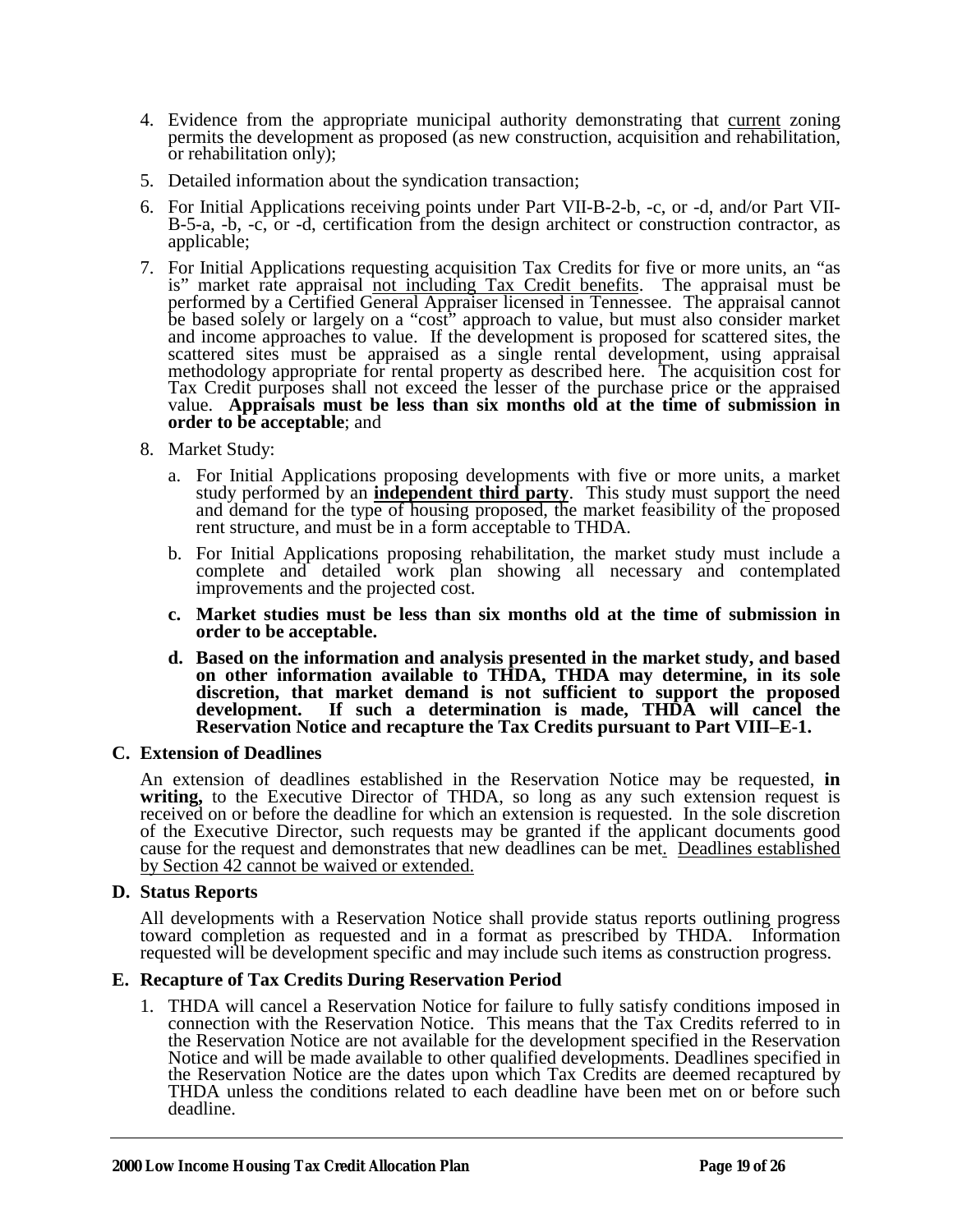- 2. Tax credits made available through a Reservation Notice may be voluntarily returned. Any such return means Tax Credits are not available for the development referenced in the Reservation Notice.
- 3. Any Tax Credits recaptured either by cancellation of a Reservation Notice (see Part VIII-E-1 above) or by voluntary return (see Part VIII-E-2 above) will be reserved to the fullest extend practical to other qualified Initial Applications for Tax Credits as provided in this Allocation Plan;

#### **Part IX: Carryover Allocation**

#### **A. Qualifying for a Carryover Allocation**

A development with a Reservation Notice but which will not be placed in service by December 31, 2000, may be eligible for a Carryover Allocation. In order to qualify for a Carryover Allocation, the ownership entity identified in the Initial Application must have ownership of the property on or before December 1, 2000, and must have spent a minimum of ten percent (10%) of the reasonably expected basis in the development on or before December 1, 2000.

#### **B. Carryover Allocation Requirements**

To file for a Carryover Allocation, the owner must, no later than December 1, 2000:

- 1. Complete a Carryover Allocation Application (**Form furnished by THDA**);
- 2. Submit the Cost Certification (**Form furnished by THDA**) for the ten percent (10%) test;
- 3. Submit a copy of the recorded warranty deed showing ownership by the ownership entity identified in the Initial Application;
- 4. Submit any other development specific materials THDA may request;
- 5. Execute a Carryover Allocation document (**Form furnished by THDA**); and
- 6. Make an irrevocable gross rent floor election (**Form furnished by THDA**)**.**

#### **C. Tax Credits Available**

The amount of Tax Credits to be allocated by a Carryover Allocation will be determined by THDA in connection with an evaluation at the time a Carryover Allocation is requested and in accordance with Section 42(m)(2). **This amount may be different from the Tax Credit amount reserved in the Reservation Notice.**

#### **D. Recapture of Tax Credits During Carryover Period**

- 1. THDA will cancel a Carryover Allocation for failure to fully satisfy conditions imposed in connection with the Carryover Allocation. This means that the Tax Credits referred to in the Carryover Allocation are not available for the development specified in the Carryover Allocation and will be made available to other qualified developments. Deadlines specified in the Carryover Allocation are the dates upon which Tax Credits are deemed recaptured by THDA unless the conditions related to each deadline have been met on or before such deadline. Such Tax Credits are recaptured by THDA, without further notice, effective as of the deadline established in the Carryover Allocation which was not met.
- 2. Tax Credits allocated by a Carryover Allocation may be voluntarily returned. Any such return means that Tax Credits are not available by the development referenced in the Carryover Allocation.
- 3. Any Tax Credits recaptured either by cancellation of a Carryover Allocation (see Part IX-D-1 above) or by voluntary return (see Part IX-D-2 above) will be made available as follows:
	- a. Any Tax Credits returned before October 1, 2000, will be reserved to other qualified Initial Applications for Tax Credits as provided in this Plan;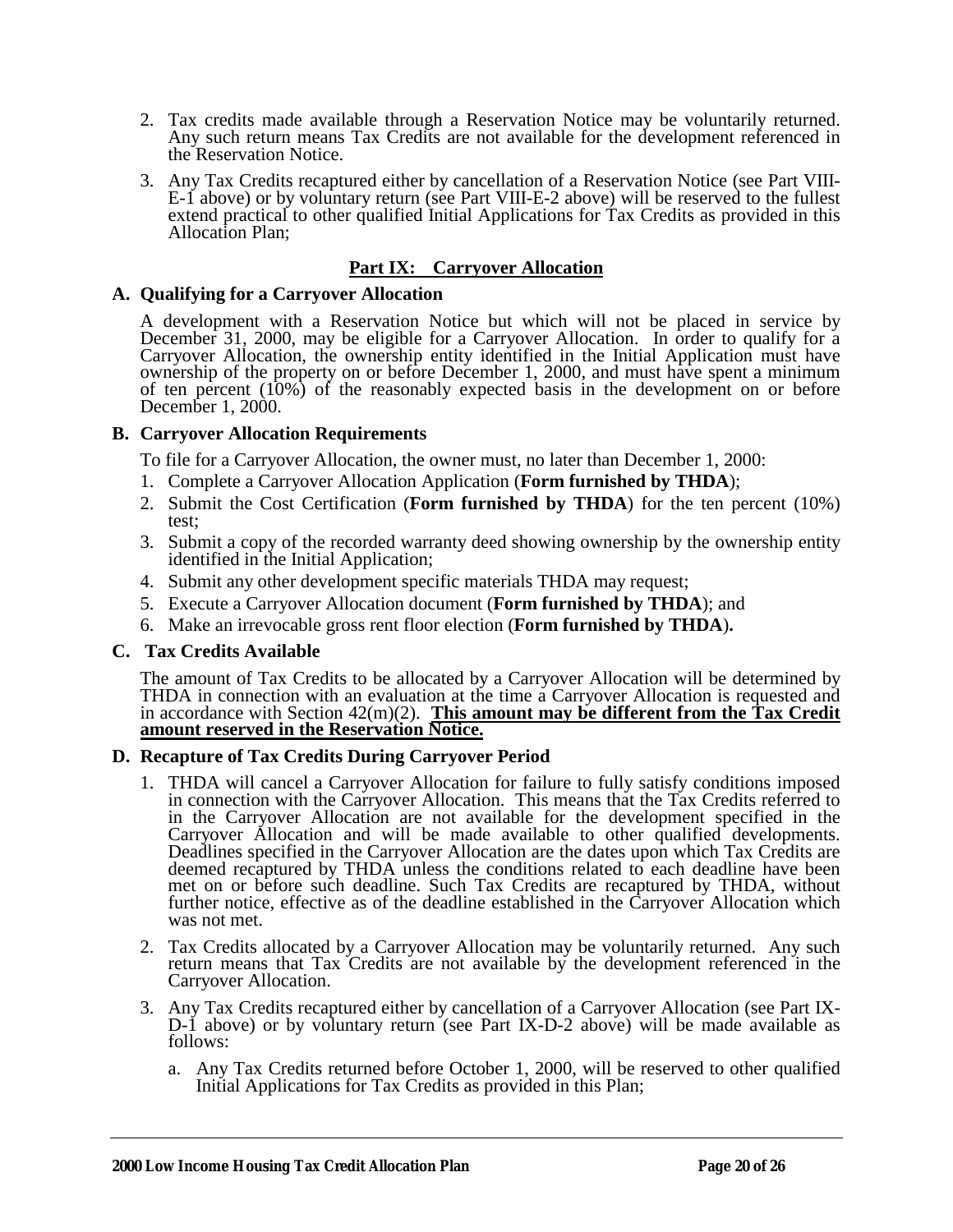b. Any Tax Credits returned on or after October 1, 2000, will be reserved pursuant to an Allocation Plan for 2001, if available.

### **Part X: Placed In Service**

#### **A. Placed In Service Requirements**

When a development is placed in service, THDA will make a final allocation of Tax Credits and will issue IRS form 8609 only after receipt of the following in a form and with substance satisfactory to THDA, in its sole discretion:

- 1. Final Application (**Form furnished by THDA**);
- 2. Applicant's Verification Form for each building in the development (**Form furnished by THDA**);
- 3. Final Cost Certification of actual costs, incomes and expenses, including actual syndication profits, from an independent CPA licensed in Tennessee (**Form furnished by THDA**);
- 4. Original Recorded Land Use Restrictive Covenants (**Form furnished by THDA**);
- 5. Copy of the recorded warranty deed indicating ownership;
- 6. Copy of closing document or Deed of Trust;
- 7. Certificate of Occupancy for each building;
- 8. Required Compliance Monitoring Fee; and
- 9. LIHTC Certificate of Compliance Training (**Form furnished by THDA**)**.**

#### **B. Tax Credits Available**

The amount of Tax Credits allocated when a development is placed in service will be determined by THDA based on an evaluation of the above required information and documentation and in accordance with Section 42(m). **This amount may be different from the amount reserved in the Reservation Notice or allocated in the Carryover Allocation**. **THDA reserves the right to make adjustments in the amount of Tax Credits finally THDA** reserves the right to make adjustments in the amount of Tax Credits finally allocated based on the information submitted and Section 42 requirements.

#### **Part XI: Developments to be Financed With Tax Exempt Bonds**

A development financed with tax-exempt bonds may be eligible for an allocation of Tax Credits outside the competitive process. The development must meet the following conditions:

- A. If fifty percent (50%) or more of the aggregate basis of a development is financed with tax-exempt bonds, the development is eligible to apply for Tax Credits outside the competitive allocation process described in this Allocation Plan. If less than fifty percent (50%) of the aggregate basis of a development is financed with tax-exempt bonds, the competitive allocation process described in this Allocation Plan applies. Either counsel or a Certified Public Accountant licensed in Tennessee must certify to THDA that this financing requirement will be met.
- **B. Developments which are not subject to the competitive allocation process must, nevertheless, make application for Tax Credits to THDA and meet all eligibility requirements of this Allocation Plan. THDA will, in its sole discretion, determining the appropriate amount of Tax Credits to be allocated. Any such allocation of Tax Credits will not count against the limits on Tax Credits by county or by developer specified in Part IV. Section 42 applies to such developments**.
- C. Developments receiving Tax Credits pursuant to this Part XI will be subject to all fees and compliance requirements and procedures as described in this Allocation Plan.
- D. Tax Credit applications for developments pursuant to this Part XI may be submitted to THDA outside the application deadlines stated in this Plan.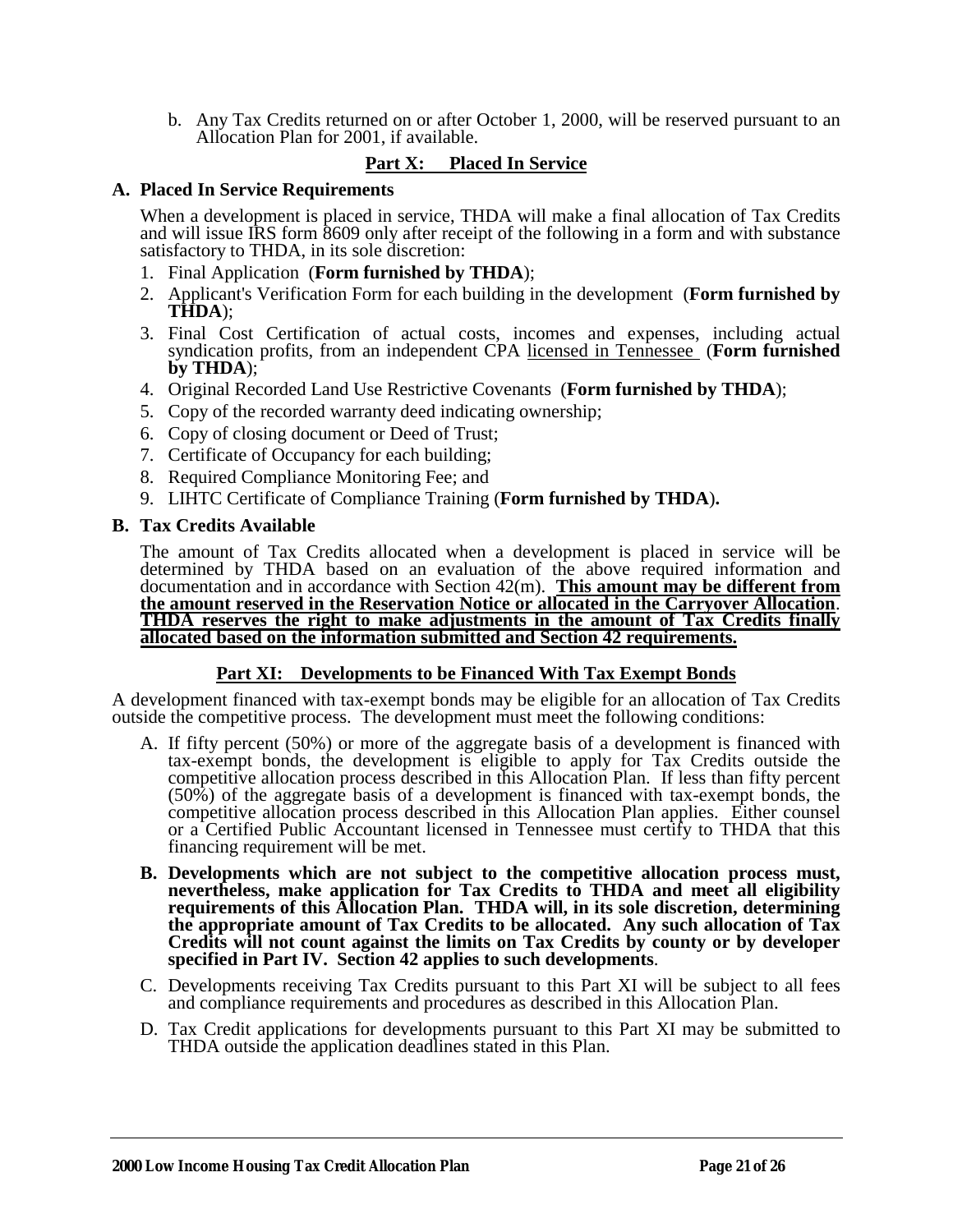## **Part XII: Program Fees NOTE: ALL FEES ARE NOT REFUNDABLE**

#### **A. Application Fee**

| <b>Number Of Units</b> | <b>Application Fee</b> |
|------------------------|------------------------|
| $1 - 4$                | - 300<br>SS.           |
| $5 - 50$               | S.<br>600              |
| 51-100                 | \$1,000                |
| $101 +$                | 15 per unit            |

The Application Fee must be submitted with the Initial Application, and is **not refundable**, except as provided in Part VII-A-5-c.

#### **B. Reservation Fee**

1. A Reservation Fee equal to 5.0% of the total annual Tax Credit amount approved by THDA is due by the date specified in the Reservation Notice.

#### 2. **The Reservation Fee is not refundable.**

#### **C. Fee to Amend Application During Reservation Period**

- 1. If, following receipt of a Reservation Notice, an applicant requests any amendment or change with respect to information contained in the Initial Application, the change will be made only if other requirements in this Part XII-C are met and upon receipt of a fee equal to the greater of one-half of one percent (0.5%) of the total amount of Tax Credits reserved or \$500.
- 2. Changes will be reviewed and considered by THDA **only** after a Reservation Notice has been issued, through the reservation period until Tax Credits are allocated to the applicant by the execution of the Carryover Allocation document.
- 3. No changes will be approved which would have, in any way, affected the eligibility for Tax Credits or the scoring of the Initial Application.
- 4. No amendment or change may be made to the ownership entity after a Carryover Allocation has been made.
- 5. No changes or amendments will be made to the Initial Application after the application deadline and during application submission and review.

#### **D. Monitoring Fee**

1. When the development is placed in service, a compliance Monitoring Fee is due to THDA, payable in the form of a certified check (this fee also applies to USDA/RD [formerly FmHA] developments). The Monitoring Fee must be delivered to THDA prior to the release of IRS form 8609 for the development. The Monitoring Fees for developments receiving Tax Credits according to this Plan are as follows:

| <b>Number Of Units</b> | <b>Monitoring Fee</b> |
|------------------------|-----------------------|
| $1 - 4$                | \$1,000               |
| 5 or more              | $$250$ per unit       |

**2. Following the fifth year of monitoring for each development, THDA will evaluate the need for an additional Monitoring Fee. THDA may, at its sole discretion, charge a single additional Monitoring Fee not greater than the initial Monitoring Fee stated above. THDA will charge this additional Monitoring Fee only if the costs of monitoring for Tax Credit compliance, in the aggregate, appear likely to exceed the aggregate amount of initial Monitoring Fees collected. A decision by THDA to charge any such additional fee shall not constitute an amendment to this Plan.**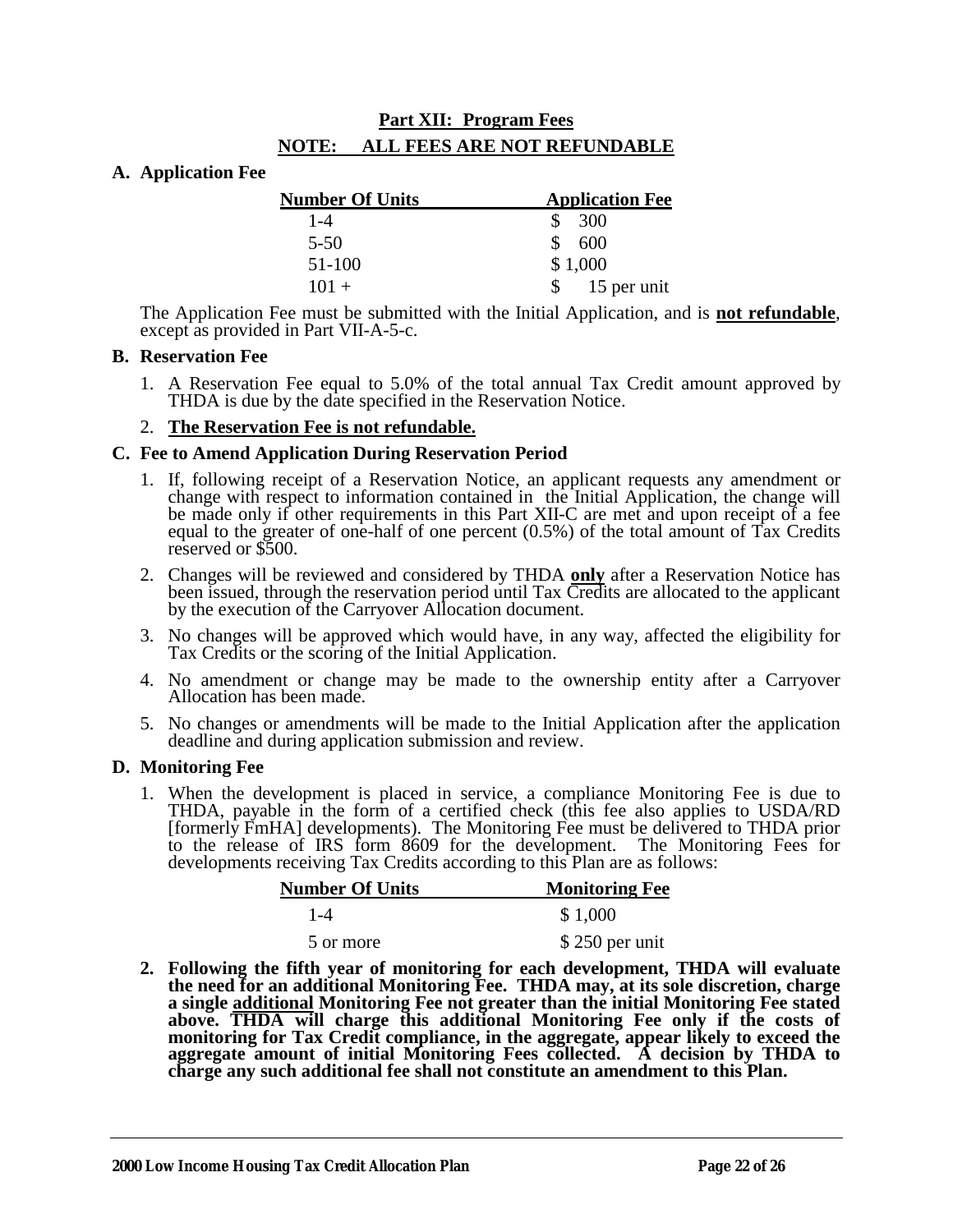#### **E. Late Fee for Failing to Submit Timely Compliance Certification Forms**

Owners failing to submit the required Owner's Annual Certification of Compliance forms and supporting documentation by the date required by THDA will be charged a late fee of \$100 per month, for each month, or portion of a month, until the Certification and supporting documentation is received and considered satisfactory by THDA, or until noncompliance is filed with the Internal Revenue Service. This fee will be due upon submission of the forms required. Receipt of Certification without the applicable late fee will be considered incomplete.

#### **Part XIII: Compliance Monitoring**

Compliance monitoring procedures apply to all buildings placed in service in Tennessee which have received Tax Credits allocated under Section 42. The current compliance monitoring procedures and requirements are as follows:

- A. Owners must certify annually (Owner's Annual Certification of Compliance) under penalty of perjury that:
	- 1. The development meets the minimum requirements of the appropriately selected test (i.e. 40/60 or 20/50) per Section 42(g)(1);
	- 2. There was no change in the applicable fraction (as defined in Section  $42(c)(1)(B)$ ) of any building in the development;
	- 3. The owner has received an annual income certification from each low-income resident and has documentation to support that certification;
	- 4. Each low-income unit is rent restricted under Section  $42(g)(2)$ ;
	- 5. All units in the development are for use by the general public and are not used on a transient basis in compliance with Section  $42(i)(3)$ ;
	- 6. Each building in the development is suitable for occupancy, taking into account local health, safety, and building codes;
	- 7. There has been no change in the eligible basis (as defined in Section  $42(d)$ ) of any building in the development;
	- 8. All resident facilities included in the eligible basis under Section 42(d) of any building in the development, such as a swimming pool, other recreational facilities, and parking areas, are provided on a comparable basis without charge to all residents of the development;
	- 9. If a low-income unit has been vacant during the year, reasonable efforts have been made to rent that unit to residents having a qualifying income and while the unit has been vacant no units of comparable or smaller size have been rented to residents not having a qualifying income;
	- 10. If the income of residents of a low-income unit in the development increased above the limit allowed in Section  $42(g)(2)(D)(ii)$ , the next available unit of a comparable or smaller size was rented to residents having a qualifying income;
	- 11. The development meets special provisions as outlined in the extended use clause of the Land Use Restrictive Covenant; and
	- 12. If the building is financed by USDA/RD (formerly FmHA) under the Section 515 program, the owner certifies that the building complies with the requirements for USDA/RD assistance.
- B. THDA will conduct yearly on-site inspections of no less than 20% of developments receiving Tax Credits to review the prior year's tenant files for adherence to Section 42 occupancy and rent restrictions, and will physically inspect units at every development to evaluate the suitability of the development for occupancy, taking into account local health, safety, and building codes.
- C. During the site inspection a review will be conducted of the owner's marketing efforts and procedures for processing Section 8 applicants for occupancy.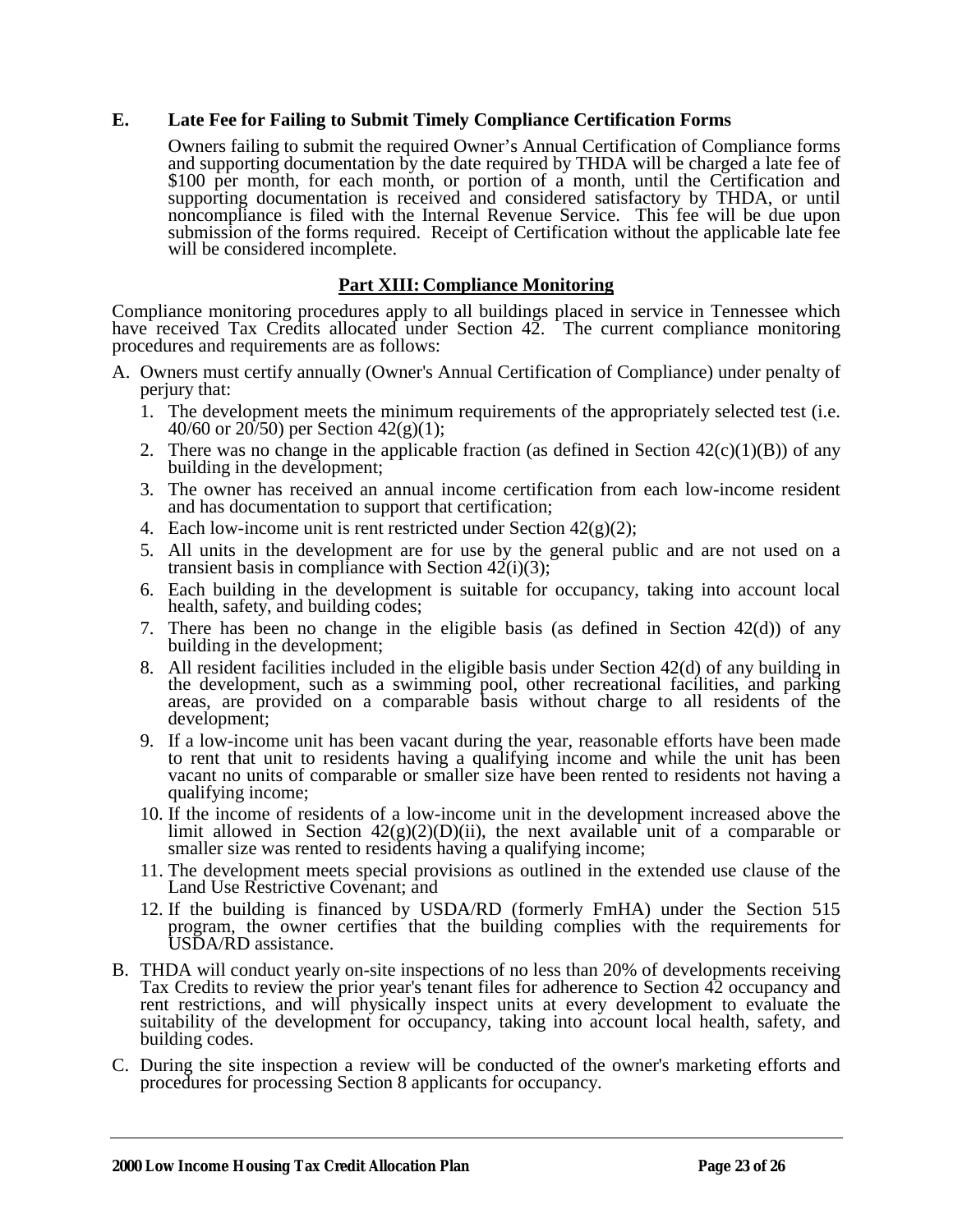- D. Developments which may be, but are not required to be, exempt from annual on-site monitoring are those developments financed by the USDA/RD 515 loan program.
- E. THDA will charge fees to cover the administrative expenses of monitoring compliance and other expenses incurred in carrying out its duties as the Housing Credit Agency including but not limited to reasonable fees for legal and professional services.
- F. Owners will be allowed a 90-day correction period to provide missing documentation or to correct noncompliance. This correction period begins the earlier of the date notification specifying the missing documentation or the noncompliance is mailed, or the date of the inspection at which the missing documentation or the noncompliance is noted. An extension of up to 90 days may be requested in writing and may be granted by THDA if it is determined that there are extreme circumstances beyond the control of the owner.
- G. THDA will notify the Internal Revenue Service of an owner's noncompliance or failure to certify compliance no later than 45 days after the end of the time allowed for correction, whether or not the noncompliance or failure to certify compliance is corrected. THDA will notify the Internal Revenue Service by filing form 8823 Low-Income Housing Credit Agencies Report of Noncompliance.
- H. THDA has the right to inspect any low-income development during the compliance period including but not limited to on-site inspections and review of all records relating to compliance with Section 42 requirements. THDA may require copies of the tenant certifications and supporting documentation to be forwarded to THDA.
- I. Awareness of Section 42 provisions and compliance with requirements of Section 42 are the responsibility of the owner of the building for which the Tax Credits are allocated. THDA's monitoring of compliance with Section 42 does not make THDA or the State of Tennessee liable for an owner's noncompliance.
- J. THDA shall be entitled to amend the compliance monitoring provisions of this Allocation Plan and its Tax Credit Program as required by applicable federal statutes or regulations as amended, from time-to-time. Such amendment is expressly permitted by this Allocation Plan, and the making of such amendment will not require further public hearings. THDA, in accordance with Section 42, may impose additional requirements at its discretion in order to fulfill the objectives of its housing initiatives.
- K. Owners or their representatives are required to attend compliance training sessions provided by THDA within the 12 months prior to a development being placed in service. THDA may, under extraordinary circumstances, waive this requirement or extend the deadline, but will not issue the final allocating document (IRS form 8609) until such training has been completed.
- L. Owners or their management staff may be required to attend compliance training sessions provided by THDA after the final allocation and during the compliance period if it is determined that noncompliance exists which could be corrected by a better understanding of the requirements.

#### **Part XIV: Miscellaneous Provisions**

#### **A. Amendments**

THDA may amend any part of this Allocation Plan following public notice and approval by the THDA Board of Directors.

#### **B. Tax Credits Allocated to Specific Entities and Properties**

THDA reserves and allocates Tax Credits to entities or individuals as these are identified in the Initial Application, for specific developments located on property as these are identified in the Initial Application. Any changes relating to ownership or to properties may result in recapture of Tax Credits by THDA, in its sole discretion, unless such changes or amendments have been approved in accordance with Part XII-C.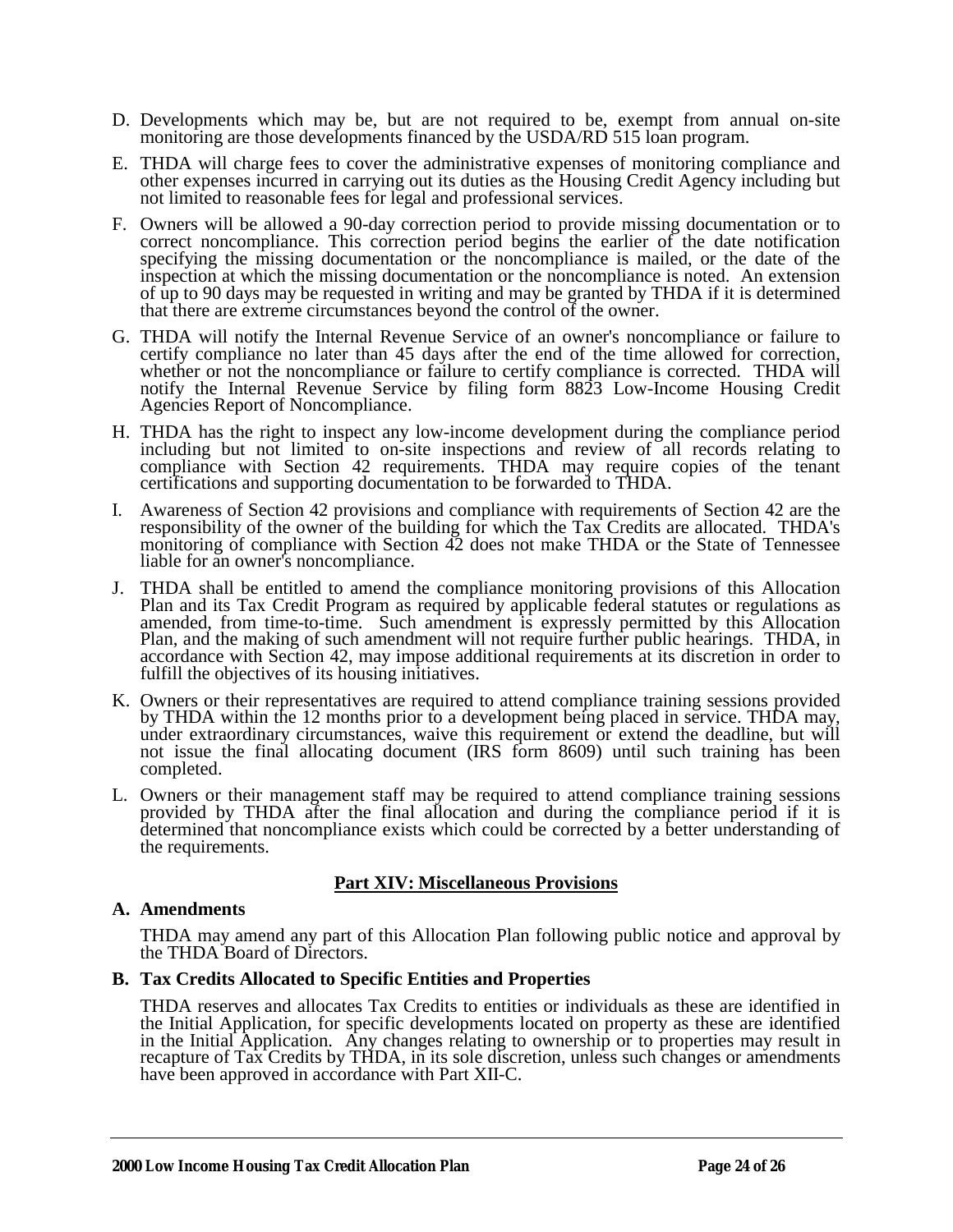#### **C. Deadlines**

Due to the competitive nature of the Tax Credit reservation and allocation process, time is of the essence of this Allocation Plan. Deadlines established in this Allocation Plan and set forth in Reservation Notices or Carryover Allocations will not be waived, except as set forth in this Allocation Plan. Deadlines required by Section 42 will not be waived**. Tax Credits will be recaptured if there is a failure to meet Allocation Plan requirements by established deadlines.** No person or entity shall be entitled to rely on any waiver or extension previously granted for the purpose of obtaining subsequent waivers or extensions.

#### **D. Document Review**

- 1. THDA will review and evaluate only those materials submitted in compliance with the requirements of this Allocation Plan. THDA will not evaluate any materials submitted outside the deadlines established for submission of such materials and will assume no obligation to request additional information from applicants for purposes of completing or supplementing Initial Applications for Tax Credits. Review by THDA of documents submitted with Initial Applications or other documents submitted in connection with the Tax Credit Program or Allocation Plan is for THDA's own purposes and is not for the purpose of advising, certifying, representing or warranting to others as to the feasibility or viability of any proposed development.
- 2. THDA makes no representations or warranties to applicants, developers, owners or anyone else as to compliance with Section 42, Treasury regulations, or any other laws or regulations applying to Tax Credits.

#### **E. No THDA Liability**

No member, officer, agent, or employee of THDA shall have any personal liability with respect to any matters arising out of, or in relation to, the allocation of Tax Credits or the monitoring of properties which have received Tax Credits.

#### **F. Representations and Warranties**

Claiming points in connection with the Part VII-B is a representation and warranty by the applicant and all parties connected with the development proposed in the Initial Application with respect to each and every item for which points are claimed. The applicant and all parties connected with the development proposed in the Initial Application intend for THDA to rely on these representations and warranties for the purpose of complying with Section 42 and for awarding Tax Credits pursuant to this Allocation Plan. By submitting documents to THDA in an effort to obtain Tax Credits, the applicant and all parties connected with the development proposed in the Initial Application acknowledge and agree that they are entering into a contract with THDA and that they intend for THDA to rely on and seek enforcement of these representations with respect to any reservation or allocation of Tax Credits by any and all means available, including specific performance of all such representations and warranties. In the event THDA seeks enforcement of the representation and warranties made by virtue of the submission of an Initial Application for Tax Credits, THDA shall be entitled to recover all costs, expenses and fees, including without limitation, court costs, attorneys fees and staff time, from the applicant or any other party connected with the development proposed in the Initial Application.

#### **G. False Statements**

Tennessee Code Annotated, Section 13-23-133, makes it a Class E felony for any person to knowingly make, utter, or publish a false statement of substance or aid or abet another person in making, uttering, or publishing a false statement of substance for the purpose of influencing THDA to allow participation in the Tax Credit Program. Any and all statements contained in Initial Applications submitted to THDA for Tax Credits or otherwise made by an applicant or other person connected in any way with an Initial Application for Tax Credits are statements of substance.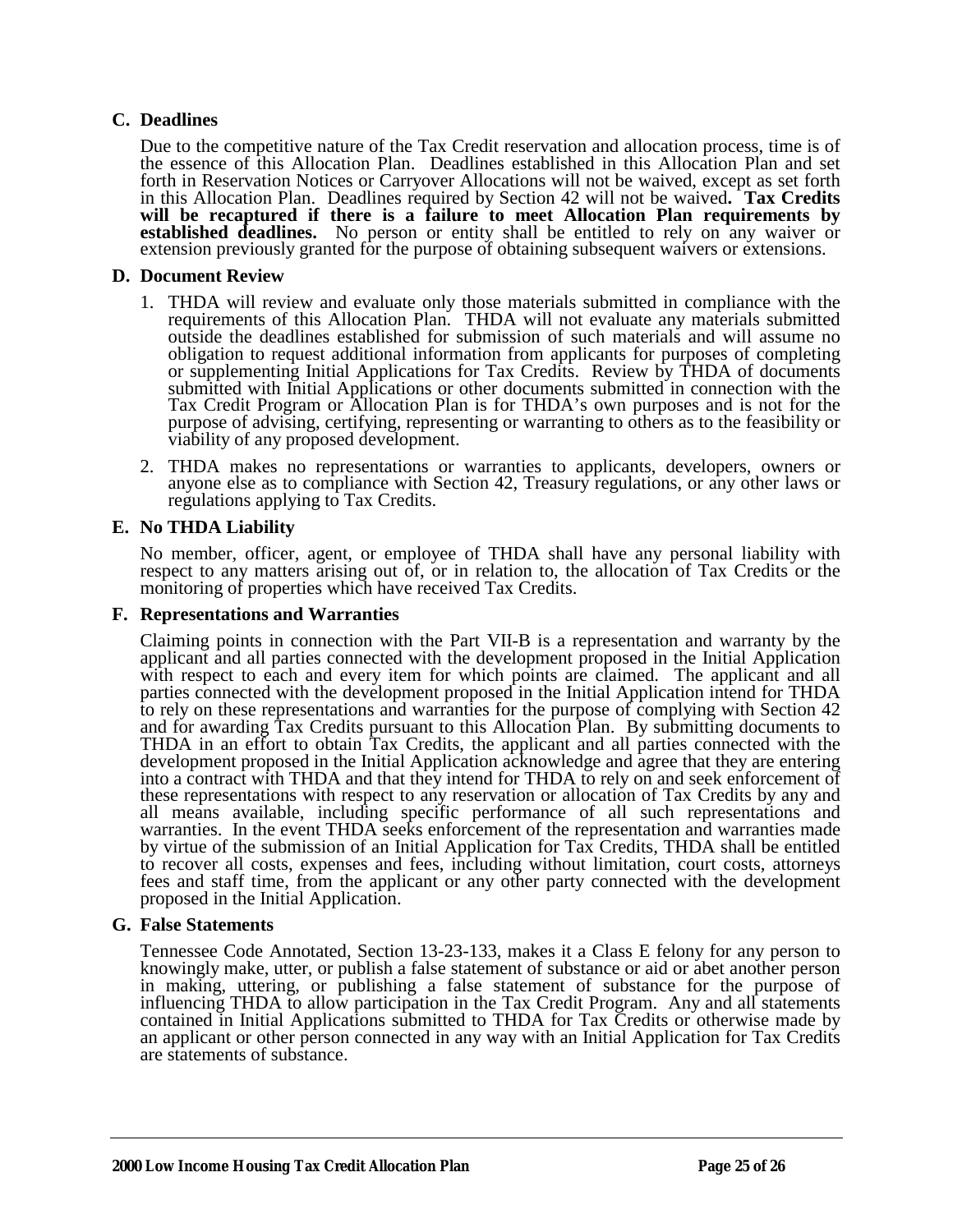#### **Part XV: Adoption and Approval by the Governor**

I, Don Sundquist, the Governor of the State of Tennessee, do hereby signify my adoption and approval of this Qualified Allocation Plan for the distribution of Tax Credits in this State, in conformance with Section 42 of the Internal Revenue Code of 1986, as amended.

\_\_\_\_\_\_\_\_\_\_\_\_\_\_\_\_\_\_\_\_\_\_\_\_\_\_\_\_\_\_\_\_\_\_\_ \_\_\_\_\_\_\_\_\_\_\_\_\_\_\_\_\_\_\_\_

**Don Sundquist, Governor** Date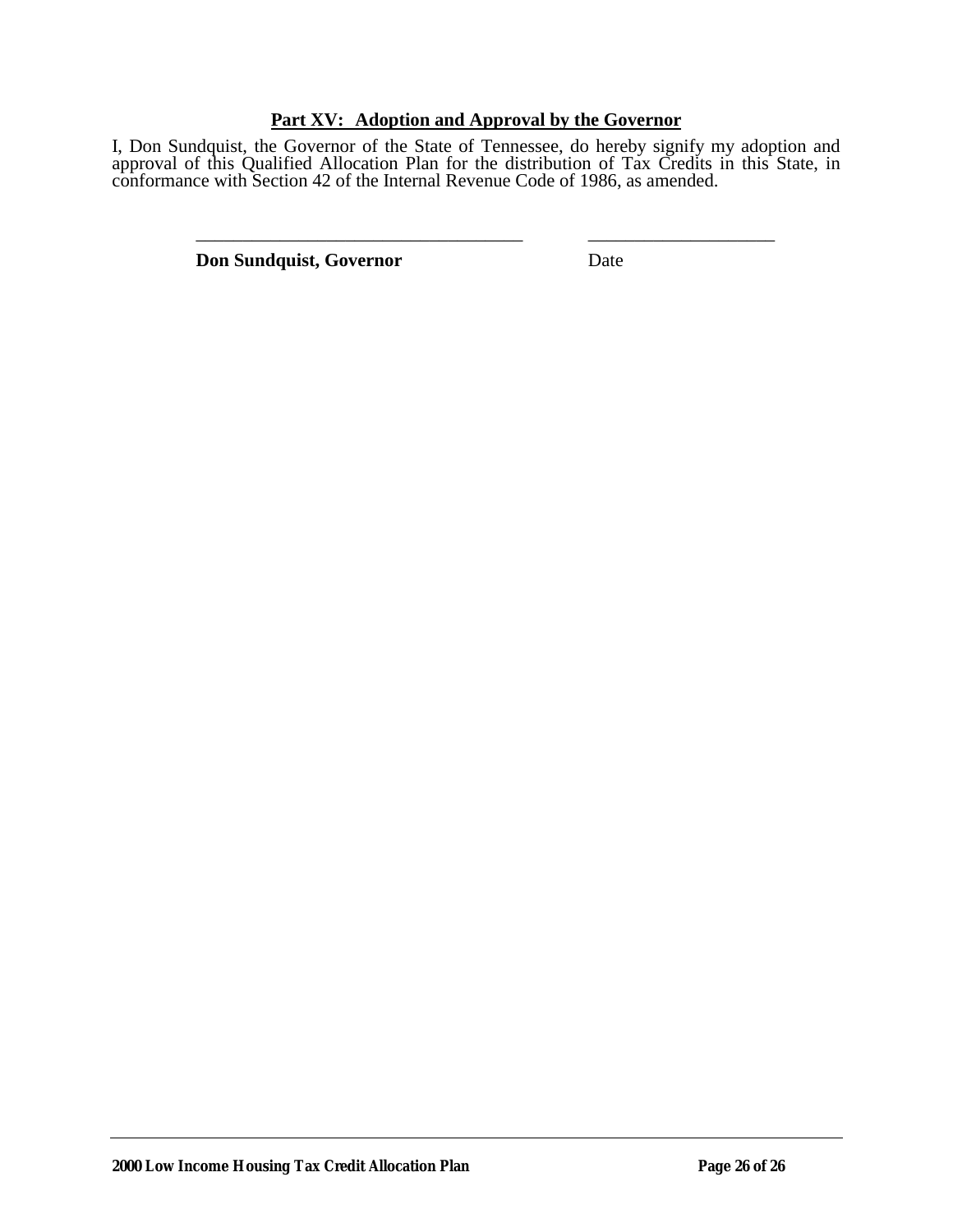#### **COUNTIES IN URBAN AND RURAL SET-ASIDES**

#### Counties in Urban Set-Aside

Anderson Blount Carter Cheatham Chester Davidson Dickson Fayette Hamilton Hawkins Knox Loudon Madison Marion Montgomery Robertson Rutherford Sevier Shelby Sullivan Sumner Tipton Unicoi Union Washington Williamson Wilson

#### Counties in Rural Set-Aside

All other Tennessee counties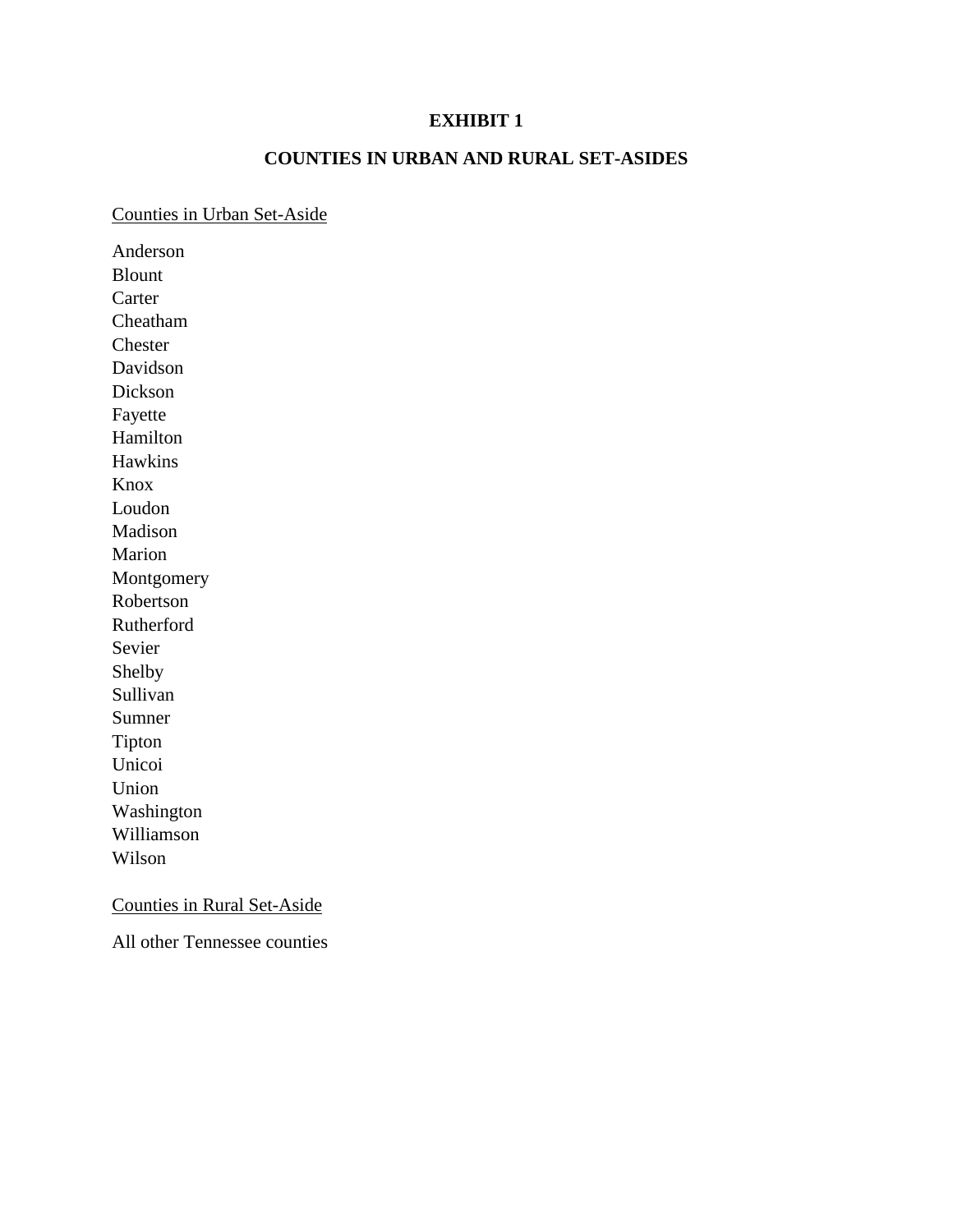### **TENNESSEE COUNTIES WITH MEDIAN INCOME**

#### **BELOW 80% OF THE STATE MEDIAN INCOME**

Benton Bledsoe Campbell Claiborne Clay Cocke Cumberland Decatur Fentress Grainger Grundy Hancock Hardeman Henry Jackson Johnson Lake Lauderdale Lewis Macon McNairy Meigs Morgan Pickett Polk Rhea Scott Van Buren Wayne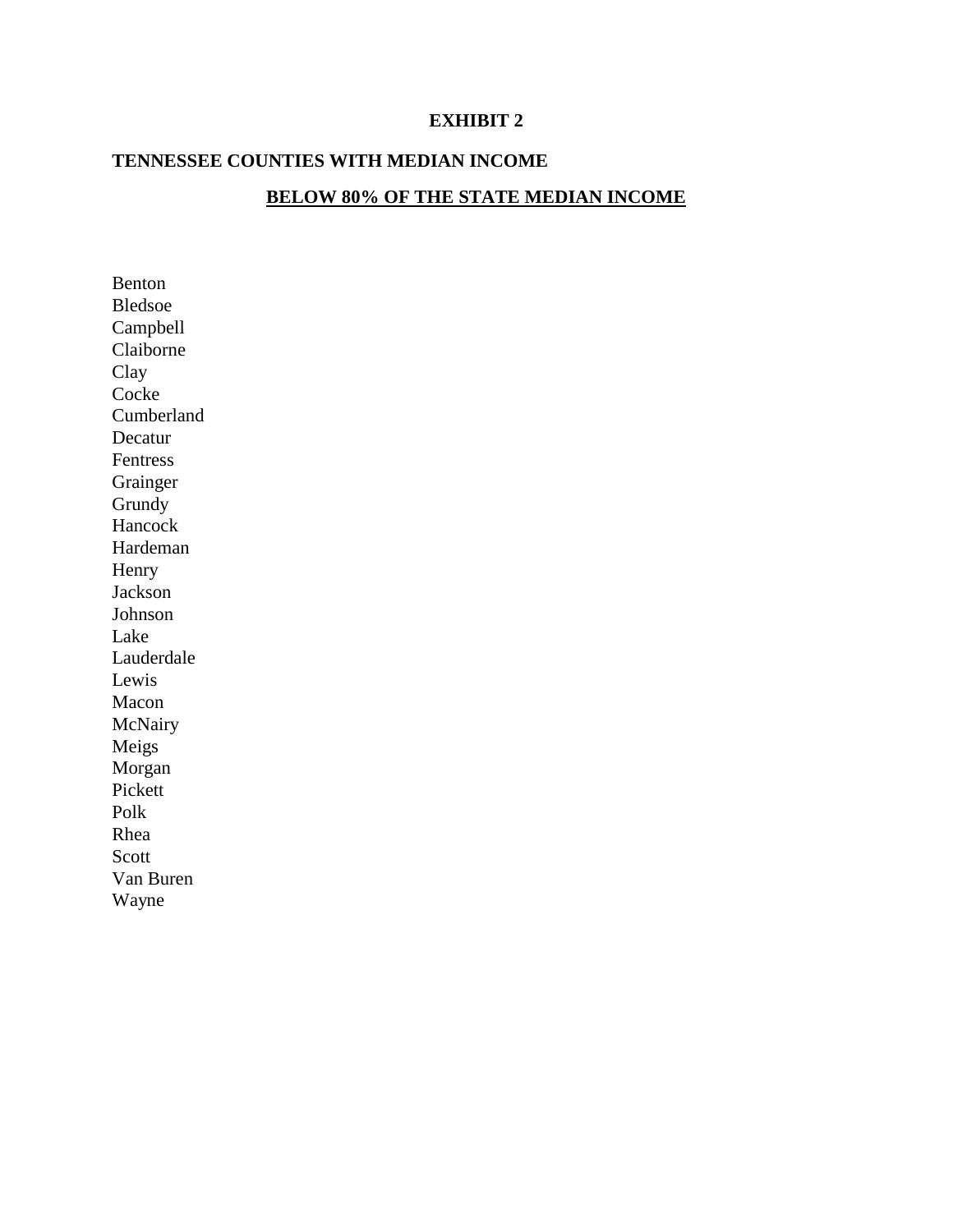#### **COUNTIES AND CENSUS TRACTS WITH GREATEST RENTAL HOUSING NEED**

#### **COUNTIES**

#### GROUP 1 - **20 POINTS** GROUP 3 - **14 POINTS** GROUP 4 - **10 POINTS**

Campbell Benton Bledsoe Dickson Blount Crockett Grundy **Bradley** Bradley **Bradley Decatur** Hardeman Carroll Fayette<br>
Knox Goffee Fentress Knox **Coffee Fentress** Meigs Cumberland Gibson Rutherford **DeKalb** DeKalb Greene Shelby Dyer **Hardin** Tipton **Franklin** Franklin Hickman Washington **Henderson** Henderson **Lawrence** GROUP 2 - 17 POINTS Humphreys Humphreys Macon Anderson Johnson Polk Bedford Sevier Sevier Sevier Sevier Sevier Sevier Sevier Sevier Sevier Sevier Sevier Sevier Sevier Sevier Sevie Carter **Lewis** Carter **Smith Cheatham Sumner** Sumner Sumner Sumner Sumner Sumner Chester Maury Warren Claiborne Montgomery Montgomery White Clay Morgan Williamson Cocke Obion Davidson Robertson GROUP 5 - **7 POINTS** Giles Trousdale Hamblen **Hamblen** Hawkins Hamilton Weakley Marshall Hancock Wilson Overton Haywood Pickett Houston Van Buren Jackson Lauderdale GROUP 6 - **4 POINTS** Loudon<br>Madison Madison **Cannon** Cannon Cannon Cannon Cannon Cannon Cannon Cannon Cannon Cannon Cannon Cannon Cannon Cannon Cannon McMinn Grainger and Communication of the Communication of the Grainger and Grainger McNairy Moore Putnam **Perry** Rhea Stewart and the Stewart Stewart and the Stewart Stewart Stewart Stewart Stewart Stewart Roane Wayne Scott Sequatchie Sullivan Unicoi

Henry Lincoln Jefferson Monroe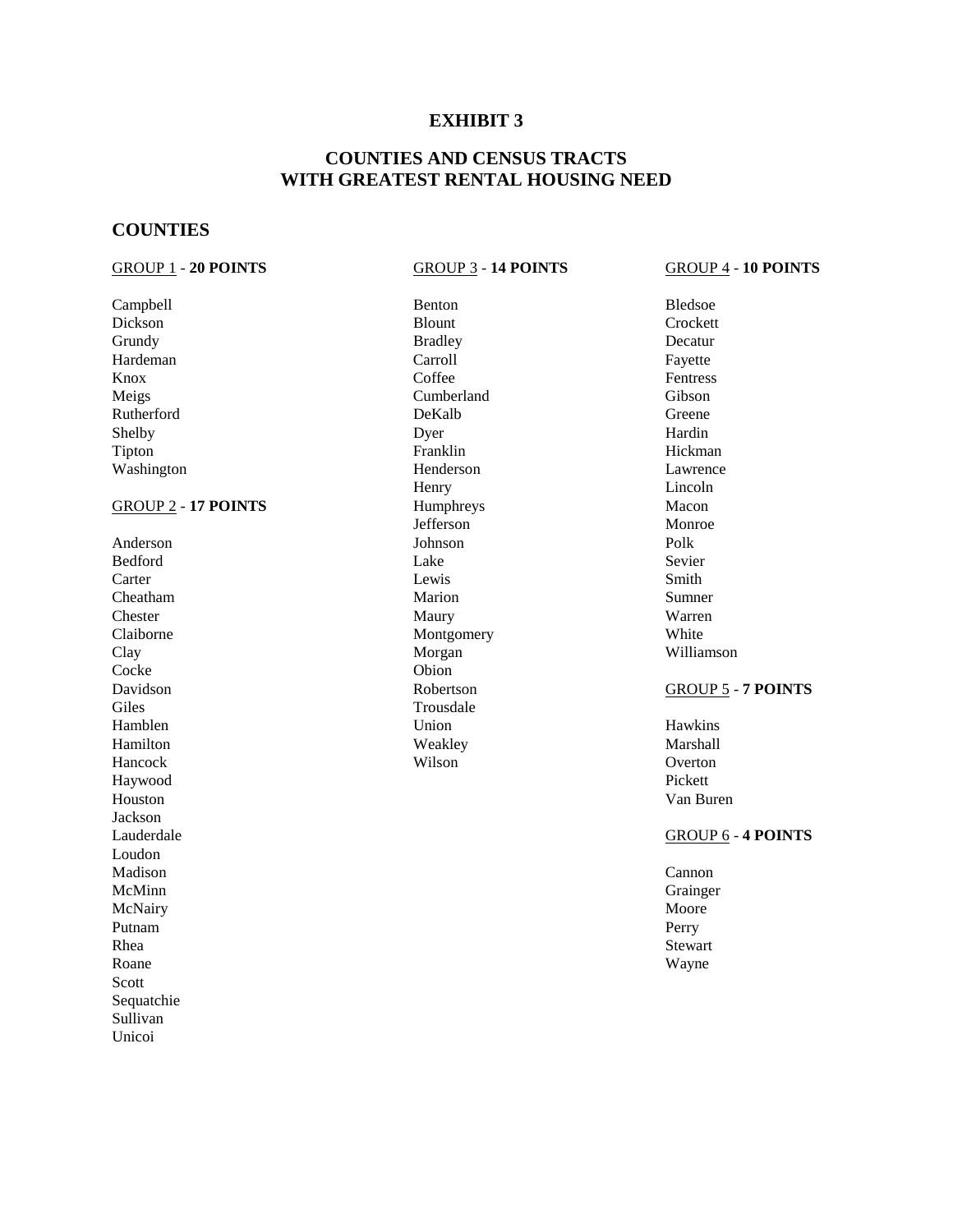### **EXHIBIT 3 - Page 2**

### **CENSUS TRACTS\***

| County         | <b>Tracts</b> | <b>Score</b>     | <b>Tracts</b> | <b>Score</b> | <b>Tracts</b> | <b>Score</b> | <b>Tracts</b> | <b>Score</b> |
|----------------|---------------|------------------|---------------|--------------|---------------|--------------|---------------|--------------|
| Anderson       | 0212.01       | 20               |               |              |               |              |               |              |
| <b>Blount</b>  | 0108.00       | 20               |               |              |               |              |               |              |
| <b>Bradley</b> | 0107.00       | 17               |               |              |               |              |               |              |
| Chester        | 9701.00       | 20               |               |              |               |              |               |              |
| Crockett       | 9611.00       | 14               |               |              |               |              |               |              |
| Davidson       | 0113.00       | 20               | 0120.00       | 20           | 0122.00       | 20           | 0123.00       | 20           |
|                | 0140.00       | 20               | 0143.00       | 20           | 0145.00       | 20           | 0160.00       | 20           |
|                | 0165.00       | 20               |               |              |               |              |               |              |
| Fayette        | 0603.00       | 14               |               |              |               |              |               |              |
| Gibson         | 9667.00       | 14               | 9669.00       | 17           |               |              |               |              |
| Greene         | 0909.00       | 14               | 0913.00       | 14           | 0914.00       | 14           |               |              |
| Hamilton       | 0002.00       | 20               | 0021.00       | 20           | 0027.00       | 20           |               |              |
| Hancock        | 9602.00       | 20               |               |              |               |              |               |              |
| Hawkins        | 0507.00       | 10               |               |              |               |              |               |              |
| Henry          | 9693.00       | 17               | 9697.00       | 17           |               |              |               |              |
| Hickman        | 9505.00       | 14               |               |              |               |              |               |              |
| Humphreys      | 1304.00       | 17               |               |              |               |              |               |              |
| Macon          | 9701.00       | 14               |               |              |               |              |               |              |
| Madison        | 0005.00       | 20               | 0009.00       | 20           |               |              |               |              |
| Marshall       | 9551.00       | 14               | 9553.00       | 10           |               |              |               |              |
| Montgomery     | 1007.00       | 17               | 1008.00       | 17           | 1009.00       | 17           | 1012.00       | 17           |
| Morgan         | 1102.00       | 20               |               |              |               |              |               |              |
| Obion          | 9656.00       | 17               |               |              |               |              |               |              |
| Overton        | 9502.00       | 14               |               |              |               |              |               |              |
| Perry          | 9902.00       | $\overline{7}$   |               |              |               |              |               |              |
| Putnam         | 0008.00       | 20               |               |              |               |              |               |              |
| Robertson      | 0803.00       | 17               |               |              |               |              |               |              |
| Sevier         | 0810.00       | 17               |               |              |               |              |               |              |
| Sumner         | 0205.00       | 17               | 0207.00       | 14           | 0211.01       | 14           |               |              |
| Trousdale      | 0902.00       | 17               |               |              |               |              |               |              |
| Union          | 0403.00       | 17               |               |              |               |              |               |              |
| Wayne          | 9503.00       | $\boldsymbol{7}$ |               |              |               |              |               |              |
| Williamson     | 0508.00       | 14               | 0511.00       | 14           |               |              |               |              |
| Wilson         | 0307.00       | 17               | 0310.00       | 17           |               |              |               |              |

\*This list includes only those census tracts whose scores are higher than the overall county score. If the census tract in which a development is proposed does not appear on this list, please refer to the list of counties on the first page of Exhibit 3 for calculating a score.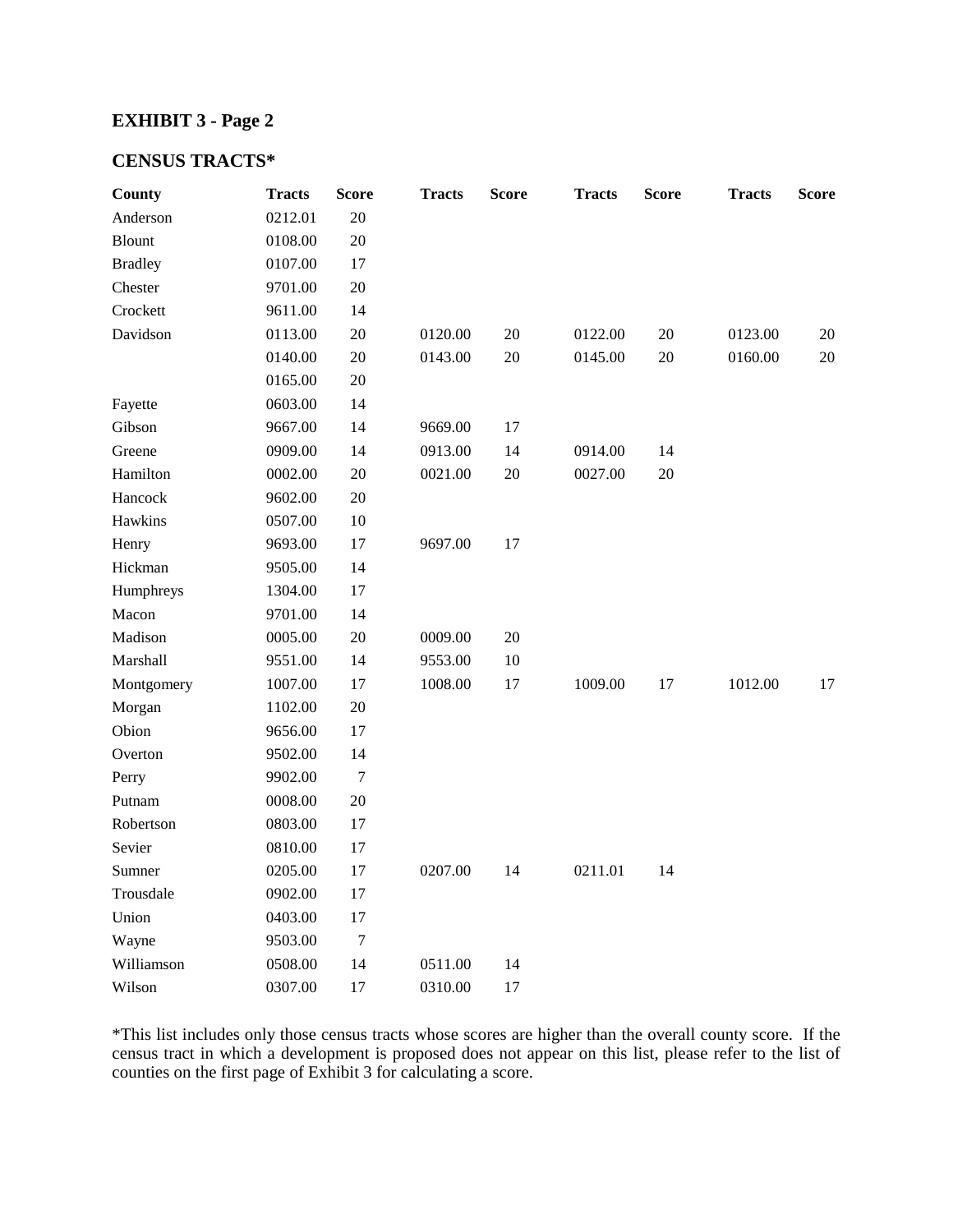### **COUNTIES WITH LOWEST AGGREGATE PER CAPITA ALLOCATIONS OF TAX CREDITS SINCE 1995**

#### GROUP 1 - **25 POINTS** GROUP 2 - **21 POINTS** GROUP 5 - **9 POINTS**

Anderson Monroe Campbell Henry Bedford Moore Cumberland Maury Maury<br>Benton Morgan Fentress Rutherford Benton Morgan Fentress Rutherford Bledsoe Obion Grundy Blount Overton Hamilton Cannon Perry Macon Macon <u>GROUP 6</u> – **3 POINTS**<br>Carroll Pickett Montgomery Carter Polk Rhea Bradley Cheatham Scott Roane Roane Hamblen Chester Sequatchie Sullivan McMinn Claiborne Smith Tipton Union Clay Stewart Williamson Wilson Cocke Trousdale Coffee Unicoi Decatur Warren DeKalb Wayne Davidson Fayette Weakley Haywood Franklin White Jefferson Gibson Knox Giles Sevier Grainger Shelby<br>Greene Summer Hancock Hardeman Hawkins Henderson Dickson Hickman Dyer Houston Madison Humphreys Marshall Jackson Putnam Johnson Robertson Lake Washington Lauderdale Lawrence Lewis Lincoln Loudon **McNairy** Marion Meigs

Montgomery

#### Crockett Van Buren GROUP 3 – **18 POINTS**

Sumner

#### Hardin GROUP 4 – 14 POINTS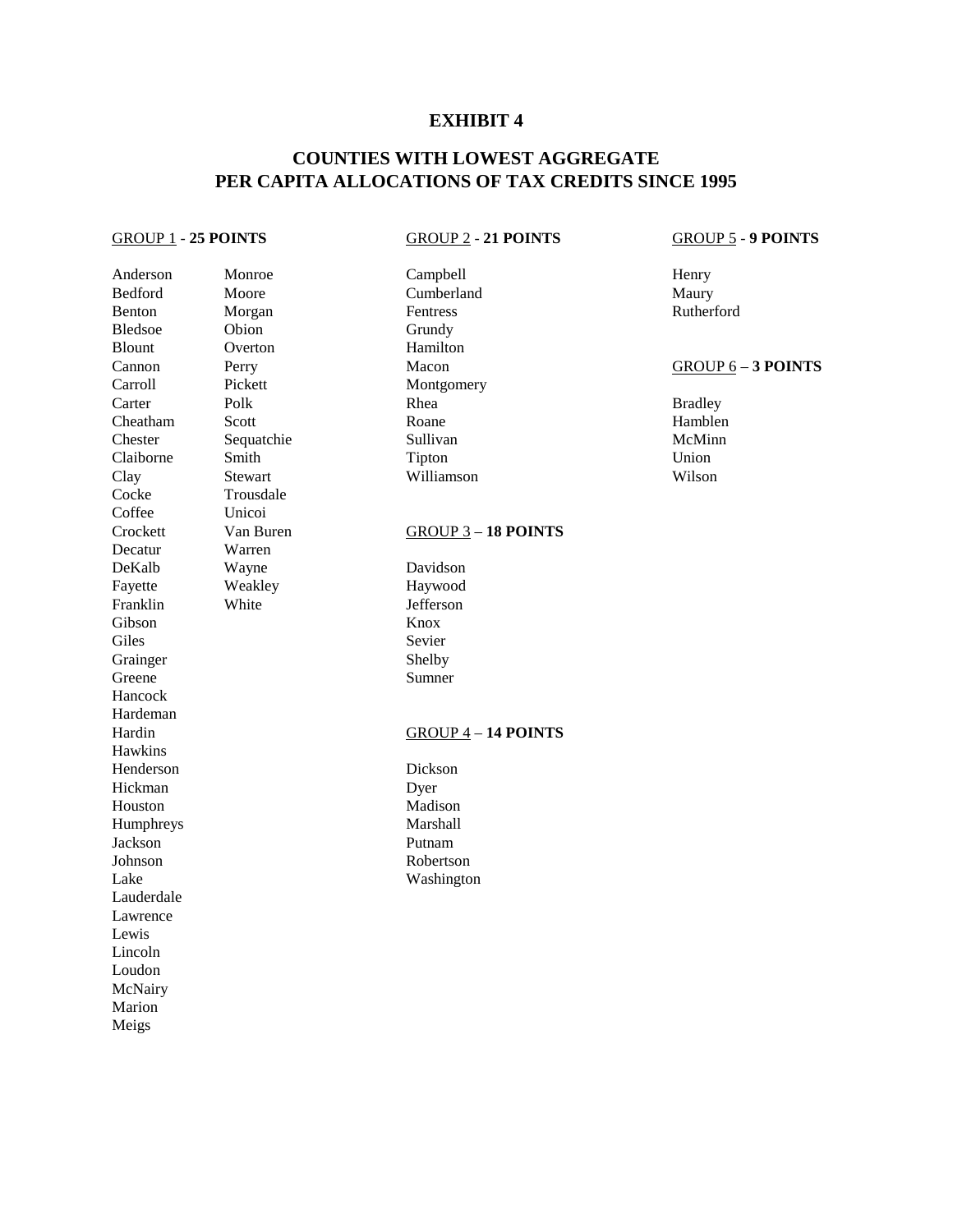## **EXHIBIT 5 THDA BICENTENNIAL NEIGHBORHOODS**

Beginning in 1996, THDA designated certain communities to receive special grant funding. These communities each identified a specific geographic area within their boundaries as "Bicentennial Neighborhoods." For a Tax Credit Application to receive points for being within a Bicentennial Neighborhood, the development must lie entirely within the defined geographic boundaries of the designated Bicentennial Neighborhood.

For more information about the boundaries of these Bicentennial Neighborhoods, the communities and contact persons are listed below. THDA will also review any Application claiming to lie within the boundaries of a Bicentennial Neighborhood to confirm its eligibility for points claimed.

| Community           | <b>Contact Person</b> | <b>Telephone Number</b> |
|---------------------|-----------------------|-------------------------|
| <b>Brownsville</b>  | Ann Banks             | 901-772-1212            |
| Chattanooga         | David Berry           | 423-756-6212            |
| Dandridge           | Joseph Sullenberger   | 423-470-4280            |
| Knoxville           | Diana Lobertini       | 423-215-2120            |
| <b>Johnson City</b> | Steve Baldwin         | 423-434-6291            |
| Memphis             | Ed Cross              | 901-576-7302            |
| Nashville           | Paul Johnson          | 615-252-8543            |
| Rockwood            | Jerry Clayton         | 423-354-6867            |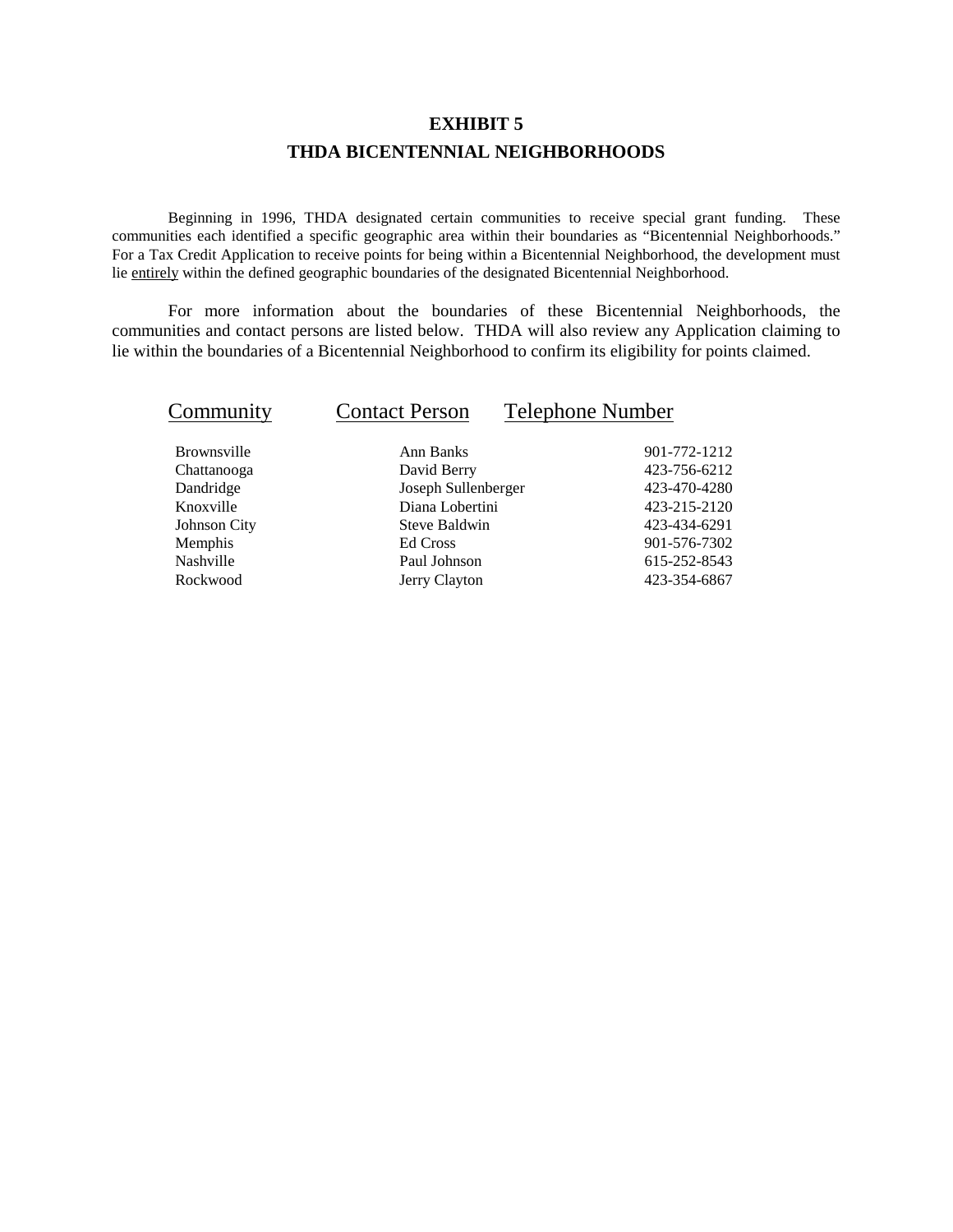# **QUALIFIED CENSUS TRACTS AND DIFFICULT DEVELOPMENT AREAS**

# **IRS Section 42(d)(5)(C) Qualified Census Tracts**

## **Metropolitan Areas**

| Chattanooga                                          | <b>Tract</b>       | <b>Tract</b>       | <b>Tract</b>       | <b>Tract</b>       | <b>Tract</b>       |
|------------------------------------------------------|--------------------|--------------------|--------------------|--------------------|--------------------|
| <b>Hamilton County</b>                               | 0002.00            | 0003.00            | 0004.00            | 0008.00            | 0011.00            |
|                                                      | 0012.00            | 0014.00            | 0015.00            | 0016.00            | 0019.00            |
|                                                      | 0020.00<br>0031.00 | 0021.00            | 0023.00            | 0025.00            | 0027.00            |
|                                                      |                    |                    |                    |                    |                    |
| Clarksville/<br>Hopkinsville                         | <b>Tract</b>       | <b>Tract</b>       | <b>Tract</b>       | <b>Tract</b>       | <b>Tract</b>       |
| Montgomery Co.                                       | 1008.00            |                    |                    |                    |                    |
| <b>Jackson</b>                                       | <b>Tract</b>       | <b>Tract</b>       | <b>Tract</b>       | <b>Tract</b>       | <b>Tract</b>       |
| <b>Madison County</b>                                | 0005.00<br>0012.00 | 0008.00            | 0009.00            | 0010.00            | 0011.00            |
| <b>Johnson City/</b><br>Kingsport/<br><b>Bristol</b> | <b>Tract</b>       | <b>Tract</b>       | <b>Tract</b>       | <b>Tract</b>       | <b>Tract</b>       |
| Sullivan Co.                                         | 0401.00            | 0402.00            |                    |                    |                    |
| Washington Co.                                       | 0607.00            | 0609.00            |                    |                    |                    |
| <b>Bristol City</b>                                  | 0203.00            |                    |                    |                    |                    |
| <b>Knoxville</b>                                     | <b>Tract</b>       | <b>Tract</b>       | <b>Tract</b>       | <b>Tract</b>       | <b>Tract</b>       |
| <b>Anderson County</b>                               | 0207.00            |                    |                    |                    |                    |
| <b>Knox County</b>                                   | 0001.00            | 0002.00            | 0003.00            | 0004.00            | 0005.00            |
|                                                      | 0006.00            | 0007.00            | 0008.00            | 0009.00            | 0010.00            |
|                                                      | 0011.00<br>0020.00 | 0012.00<br>0024.00 | 0013.00<br>0026.00 | 0014.00<br>0029.00 | 0017.00            |
| <b>Union County</b>                                  | 0402.01            |                    |                    |                    |                    |
| <b>Memphis</b>                                       | <b>Tract</b>       | <b>Tract</b>       | <b>Tract</b>       | <b>Tract</b>       | <b>Tract</b>       |
| Fayette Co.                                          | 0601.00            |                    |                    |                    |                    |
| <b>Shelby County</b>                                 | 0002.00            | 0003.00            | 0004.00            | 0005.00            | 0006.00            |
|                                                      | 0007.00            | 0008.00            | 0009.00            | 0010.00            | 0013.00            |
|                                                      | 0014.00            | 0018.00            | 0019.00            | 0020.00            | 0021.00            |
|                                                      | 0022.00            | 0023.00            | 0024.00            | 0028.00            | 0036.00            |
|                                                      | 0037.00            | 0038.00            | 0039.00            | 0040.00            | 0041.00            |
|                                                      | 0044.00            | 0045.00            | 0046.00            | 0047.00            | 0048.00            |
|                                                      | 0049.00            | 0050.00            | 0051.00            | 0053.00            | 0054.00            |
|                                                      | 0055.00<br>0061.00 | 0057.00<br>0062.00 | 0058.00<br>0065.00 | 0059.00<br>0067.00 | 0060.00<br>0068.00 |
|                                                      | 0073.00            | 0078.10            | 0081.10            | 0084.00            | 0090.00            |
|                                                      | 0103.00            | 0105.00            | 0222.20            | 0223.10            | 0227.98            |
| Tipton Co.                                           | 0407.00            |                    |                    |                    |                    |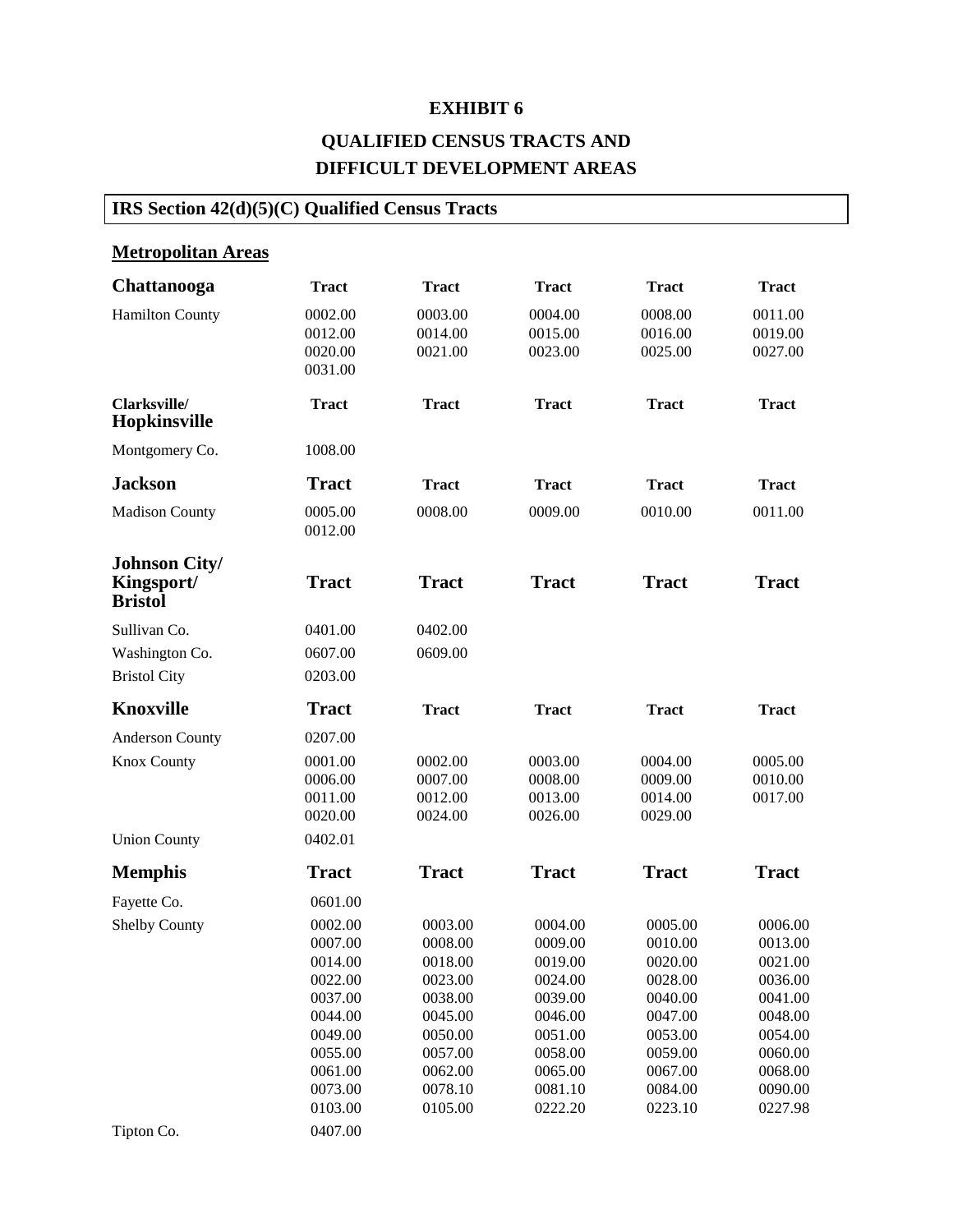#### **EXHIBIT 6 - Page 2**

| <b>Nashville</b>     | <b>Tract</b> | <b>Tract</b> | <b>Tract</b> | <b>Tract</b> | <b>Tract</b> |
|----------------------|--------------|--------------|--------------|--------------|--------------|
| Davidson Co.         | 0104.02      | 0114.00      | 0118.00      | 0119.00      | 0123.00      |
|                      | 0124.00      | 0125.00      | 0126.00      | 0135.00      | 0136.00      |
|                      | 0137.00      | 0139.00      | 0140.00      | 0142.00      | 0143.00      |
|                      | 0144.00      | 0145.00      | 0146.00      | 0148.00      | 0159.00      |
|                      | 0160.00      | 0161.00      | 0162.00      | 0163.00      | 0164.00      |
|                      | 0165.00      | 0166.00      |              |              |              |
| Rutherford Co.       | 0416.00      | 0419.00      |              |              |              |
| <b>Sumner County</b> | 0208.00      |              |              |              |              |
| Wilson County        | 0307.00      |              |              |              |              |

#### **Non-Metropolitan Areas**

|                       | <b>Tract</b> | <b>Tract</b> | <b>Tract</b> | <b>Tract</b> | <b>Tract</b> |
|-----------------------|--------------|--------------|--------------|--------------|--------------|
| <b>Bradley County</b> | 0104.00      | 0107.00      | 0108.00      |              |              |
| Campbell Co.          | 9503.00      |              |              |              |              |
| Fentress Co.          | 9651.00      |              |              |              |              |
| Hamblen Co.           | 1003.00      |              |              |              |              |
| Hancock Co.           | 9601.00      | 9602.00      | 9603.00      |              |              |
| Haywood Co.           | 9807.00      |              |              |              |              |
| Henry Co.             | 9693.00      |              |              |              |              |
| McMinn Co.            | 9702.00      |              |              |              |              |
| Marshall Co.          | 9553.00      |              |              |              |              |
| <b>Maury County</b>   | 0105.00      |              |              |              |              |
| Putnam County         | 0008.00      |              |              |              |              |

#### **IRS Section 42(d)(5)(C) Difficult Development Areas**

None

For a full explanation of the methodology used to identify qualified census tracts and difficult development areas, refer to "Designation of Qualified Census Tracts and Difficult Development Areas", Federal Register, October 24, 1994, pp. 53518-53549.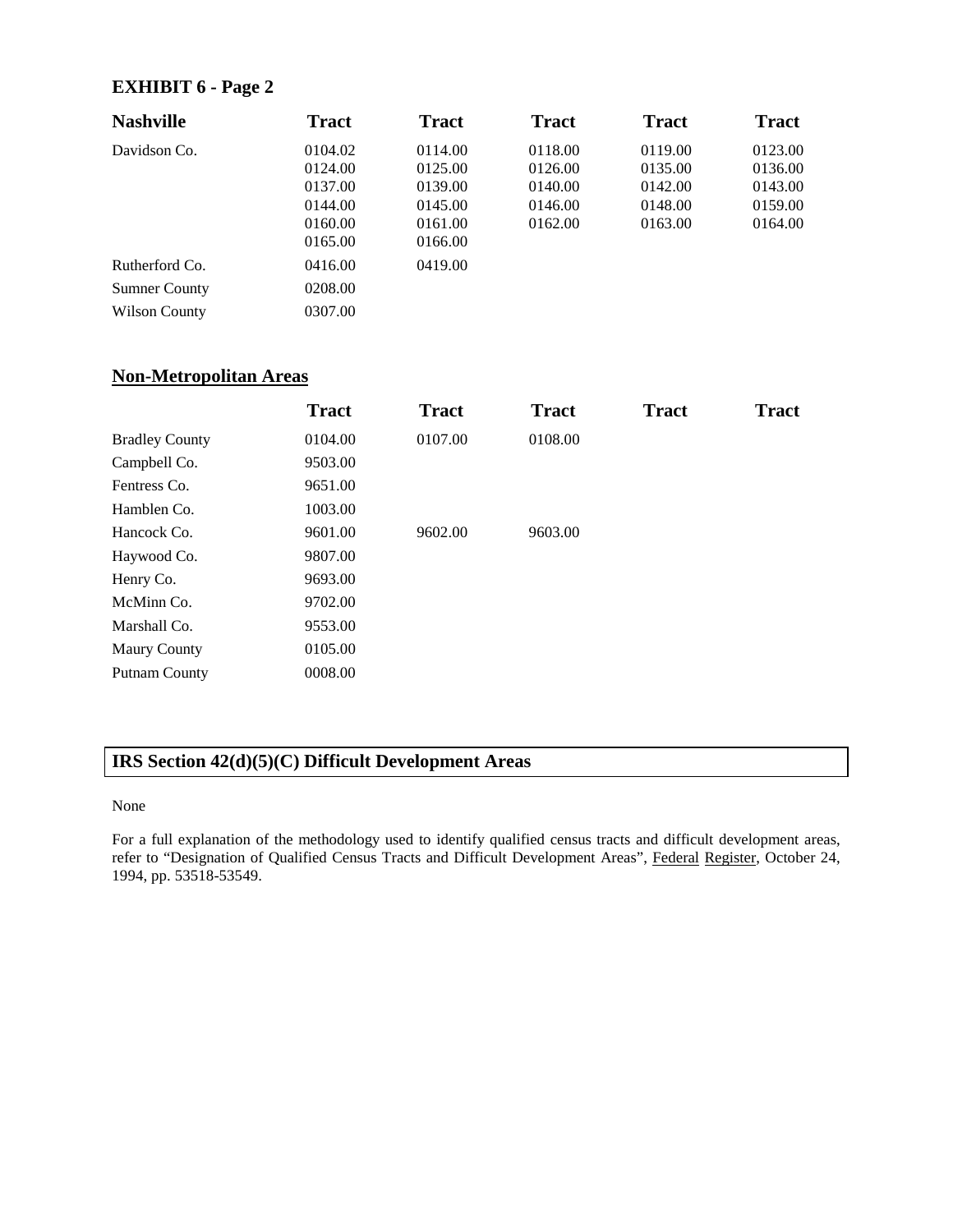# **EXHIBIT 7 HUD FY 2000 INCOME LIMITS EFFECTIVE MARCH 9, 2000**

For persons receiving this information electronically, this document is available online at the following address:

www.huduser.org/datasets/il.htm